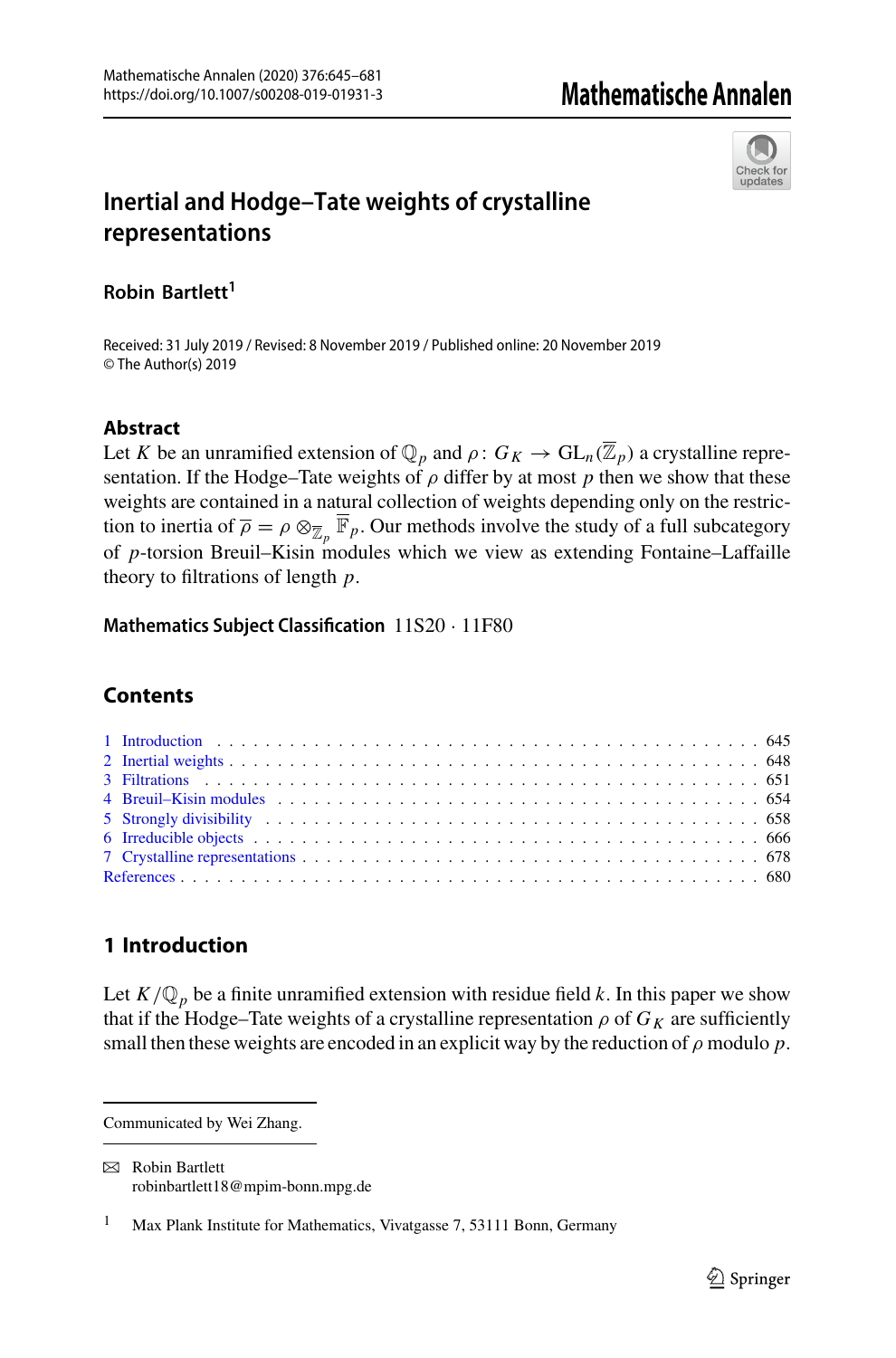Using Fontaine–Laffaille theory this is known for Hodge–Tate weights differing by at most *p* − 1; we will treat weights differing by at most *p*. Our techniques are local and involve the study of a full subcategory of *p*-torsion Breuil–Kisin modules, which we view as extending (*p*-torsion) Fontaine–Laffaille theory to filtrations of length *p*.

To state our result let  $\mathbb{Z}_+^n$  denote the set of  $(\lambda_1, \ldots, \lambda_n) \in \mathbb{Z}^n$  with  $\lambda_1 \leq \cdots \leq \lambda_n$ . In Sect. [2](#page-3-0) we show how to attach to any continuous  $\overline{\rho}$ :  $G_K \to GL_n(\overline{\mathbb{F}}_p)$  a subset

$$
\mathrm{Inert}(\overline{\rho}) \subset (\mathbb{Z}_+^n)^{\mathrm{Hom}_{\mathbb{F}_p}(k,\overline{\mathbb{F}}_p)}
$$

This subset depends only on the restriction to inertia of the semi-simplification of  $\overline{\rho}$ , and does so in an explicit fashion. We typically write an element of Inert( $\overline{\rho}$ ) as  $(\lambda_{\tau})_{\tau \in \text{Hom}_{\mathbb{F}_n}(k,\overline{\mathbb{F}}_p)}$  with  $\lambda_{\tau} = (\lambda_{1,\tau} \leq \cdots \leq \lambda_{n,\tau}).$ 

Throughout Hodge–Tate weights are normalised so that the cyclotomic character has weight  $-1$ .

<span id="page-1-0"></span>**Theorem 1.0.1** *Let*  $\rho: G_K \to \text{GL}_n(\overline{\mathbb{Z}}_p)$  *be a crystalline representation. For each*  $\tau \in$  $\text{Hom}_{\mathbb{F}_p}(k, \overline{\mathbb{F}}_p)$  *let*  $\lambda_{\tau} \in \mathbb{Z}_+^n$  *denote the*  $\tau$ *-Hodge–Tate weights of*  $\rho$ *. If*  $\lambda_{n, \tau} - \lambda_{1, \tau} \leq p$ *for all* τ *then*

$$
(\lambda_{\tau})_{\tau} \in \text{Inert}(\overline{\rho})
$$

When  $n = 2$  and  $p > 2$  the result is a theorem of Gee–Liu–Savitt [\[9](#page-36-0)]. When  $n = 2$ and  $p = 2$  the result is due to Wang  $[14]$  $[14]$ . In this paper we extend their methods to higher dimensions.

As already mentioned, when  $\lambda_{n,\tau} - \lambda_{1,\tau} \leq p-1$ , Theorem [1.0.1](#page-1-0) is a straightforward consequence of Fontaine–Laffaille theory, so the main content of our result is that it applies to Hodge–Tate weights differing by *p*. On the other hand Theorem [1.0.1](#page-1-0) does not hold if the condition  $\lambda_{n,\tau} - \lambda_{1,\tau} \leq p$  is relaxed. For example, there exist irreducible two dimensional crystalline representations  $\rho$  of  $G_{\mathbb{Q}_p}$ , with Hodge–Tate weights  $(-p - 1, 0)$ , whose reduction modulo *p* have the form  $\overline{\rho} = \left(\begin{array}{cc} \chi_{\text{cyc}} & * \\ 0 & \chi_{\text{cyc}} \end{array}\right)$ , see [\[3](#page-35-1), Théorème 3.2.1]. Here  $\chi_{\text{cyc}}$  denotes the cyclotomic character. It is easy to check that  $(-p - 1, 0)$  is not an element of Inert( $\overline{\rho}$ ).

Our motivation comes from the weight part of (generalisations of) Serre's modularity conjecture. As a corollary of our result we can prove some new cases of weight elimination for mod *p* representations associated to automorphic representations on unitary groups of rank *n*. To be more precise let *F* be an imaginary CM field in which *p* is unramified and fix an isomorphism  $\iota: \overline{\mathbb{Q}}_p \cong \mathbb{C}$ . Attached to any RACSDC (regular, algebraic, conjugate self dual, and cuspidal) automorphic representation  $\Pi$  of  $GL_n(\mathbb{A}_F)$  there is a continuous irreducible  $r_{\iota,p}(\Pi)$ :  $G_F \to GL_n(\overline{\mathbb{Q}}_p)$ , cf. the main result of [\[5](#page-35-2)]. If  $\Pi$  is unramified above  $p$  then  $r_{l,p}(\Pi)$  is crystalline above  $p$ , and if  $\lambda = (\lambda_{\kappa})_{\kappa} \in (\mathbb{Z}_{+}^{n})^{\text{Hom}(F,\mathbb{C})}$  is the weight of  $\Pi$  then the  $\kappa$ -Hodge–Tate weights<sup>[1](#page-1-1)</sup> of  $r_{\iota,p}(\Pi)$  equal  $\lambda = (\lambda_K)_K \in (\mathbb{Z}_+^*)^{\text{hom}(T,\infty)}$  is the weight of *II* then the *k*-Hodge–1ate weights<sup>2</sup> of<br>  $r_{i,p}(H)$  equal<br>  $\frac{1}{1}$  Using  $i \le \text{sem } \text{identity } \kappa \in \text{Hom}(F, \mathbb{C})$  with pairs  $(v, \tilde{\tau})$  where v is a place of *F* above *p* an

<span id="page-1-1"></span> $r_{t,p}(H)$  equal<br>  $\frac{1}{1}$  Using  $\iota$  we can identify  $\kappa \in \text{Hom}(F, \mathbb{C})$  with pairs  $(v, \tilde{\tau})$  where  $v$  is a place of  $F$  above  $p$  and  $\tilde{\tau} \in \text{Hom}(F_v, \overline{\mathbb{Q}}_p)$ . Since  $p$  is unramified in  $F, \tilde{\tau}$  can be iden the residue field of  $F_v$ . The  $\kappa$ -th Hodge–Tate weights of  $r_{\iota}$  are then the  $\tau^2$ -th Hodge–Tate weights of  $r_{\iota,p}(\Pi)$  at v.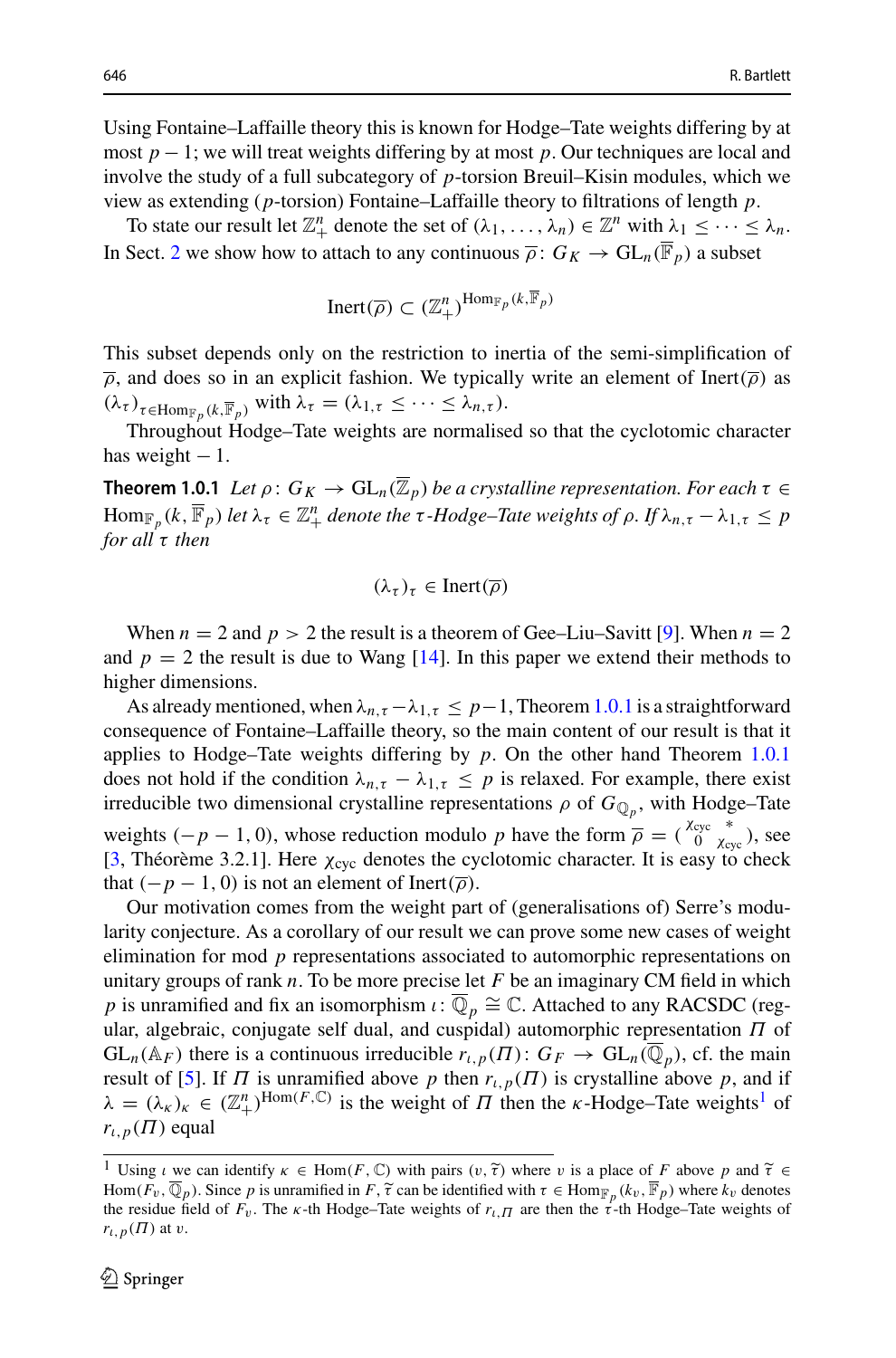<span id="page-2-0"></span>
$$
\lambda_{\kappa}+(0,1,\ldots,n-1)
$$

Therefore, if  $W(\overline{r})^{\text{inert}} \subset (\mathbb{Z}_+^n)^{\text{Hom}(F,\mathbb{C})}$  denotes the subset containing those  $(\lambda_K)$  with  $\lambda_{\kappa}$  + (0, 1, ..., *n* − 1) ∈ Inert( $\overline{r}_v$ ) then Theorem [1.0.1](#page-1-0) implies

**Corollary 1.0.2** *Let*  $\overline{r}$ :  $G_F \to GL_n(\overline{\mathbb{F}}_p)$  *be irreducible and continuous. Let*  $W(\overline{r})^{\text{aut}}$ *denote the set of weights*  $\lambda \in (\mathbb{Z}_+^n)^{\text{Hom}(F,\mathbb{C})}$  *such that there exists an RACSDC automorphic representation*  $\Pi$  *of*  $GL_n(A_F)$  *which is unramified at p, has weight* λ*, and is such that*  $\overline{r}_{t,p}(\Pi) \cong \overline{r}$ . Then

$$
\mathbf{W}(\overline{r})_{\leq p-n+1}^{\text{aut}} \subset \mathbf{W}(\overline{r})_{\leq p-n+1}^{\text{inert}}
$$

*where for* ∗ ∈ {aut, inert},  $W(\overline{r})^*_{\leq p-n+1}$  *is the subset containing*  $(\lambda_{\kappa}) \in W(\overline{r})^*$  *with*  $\lambda_{n,k} - \lambda_{1,k} \leq p - n + 1$ .

We point out that, while Corollary [1.0.2](#page-2-0) involves only distinct Hodge–Tate weights, due to the regularity assumptions on our automorphic representations, Theorem [1.0.1](#page-1-0) does not require such distinctness.

If  $\bar{r}$  is assumed to arise from some potentially diagonalisable RACSDC automorphic representation (a notion introduced in [\[2\]](#page-35-3)) and if we assume  $\bar{r}_v$  is semi-simple for each  $v \mid p$  then, under a Taylor–Wiles hypothesis, the inclusion in the Corollary [1.0.2](#page-2-0) is an equality. This follows from [\[1,](#page-35-4) Theorem 3.1.3].

To conclude this introduction we briefly explain our proof of the theorem; let us do this by sketching the content of the various sections in this paper. In the first two sections we recall some basic notions; in Sect. [2](#page-3-0) we define the set Inert( $\overline{\rho}$ ) and in Sect. [3](#page-6-0) we give some elementary results on filtered modules. In Sect. [4](#page-9-0) we recall the notion of a Breuil–Kisin module, and recall how to associate to them Galois representations. Breuil–Kisin modules killed by *p* admit a natural set of weights and in Sect. [5](#page-13-0) we define what it means for a *p*-torsion Breuil–Kisin module to be strongly divisible; it's weights must be contained in [0, *p*] and a certain explicit condition on its  $\varphi$  must be satisfied. We view the category of strongly divisible Breuil–Kisin modules  $Mod_k^{\text{SD}}$  as an extension of *p*-torsion Fontaine–Laffaille theory to filtrations of length p. We establish two important properties of  $\text{Mod}_{k}^{\text{SD}}$ . The first main property (Propo-sition [5.4.7\)](#page-21-1) is shown in Sect. [5](#page-13-0) and states that  $Mod_k^{SD}$  is stable under subquotients, and that weights behave well along short exact sequences. The second main property (Proposition [6.7.1\)](#page-32-0) is proved in Sect. [6](#page-21-0) and concerns the structure of simple objects in  $M \in Mod_k^{\text{SD}}$ . We show that for such M the weights of M coincide with the inertial weights of the associated Galois representation. These two properties mirror the situation for Fontaine–Laffaille theory. However, unlike in Fontaine–Laffaille theory, it is not the case that simple  $M \in Mod_k^{SD}$  are determined by their weights together with their associated Galois representation. This complicates the proofs considerably. Thus, while there are similarities between  $\text{Mod}_{k}^{\text{SD}}$  and Fontaine–Laffaille theory in some respects, the former category is more complicated, reflecting the fact that the reduction of crystalline representations with Hodge–Tate weights in  $[0, p]$  is genuinely more subtle than for weights in the Fontaine–Laffaille range. In the final section we recall a theorem of Gee–Liu–Savitt [\[9\]](#page-36-0) which relates  $\text{Mod}_{k}^{\text{SD}}$  with the reduction modulo *p* of those crystalline representations with Hodge–Tate weights contained in [0, *p*].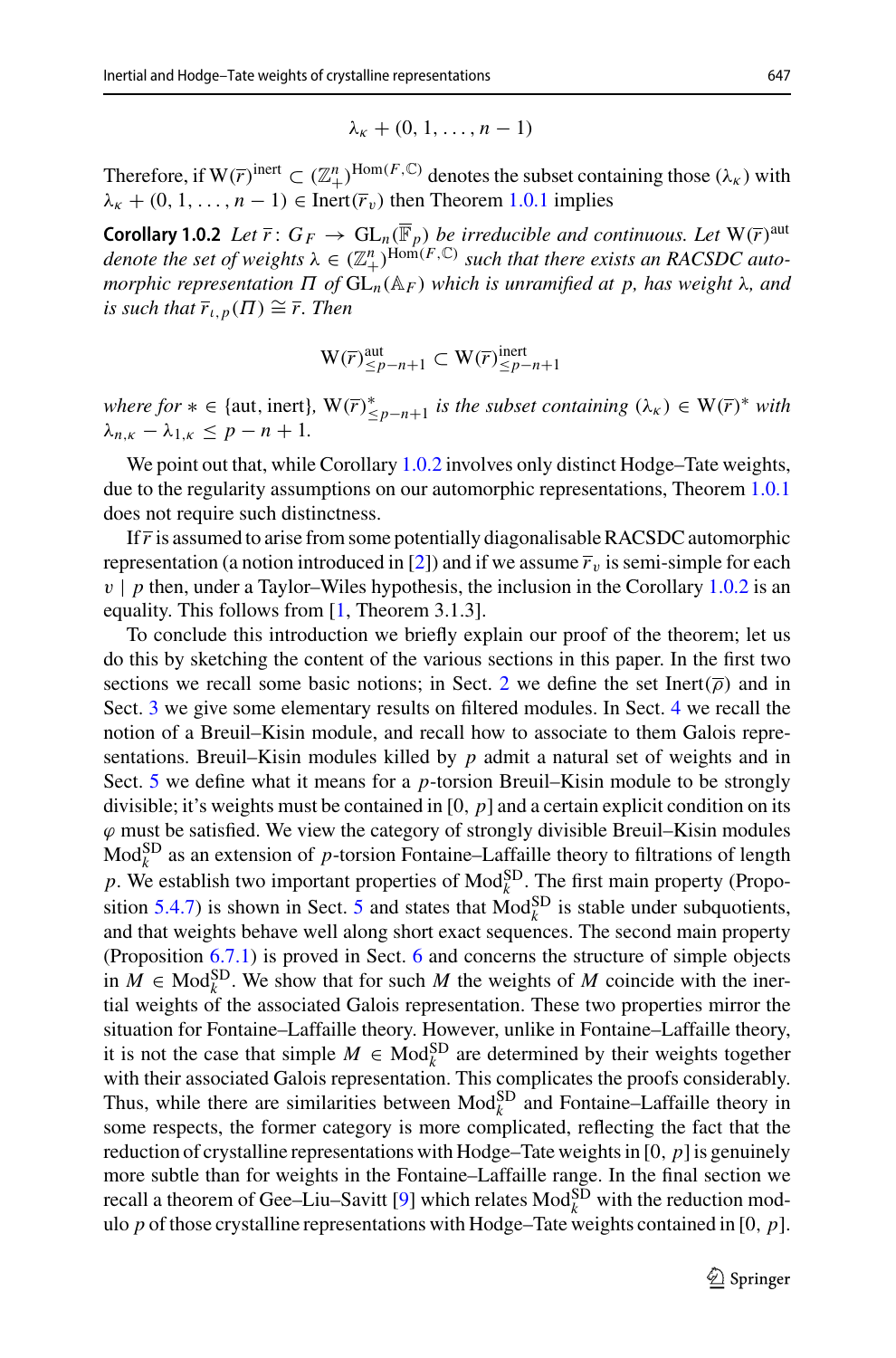Using this, and the two properties of  $\text{Mod}_{k}^{\text{SD}}$  described above, it is straightforward to deduce Theorem [1.0.1.](#page-1-0)

This work was supported by the Engineering and Physical Sciences Research Council [EP/L015234/1] and the EPSRC Centre for Doctoral Training in Geometry and Number Theory (The London School of Geometry and Number Theory), University College London, and the Max Planck Institute for Mathematics, Bonn.

#### <span id="page-3-1"></span>**1.1 Notation**

Throughout we let *k* denote a finite field of characteristic  $p > 0$  and write  $K_0 =$  $W(k)[\frac{1}{p}]$ . In the introduction we took  $K = K_0$ ; however some of our constructions are valid for arbitrary finite extensions so now allow *K* to denote a totally ramified extension of  $K_0$  of degree *e*, with ring of integers  $\mathcal{O}_K$ . At certain points it will be necessary to assume  $K = K_0$ .

Let *C* denote the completion of an algebraic closure  $\overline{K}$  of *K* and let  $\mathcal{O}_C$  be its ring of integers, with residue field  $\bar{k}$ . We write  $G_K = \text{Gal}(\bar{K}/K)$  and  $v_p$  for the valuation on *C* normalised so that  $v_p(p) = 1$ .

We fix a uniformiser  $\pi \in K$  and a compatible system  $\pi^{1/p^n} \in \overline{K}$  of  $p^n$ th roots of  $\pi$ . Many constructions in this paper depend upon these choices. Set  $K_{\infty} = K(\pi^{1/p^{\infty}})$ and  $G_{K_{\infty}} = \text{Gal}(\overline{K}/K_{\infty}).$ 

Let  $\mu_{p^n}(\overline{K})$  denote the group of  $p^n$ th roots of unity in  $\overline{K}$  and write  $\mathbb{Z}_p(1)$  for the free rank one  $\mathbb{Z}_p$ -module

$$
\varprojlim \mu_{p^n}(\overline{K})
$$

Let  $\chi_{\text{cyc}}: G_K \to \mathbb{Z}_p^{\times}$  denote the character though which  $G_K$  acts on  $\mathbb{Z}_p(1)$ .

Let  $E/\mathbb{Q}_p$  denote a finite extension with ring of integers  $\mathcal O$  and residue field  $\mathbb F$ . We assume throughout that  $K_0 \subset E$ . This will be our coefficient field in which the representations we consider will be valued.

If *A* is any ring of characteristic *p* we let  $\varphi$ : *A*  $\rightarrow$  *A* denote the homomorphism  $x \mapsto x^p$ . If *A* is perfect (i.e.  $\varphi$  is an automorphism) we let  $W(A)$  denote the ring of Witt vectors of *A* and write  $\varphi : W(A) \to W(A)$  for the automorphism lifting  $\varphi$  on *A*.

### <span id="page-3-0"></span>**2 Inertial weights**

In this section we recall the structure of irreducible torsion representations of  $G_K$  and  $G_{K_{\infty}}$ . We then define the set Inert( $\overline{\rho}$ ) from the introduction.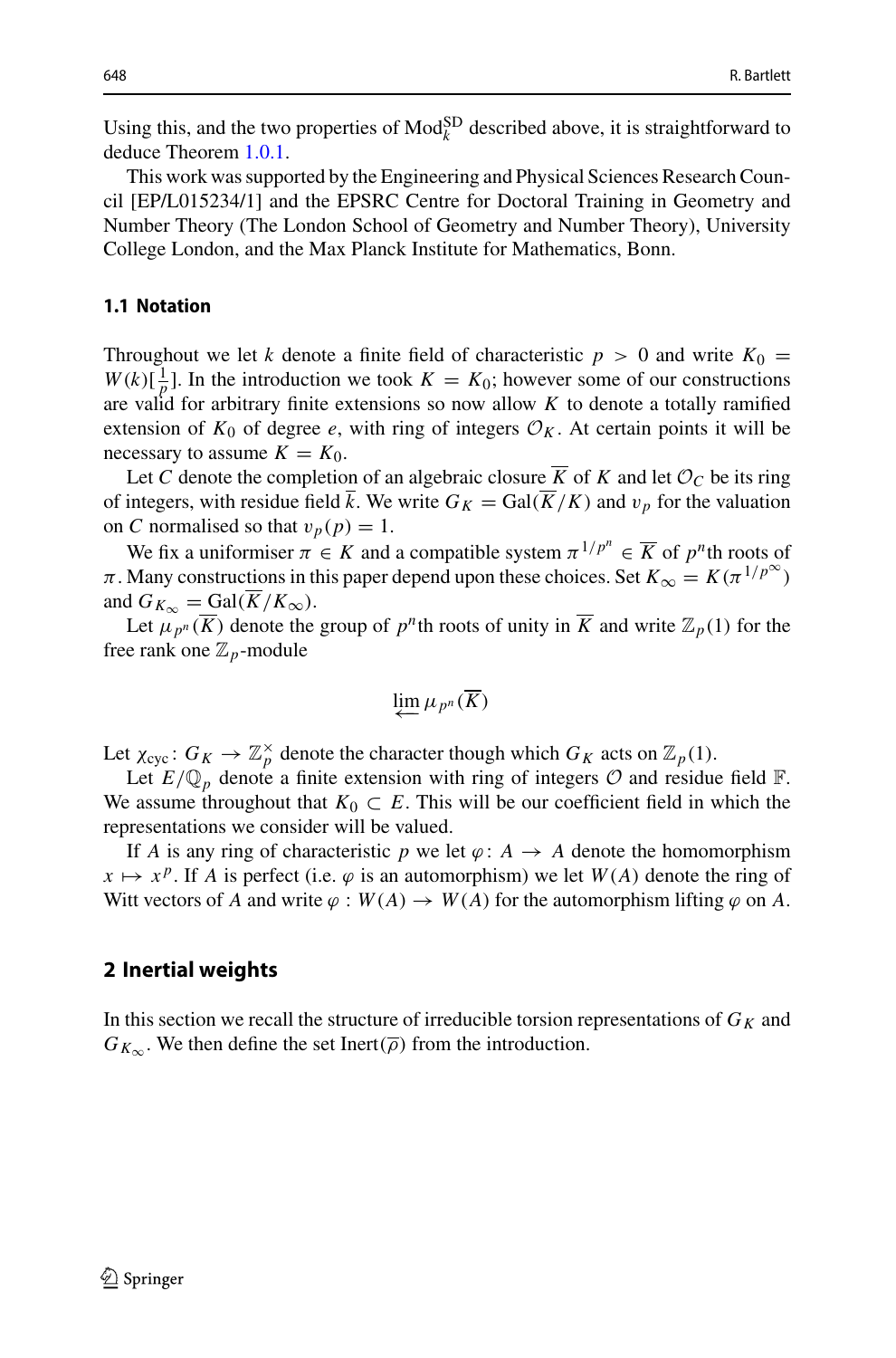## **2.1 Tame ramification**

Let  $K^{\text{ur}}$  and  $K^{\text{t}}$  denote the maximal unramified and maximal tamely ramified extension of *K* respectively. Set  $I^t = \text{Gal}(K^t/K^{\text{ur}})$ . As in [\[12,](#page-36-2) Proposition 2] there is an isomorphism

$$
s\colon I^{\mathfrak{t}}\to \varprojlim l^{\times}
$$

where, in the limit, *l* runs over finite extensions of *k* with transition maps given by the norm maps. This isomorphism sends  $\sigma \mapsto (s(\sigma)_{l})_{l}$  where  $s(\sigma)_{l}$  is the image in the residue field of  $K^t$  of the Card( $l^{\times}$ )th root of unity

$$
\sigma(\pi^{1/\operatorname{Card}(l^{\times})})/\pi^{1/\operatorname{Card}(l^{\times})} \in K^{\mathfrak{t}}
$$

Here  $\pi^{1/Card(l^{\times})}$  is any Card(*l*<sup>×</sup>)th root of  $\pi$ ; *s*( $\sigma$ )<sub>*l*</sub> does not depend upon any of these choices. Via *s* we define the fundamental character

$$
\omega_l\colon I^{\mathfrak{t}}\to I^\times
$$

<span id="page-4-0"></span>For  $\theta \in \text{Hom}_{\mathbb{F}_p}(l, \overline{\mathbb{F}}_p)$  define  $\omega_{\theta} = \theta \circ \omega_l$ . Note this is a power of  $\omega_l$  and  $\omega_{\theta \circ \varphi} = \omega_{\theta}^p$ .

**Lemma 2.1.1** *Any continuous*  $\chi: I^t \to \overline{\mathbb{F}}_p^{\times}$  *extends to a continuous character of* Gal(K<sup>t</sup>/K) if and only if there exist integers  $(r_\tau)_{\tau \in \text{Hom}_{\mathbb{F}_p}(k,\overline{\mathbb{F}}_p)}$  such that  $\chi = \prod_{\tau} \omega_{\tau}^{r_\tau}$ . *Hom*<sub>*F<sub>p</sub>*</sub>(*l*,  $\overline{\mathbb{F}}_p$ ) define  $\omega_\theta = \theta \circ \omega_l$ . Note this is a power of  $\omega_l$  and  $\omega_{\theta \circ \varphi}$  :<br> **2.1.1** *Any continuous*  $\chi: I^t \to \overline{\mathbb{F}}_p^{\times}$  *extends to a continuous charac*  $/K$ ) *if and only if there ex* 

*Proof* Since  $1 \to I^{\dagger} \to \text{Gal}(K^{\dagger}/K) \to G_k \to 1$  is split,  $\chi$  extends to  $\text{Gal}(K^{\dagger}/K)$  if and only if  $\chi$  is stable under the conjugation action of  $G_k$  on  $I^t$ . Via *s* this action is given by the natural action of  $G_k$  on  $\varprojlim l^\times$ , and so  $\chi$  extends if and only if  $\chi^{p^{[k:\mathbb{F}_p]}} = \chi$ .<br>After [12] Proposition 5] this is equivalent to asking that  $\chi$  be a power of  $\omega_k$ , thus a After [\[12,](#page-36-2) Proposition 5] this is equivalent to asking that  $\chi$  be a power of  $\omega_k$ , thus a product as in the lemma.

In particular we see each  $\omega_l$  extends to a character of  $G_L$  where  $L/K$  is the unramified extension with residue field *l*. Such an extension is well defined only up to twisting by an unramified character. Our fixed choice of uniformiser  $\pi \in K$  allows us to define a canonical choice of extension by sending  $\sigma \in G_L$  onto the image in the residue field of the element  $\sigma(\pi^{1/Card(l^{\times})})/\pi^{1/Card(l^{\times})} \in K^{\dagger}$  where  $\pi^{1/Card(l^{\times})}$  is a Card(*l*<sup>×</sup>)th root of  $\pi$ . We shall denote this character again by  $\omega_l$ :  $G_L \to \overline{\mathbb{F}}_p^{\times}$ . Also, for  $\theta \in \text{Hom}_{\mathbb{F}_p}(l, \overline{\mathbb{F}}_p)$ , we write  $\omega_\theta = \theta \circ \omega_l$  as characters of  $G_L$ .

<span id="page-4-1"></span>For an extension  $L/K$  write  $\text{Ind}_{L}^{K}V$  in place of  $\text{Ind}_{\text{Gal}(\overline{K}/L)}^{\text{Gal}(K/K)}V$ .

**Lemma 2.1.2** If V is a continuous irreducible representation of  $G_K$  on a finite dimen*sional*  $\overline{\mathbb{F}}_p$ -vector space then  $V \cong \text{Ind}_{L}^{K} \chi$ , where  $L/K$  is an unramified extension of  $degree \dim_{\mathbb{F}} V$  and  $\chi: G_L \to \overline{\mathbb{F}}_p^\times$  *is a continuous character.* 

**Proof** As *V* is irreducible the *G<sub>K</sub>*-action factors through  $G = \text{Gal}(K^t/K)$  by [\[12,](#page-36-2) Proposition 4]. Since  $I^t$  is abelian of order prime to p,  $V|_{I^t}$  is a sum of  $\overline{\mathbb{F}}_p^{\times}$ -valued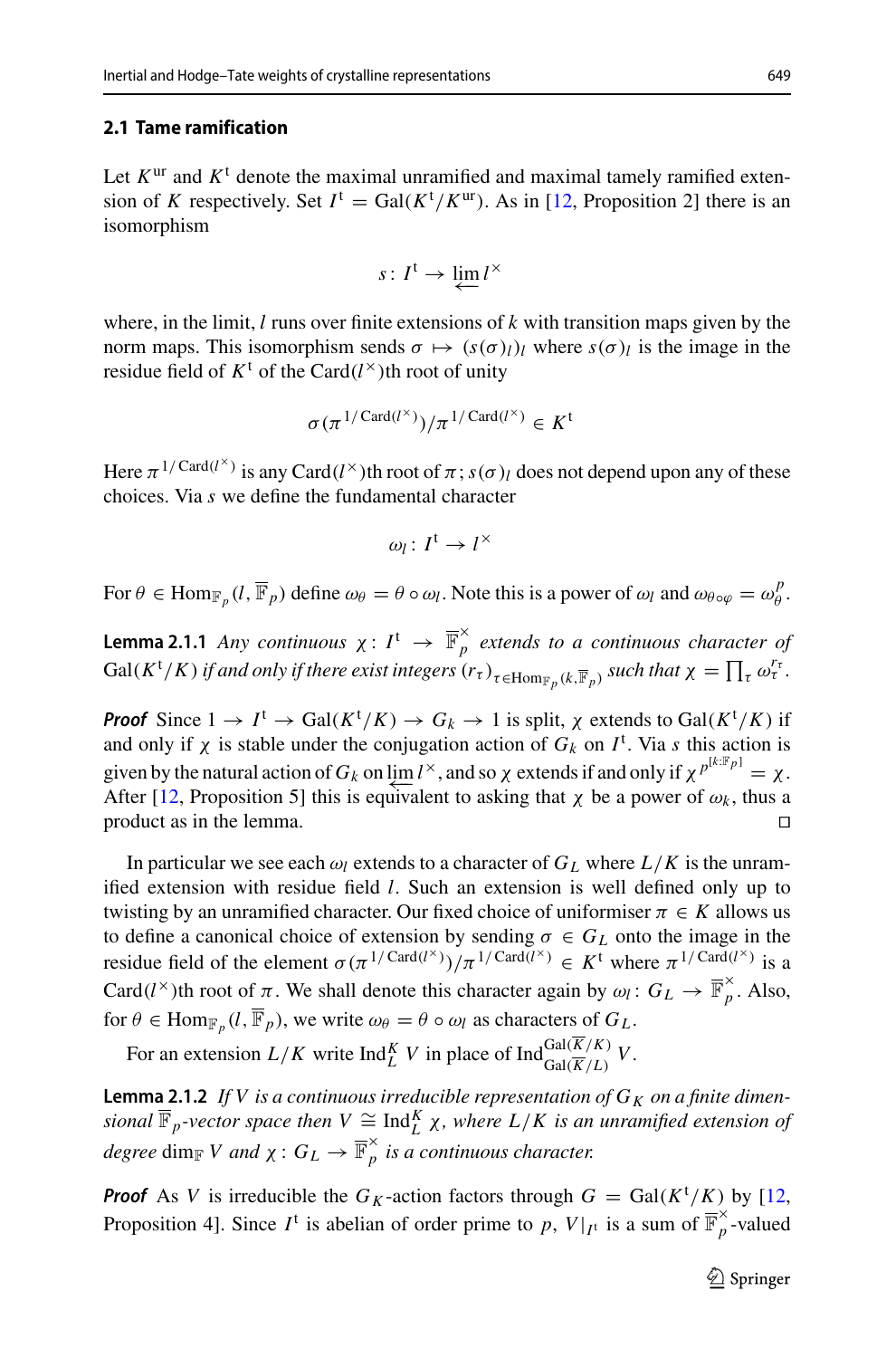characters. If  $\gamma \in G_k$  and  $\chi: I^t \to \overline{\mathbb{F}}_p^{\times}$  is a character define a new character by  $\chi^{(\gamma)}(\sigma) = \chi(\gamma^{-1}\sigma\gamma)$ . If *I*<sup>t</sup> acts on  $v \in V|_{I^t}$  by  $\chi$  then *I*<sup>t</sup> acts on  $\gamma(v)$  by  $\chi^{(\gamma)}$ ; thus *G<sub>k</sub>* acts on the set of  $\chi$  appearing in *V*|<sub>*I*<sup>t</sup></sub>. Fix  $\chi$  appearing in *V*|<sub>*I*<sup>t</sup></sub> and let  $H \subset G$  be the normal subgroup containing  $I^t$  and corresponding to the stabiliser of  $\chi$  in  $G_k$ . By the orbit-stabiliser theorem  $[G : H] \le \dim_{\overline{\mathbb{F}}_n} V$ .

Frobenius reciprocity gives a non-zero map  $V|_H \to \text{Ind}_{I^t}^H \chi$ . If  $L/K$  is the unramified extension corresponding to *H* then, since the image of *H* in  $G_k$  stabilises  $\chi$ , this character can be extended to *H* as in Lemma [2.1.1.](#page-4-0) Thus  $\text{Ind}_{I^t}^H \chi = \chi \otimes \text{Ind}_{I^t}^H \mathbb{1}$ . Since Ind $_{I}^{H}$  1 is a discrete *H*-module we can find a finite dimensional sub-representation  $R \subset \text{Ind}_{I^{\perp}}^H \mathbb{1}$  so that  $V|_H$  is mapped into  $\chi \otimes R$ . As  $\text{Gal}(L^{\text{ur}}/L)$  is abelian *R* admits a composition series  $0 = R_n \subset \cdots \subset R_0 = R$  such that each  $R_i/R_{i+1}$  is onedimensional. If *i* is the largest integer such that  $V|_H \to \text{Ind}_{I^1}^H V$  factors through  $\chi \otimes R_i$  then  $V|_H \to \chi \otimes R_i/R_{i+1}$  is non-zero. Frobenius reciprocity gives a nonzero map  $V \to \text{Ind}_{L}^{K}(\chi \otimes R_{i}/R_{i+1})$  which, *V* being irreducible, is injective. Thus  $[G : H] = \dim_{\overline{\mathbb{F}}_p} \text{Ind}_{L}^{K}(\chi \otimes R_i/R_{i+1})$  is  $\geq \dim_{\overline{\mathbb{F}}_p} V$ . The inequality of the first paragraph implies  $[G : H] = \dim_{\overline{F}_p} V$  and so this map is an isomorphism.

<span id="page-5-0"></span>**Definition 2.1.3** Let  $\overline{\rho}$  be a continuous representation of  $G_K$  on an *n*-dimensional  $=$  $\overline{\mathbb{F}}_p$ -vector space. After Lemma [2.1.2](#page-4-1) there exist continuous characters  $\zeta: G_{L_\zeta} \to \overline{\mathbb{F}}_p^\times$ , with  $L_{\zeta}/K$  finite unramified, such that

$$
\overline{\rho}^{\text{ss}} \cong \bigoplus_{\zeta} \text{Ind}_{L_{\zeta}}^{K} \zeta \tag{2.1.4}
$$

with each summand irreducible. Let  $l_\zeta/k$  denote the residue field of  $L_\zeta$ . After Lemma [2.1.1](#page-4-0) there are integers  $(r_{\theta,\zeta})_{\theta \in \text{Hom}_{\mathbb{F}_p}(l_{\zeta}, \overline{\mathbb{F}}_p)}$  such that *l<sub>s</sub>* /*k* denc<br>  $(\nabla \theta, \zeta)_{\theta \in \text{Hom}_{\mathbb{F}_p}(l_\zeta, \overline{\mathbb{F}})}$ <br>  $\zeta|_{I^t} = \prod_{\theta} \omega_{\theta}^{-r_{\theta, \zeta}}$ 

$$
\zeta|_{I^{\mathrm{t}}} = \prod \omega_{\theta}^{-r_{\theta,\zeta}}
$$

Any such collection of  $r_{\theta, \zeta}$  defines a weight  $\lambda = (\lambda_{\tau})_{\tau \in \text{Hom}_{\mathbb{F}_n}(k, \overline{\mathbb{F}}_p)}$  via  $\lambda_{\tau} = \{r_{\theta, \zeta} \mid$  $\theta|_k = \tau$ . Define Inert( $\overline{\rho}$ ) to be the set of  $\lambda$  obtained in this way.

We remark that for a given  $\zeta$  there always exists a unique tuple  $(r_{\theta, \zeta})_{\theta \in \text{Hom}_{\mathbb{F}_p}(l_{\zeta}, \overline{\mathbb{F}}_p)}$ as above such that each  $r_{\theta, \zeta} \in [0, p-1]$  with not all  $r_{\theta, \zeta}$  equal to  $p-1$ . However if we drop the restriction that  $r_{\theta, \zeta} \in [0, p-1]$  then there will be many different such tuples.

It is easy to check that Inert( $\overline{\rho}$ ) depends only on  $\overline{\rho}^{ss}|_{I^t}$ .

## **2.2** *GK***∞-representations**

**Lemma 2.2.1** *Let*  $K_{\infty}^{\text{t}} = K_{\infty} K^{\text{t}}$ . *Then restriction defines an isomorphism* Gal  $(K^t_{\infty}/K_{\infty})$  → Gal( $K^t/K$ ). If  $L/K$  is a tamely ramified extension this isomorphism *identifies* Gal( $L_{\infty}/K_{\infty}$ ) *with* Gal( $L/K$ ) *where*  $L_{\infty} = LK_{\infty}$ *.*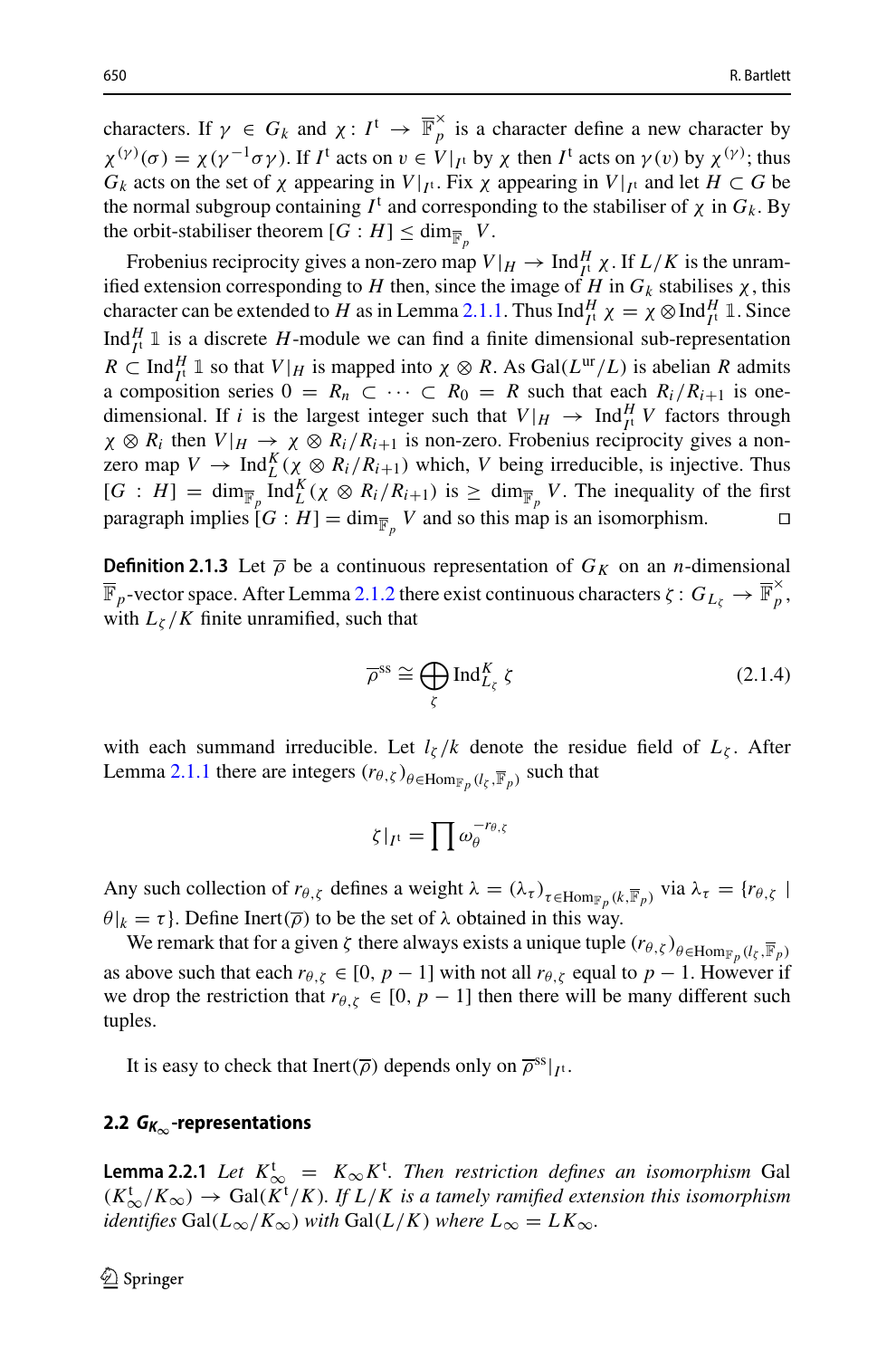*Proof* Since  $K_{\infty}/K$  is totally wildly ramified we have  $K_{\infty} \cap K^t = K$ . The lemma then follows from Galois theory. □ then follows from Galois theory.

<span id="page-6-1"></span>**Corollary 2.2.2** *If V is as in Lemma* [2.1.2](#page-4-1) *then*  $V|_{G_{K_{\infty}}}\cong \text{Ind}_{L_{\infty}}^{K_{\infty}} \chi|_{G_{L_{\infty}}}$  where  $L_{\infty} = L_{\infty}$  $LK_{\infty}$ .

## <span id="page-6-0"></span>**3 Filtrations**

This section contains some elementary results on filtered modules; they will be useful later. Consider a commutative ring *A* and a collection of ideals  $(F^i A)_{i \in \mathbb{Z}}$  satisfying

$$
F^{i+1}A \subset F^iA, \quad (F^iA)(F^jA) \subset F^{i+j}A, \quad F^iA = A \text{ for } i < 0
$$

Then the category Fil(*A*) of filtered *A*-modules consists of *A*-modules *M* equipped with a collection of *A*-sub-modules  $(F<sup>i</sup>M)_{i\in\mathbb{Z}}$  satisfying

$$
F^{i+1}M \subset F^iM, \quad (F^iA)(F^jM) \subset F^{i+j}M, \quad F^iM = M \text{ for } i < 0
$$

Morphisms are maps  $f : M \to N$  of *A*-modules such that  $f(F^iM) \subset F^iN$  for all *i*. If *F*<sup>*i*+1</sup>*M*  $\subset$  *F*<sup>*i*</sup>*M*,  $(F^{i}A)(F^{j}M) \subset F^{i+j}M$ ,  $F^{i}M = M$  for  $i \lt \lt 0$ <br>Morphisms are maps  $f : M \to N$  of *A*-modules such that  $f(F^{i}M) \subset F^{i}N$  for all *i*. If *M* is an object of Fil(*A*) we set  $gr(M) = \bigoplus_{i} gr^{i}(M)$ The module  $gr(A)$  admits an obvious structure of a ring and each  $gr(M)$  admits the structure of a module over gr(*A*).

## **3.1 Strict maps**

If *M* is an object of Fil(*A*) and  $N \subset M$  is an *A*-sub-module the induced filtration on *N* is that given by  $F^i N = N \cap F^i M$ . If  $f: M \to N$  is a surjective *A*-module homomorphism the quotient filtration on *N* is that given by  $F^i N = f(F^i M)$ .

*Remark 3.1.1* For any morphism  $f : M \to N$  in Fil(*A*) there is a sequence

$$
\ker(f) \to M \to \text{coim}(f) \to \text{im}(f) \to N \to \text{coker}(f)
$$

in Fil(*A*). The modules ker( $f$ ) ⊂ *M* and im( $f$ ) ⊂ *N* are each equipped with the induced filtration. The modules  $coker(f)$  and  $coim(f)$  are equipped with the quotient filtration, coming from *N* and *M* respectively.

**Definition 3.1.2** A morphism  $f : M \rightarrow N$  in Fil(*A*) is strict if  $F^iN \cap f(M) =$ *f* ( $F^i M$ ) for all  $i \in \mathbb{Z}$ . Equivalently *f* is strict if  $\text{coim}(f) \to \text{im } f$  is an isomorphism in Fil(*A*).

**Notation 3.1.3** The filtration on *A* induces the structure of a topological ring on *A*; the  $F^i$  *A* form a basis of open neighbourhoods of zero. Similarly the filtration on an object *M* of Fil(*A*) gives *M* the structure of a topological *A*-module. Then

• *M* is discrete if and only if  $F^i M = 0$  for  $i \gg 0$ ;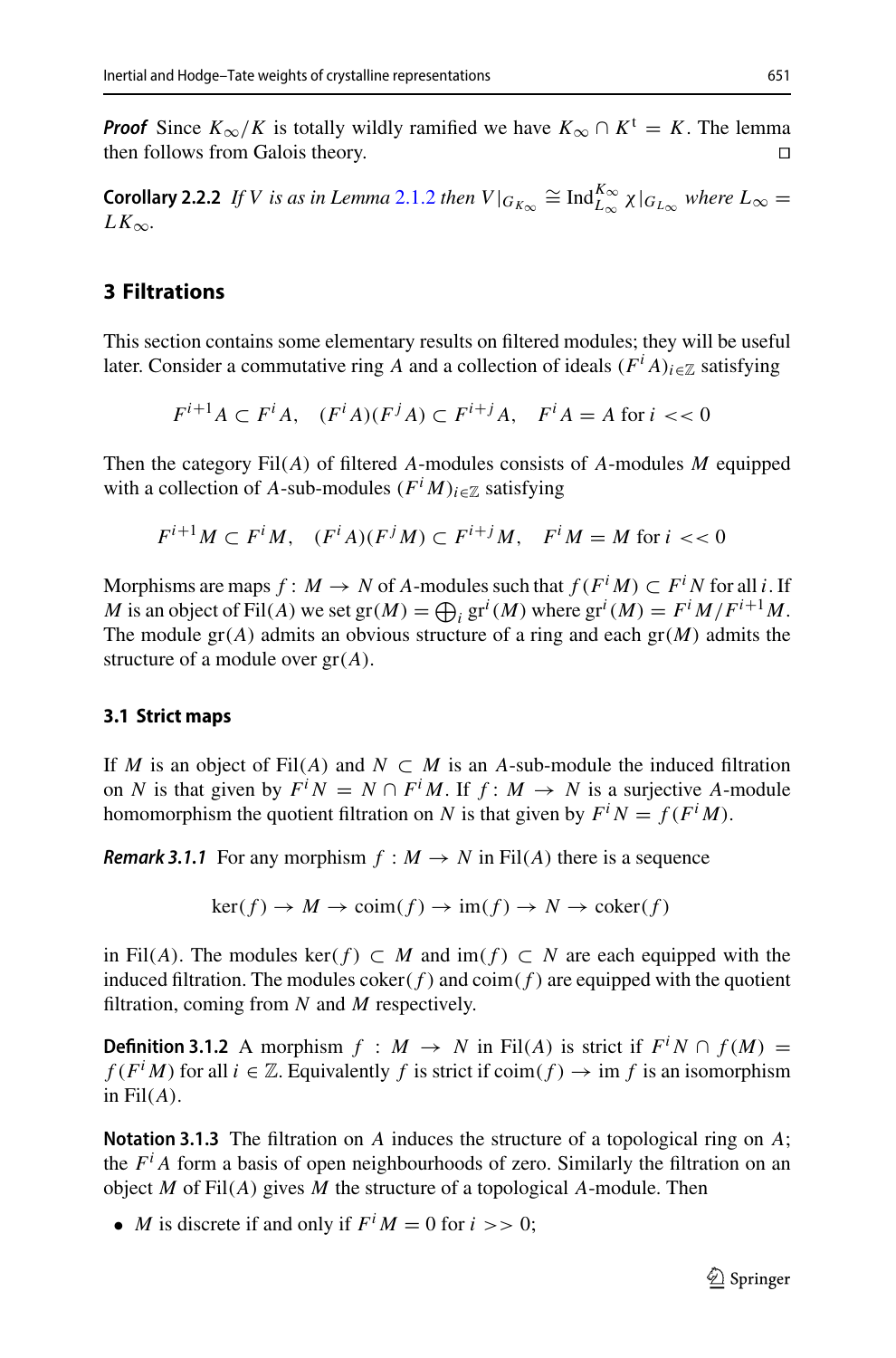- *M* is Hausdorff if and only if  $\bigcap F^i M = 0$ ;
- *M* is complete if and only if the natural map  $M \to \lim_{M \to \infty} M/F^iM$  is an isomorphism.

<span id="page-7-0"></span>**Lemma 3.1.4** *Let*  $f : M \to N$  *be a morphism in* Fil(*A*) *which is an isomorphism of A-modules.*

- 1. *Then f is an isomorphism in* Fil(*A*) *if and only if*  $\text{gr}^i(M) \to \text{gr}^i(N)$  *is injective for all i.*
- 2. *If M is complete and N Hausdorff then f is an isomorphism in* Fil(*A*) *if and only if*  $gr^i(M) \rightarrow gr^i(N)$  *is surjective for all i.*

*Proof* The following diagram commutes and has exact rows.

$$
0 \to F^{i+1}M \to F^iM \to \text{gr}^i(M) \to 0
$$
  

$$
\downarrow^a \qquad \downarrow^b \qquad \downarrow^c
$$
  

$$
0 \to F^{i+1}N \to F^iN \to \text{gr}^i(N) \to 0
$$

Since  $M \to N$  is an isomorphism of *A*-modules the leftmost and central vertical arrows are injective. For (1) use the snake lemma to obtain an exact sequence  $0 \rightarrow$  $\ker c \to \operatorname{coker}(a) \to \operatorname{coker}(b) \to \operatorname{coker}(c)$ . One proves  $F^i M \to F^i N$  is surjective by increasing induction on *i*; using as the base case the fact that  $F^iM \rightarrow F^iN$ is surjective for  $i \ll 0$ , since  $F^i M = M$  for  $i \ll 0$ . For (2) argue as in [\[13,](#page-36-3) Proposition 6] Proposition 6].

<span id="page-7-1"></span>**Lemma 3.1.5** *Let*  $f : M \rightarrow N$  *be a morphism in* Fil(*A*)*. Then the following are equivalent.*

- 1. *f is strict;*
- 2.  $gr(ker(f)) \rightarrow gr(M) \rightarrow gr(N)$  *is exact*;
- 3.  $0 \rightarrow \text{gr}(\text{ker}(f)) \rightarrow \text{gr}(M) \rightarrow \text{gr}(N) \rightarrow \text{gr}(\text{coker}(f)) \rightarrow 0$  *is exact.*

*If M is complete and N is Hausdorff then the same is true with* (2) *replaced by*

(2')  $\operatorname{gr}(M) \to \operatorname{gr}(N) \to \operatorname{gr}(\operatorname{coker}(f))$  *is exact for all i*;

*Proof* It is straightforward to check (without any conditions on *M* and *N*) that (2) is equivalent to  $gr^i \text{ coin}(f) \rightarrow gr^i \text{ im}(f)$  being injective for all *i*, that (2') is equivalent to this map being surjective for all  $i$ , and that  $(3)$  is equivalent to this map being an isomorphism for all *i*. Thus (1)  $\Leftrightarrow$  (2)  $\Leftrightarrow$  (3) follows from (1) of Lemma [3.1.4](#page-7-0) applied to the morphism  $\text{coim}(f) \to \text{im}(f)$ . Similarly  $(1) \Leftrightarrow (2') \Leftrightarrow (3)$  follows from  $(2)$ of Lemma [3.1.4,](#page-7-0) noting that *M* being complete implies  $\text{coin}(f)$  is complete and *N* being Hausdorff implies  $\text{im}(f)$  is Hausdorff.

<span id="page-7-2"></span>**Corollary 3.1.6** *Let M be a Hausdorff object of* Fil(*A*) *with A complete. Suppose* (*m <sup>j</sup>*) *is a finite collection of elements of M and suppose that there are integers rj such that m j* ∈ *F<sup>r<sub>j</sub></sup> M. Let*  $\overline{m}_j$  *denote the image of*  $m_j$  *in*  $gr^{r_j}(M)$ *. If the*  $\overline{m}_j$  *generate*  $gr(M)$ *over* gr(*A*) *then M is complete and the m <sup>j</sup> generate M. Further of M and*<br>*mage o m*<br>*M* =  $\sum$ 

$$
F^i M = \sum_j (F^{i-r_j} A) m_j
$$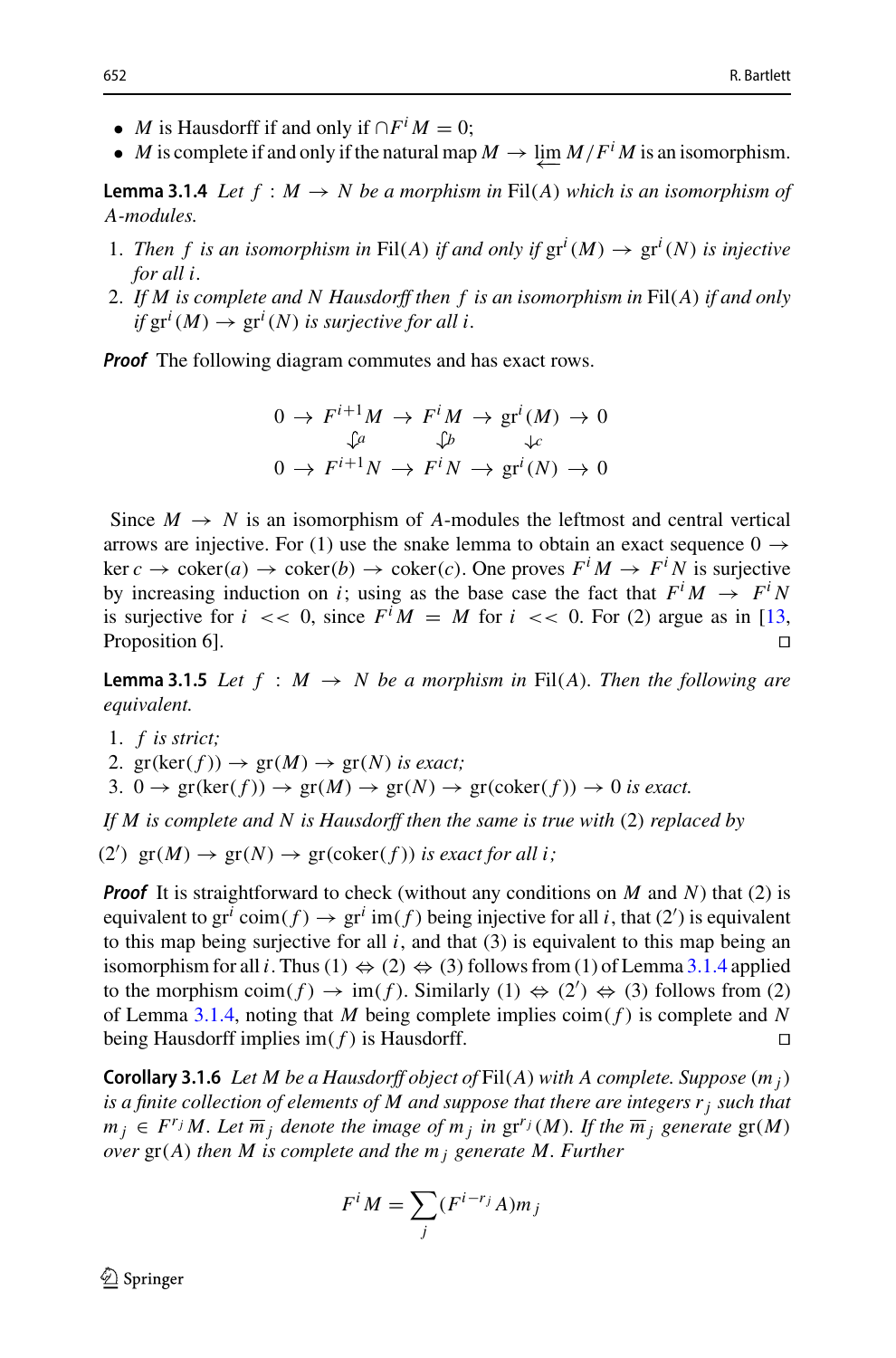*If the*  $\overline{m}$  *j form a* gr(*A*)*-basis of* gr(*M*) *then the*  $m<sub>i</sub>$  *are an A-basis of M*.

*Proof* Argue as in [\[13](#page-36-3), Corollary 1] using the second part of Lemma  $3.1.5$ .

#### **3.2 Adapted bases**

We now put ourselves in the following situation. Let  $a \in A$  be a nonzerodivisor and equip *A* with the *a*-adic filtration (so  $\overline{F}^i A = a^i A$ ). Let *M* be a finite free *A*-module and let  $N \subset M[\frac{1}{a}]$  be a finitely generated *A*-sub-module with  $N[\frac{1}{a}] = M[\frac{1}{a}]$ . Make *N* into an object of Fil(*A*) by setting  $F^i N = a^i M \cap N$ .

<span id="page-8-1"></span>**Lemma 3.2.1** *Suppose that A is complete. Give N*/*a the quotient filtration and suppose that a finite collection* (*gi*) *of elements of N is given, along with integers*(*ri*)*, such that*  $g_i \in F^{r_i} N$ . If the images of  $g_i$  in  $gr^{r_i}(N/a)$  form a  $gr(A/a) = A/a$ -basis of  $gr(N/a)$ *then the*  $(g_i)$  *form a basis of* N *and the*  $(a^{-r_i}g_i)$  *form a basis of* M.

*Proof* The induced filtration on the kernel *aN* of  $N \rightarrow N/a$  is given by  $F^i(aN) =$  $aN \cap F^i$  *N* =  $aF^{i-1}$ *N* (because *a* is not a zerodivisor). Lemma [3.1.5](#page-7-1) implies there is an exact sequence

<span id="page-8-2"></span>
$$
0 \to \operatorname{gr}^{i-1}(N) \xrightarrow{a} \operatorname{gr}^{i}(N) \to \operatorname{gr}^{i}(N/a) \to 0
$$
 (3.2.2)

Thus  $gr(N)/a = gr(N/a)$  where  $a \in gr(A)$  denotes the homogeneous element of degree 1 represented by  $a \in A$ . It is then easy to see (e.g. using the graded version of Nakayama's lemma) that the images of the *gi* in gr(*N*) generate this module over  $gr(A)$ . Since  $\bigcap_i a^i$   $gr(A) = 0$  they are also  $gr(A)$ -linearly independent. As N is finitely generated *N* is Hausdorf and so we may apply Corollary [3.1.6](#page-7-2) to deduce that the (*gi*) form an *A*-basis of *N* and that *f*<sub>n</sub>ey are also gr(*A*)-linea<br>so we may apply Coroll<br> $F^nN = \sum (F^{n-r_i}A)g_i$ 

$$
F^n N = \sum (F^{n-r_i} A)g_i
$$

As the  $g_i$  are *A*-linearly independent the  $(a^{-r_i}g_i)$  are *A*-linearly independent. To show they generate *M* take  $m \in M$  and *n* large enough that  $a^n m \in N$ . Then  $a^n m \in F^n N$ and so  $a^n m = \sum a_i g_i$  with  $a_i \in F^{n-r_i} A$ . It follows that  $m = \sum (a^{r_i - n} a_i)(a^{-r_i} g_i)$ <br>and so since  $(a^{r_i - n}) F^{n-r_i} A \subset A$  we are done. and so, since  $(a^{r_i - n})F^{n-r_i}A \subset A$ , we are done.

#### **3.3 Filtered vector spaces**

Finally we give criteria to determine when two filtrations on a vector space are the same.

<span id="page-8-0"></span>**Lemma 3.3.1** *Suppose A* = *k is a field and let V be an k-vector space equipped with two discrete filtrations*  $G^iV \subset F^iV$ *. Then* field and let V be an k<br>V. Then<br> $\frac{i}{G}(V) \leq \sum i \dim_k {\rm gr}^i$ 

$$
\sum i \dim_k \operatorname{gr}_G^i(V) \le \sum i \dim_k \operatorname{gr}_F^i(V)
$$

*with equality if and only if*  $G = F$ .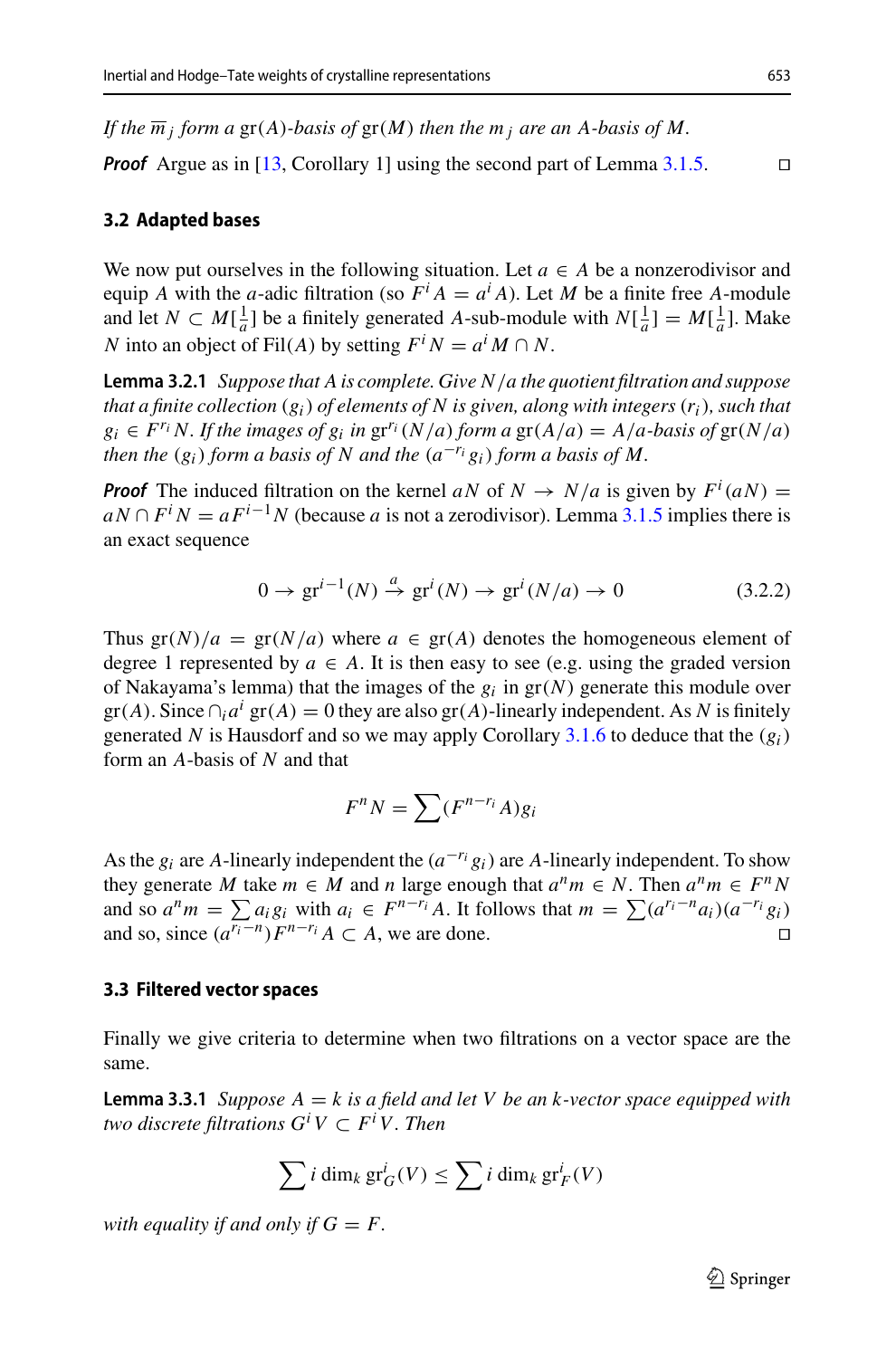*Proof* Since  $\dim_k \text{gr}_F^i(V) = \dim_k F^iV - \dim_k F^{i+1}V$  we have

 $\overline{\phantom{a}}$ 

$$
V = \dim_k F^i V - \dim_k F^{i+1} V
$$
 we  

$$
\sum i \dim_k \operatorname{gr}_F^i(V) = \sum \dim_k F^i V
$$

Likewise when *F* is replaced by the filtration *G*. As  $G^iV \subset F^iV$ , dim<sub>*k*</sub>  $G^iV \leq$  $\dim_k F^i V$ . The desired inequality follows. This inequality is an equality if and only if dim<sub>*k*</sub>  $G^i V = \dim_k F^i V$  for all *i*, i.e. if and only if  $G = F$ .

<span id="page-9-1"></span>**Notation 3.3.2** Say that a sequence of morphisms  $M \rightarrow N \rightarrow P$  in Fil(*A*) is exact if it is exact as a sequence of *A*-modules and if  $M \rightarrow N$  is strict. Lemma [3.1.5](#page-7-1) implies that a sequence  $0 \to M \to N \to P \to 0$  in Fil(*A*) which is exact in the category of *A*-modules is exact in Fil(*A*) if and only if  $0 \rightarrow \text{gr}(M) \rightarrow \text{gr}(N) \rightarrow \text{gr}(P) \rightarrow 0$  is an exact sequence of *A*-modules.

<span id="page-9-2"></span>**Corollary 3.3.3** *Suppose*  $A = k$  *is a field and let*  $0 \rightarrow M \stackrel{f}{\rightarrow} N \stackrel{g}{\rightarrow} P \rightarrow 0$  *be a sequence of finite dimensional discrete objects in* Fil(*k*) *which is exact in the category of k-vector spaces. If f* (*respectively g*) *is strict then*  $\mathcal{L}(\mathcal{M}) = \mathcal{M}(\mathcal{M})$ <br> *e dimensional discrete objects in* Fil $(k)$  wh<br> *es. If*  $f$  (respectively  $g$ ) is strict then<br>  $(N) \leq \sum i \dim_k gr^i(M) + \sum i \dim_k gr^i$ 

$$
\sum i \dim_k \operatorname{gr}^i(N) \le \sum i \dim_k \operatorname{gr}^i(M) + \sum i \dim_k \operatorname{gr}^i(P) \quad (respectively \ge)
$$

*Conversely if one of f or g is strict then equality implies the sequence is exact in*  $Fil(k)$ .

*Proof* As *P* is discrete we can apply Lemma [3.3.1](#page-8-0) to deduce that

7.111 The rate of a graph of the graph 
$$
3.3.1
$$
 to deduce that

\n
$$
\sum_{i} i \dim_k \text{gr}^i(\text{coker}(f)) \leq \sum_{i} i \dim_k \text{gr}^i(P)
$$

with equality if and only if *g* is strict. If *f* is strict Lemma [3.1.5](#page-7-1) tells us that  $0 \rightarrow$  $gr(M) \to gr(N) \to gr(coker(f)) \to 0$  is exact, and so only if *g* is strict. If *f* is strict Lemma 3.<br>  $f(x) = f(x) + f(x)$  is exact, and so<br>
(*N*) =  $\sum i \dim_k gr^i(M) + \sum i \dim_k gr^i(M)$ 

$$
\sum i \dim_k \operatorname{gr}^i(N) = \sum i \dim_k \operatorname{gr}^i(M) + \sum i \dim_k \operatorname{gr}^i(\operatorname{coker}(f))
$$

The lemma follows when we assume  $f$  is strict. If  $g$  is strict one argues similarly, applying Lemma [3.3.1](#page-8-0) to the map  $M \to \text{ker}(g)$ .

#### <span id="page-9-0"></span>**4 Breuil–Kisin modules**

## **4.1 Etale** *'***-modules**

First we recall the description of  $G_{K_{\infty}}$ -representations given by etale  $\varphi$ -modules.

**Definition 4.1.1** Let  $\mathcal{O}_{C^b}$  be the inverse limit of the system

$$
\mathcal{O}_C/p \leftarrow \mathcal{O}_C/p \leftarrow \mathcal{O}_C/p \leftarrow \cdots
$$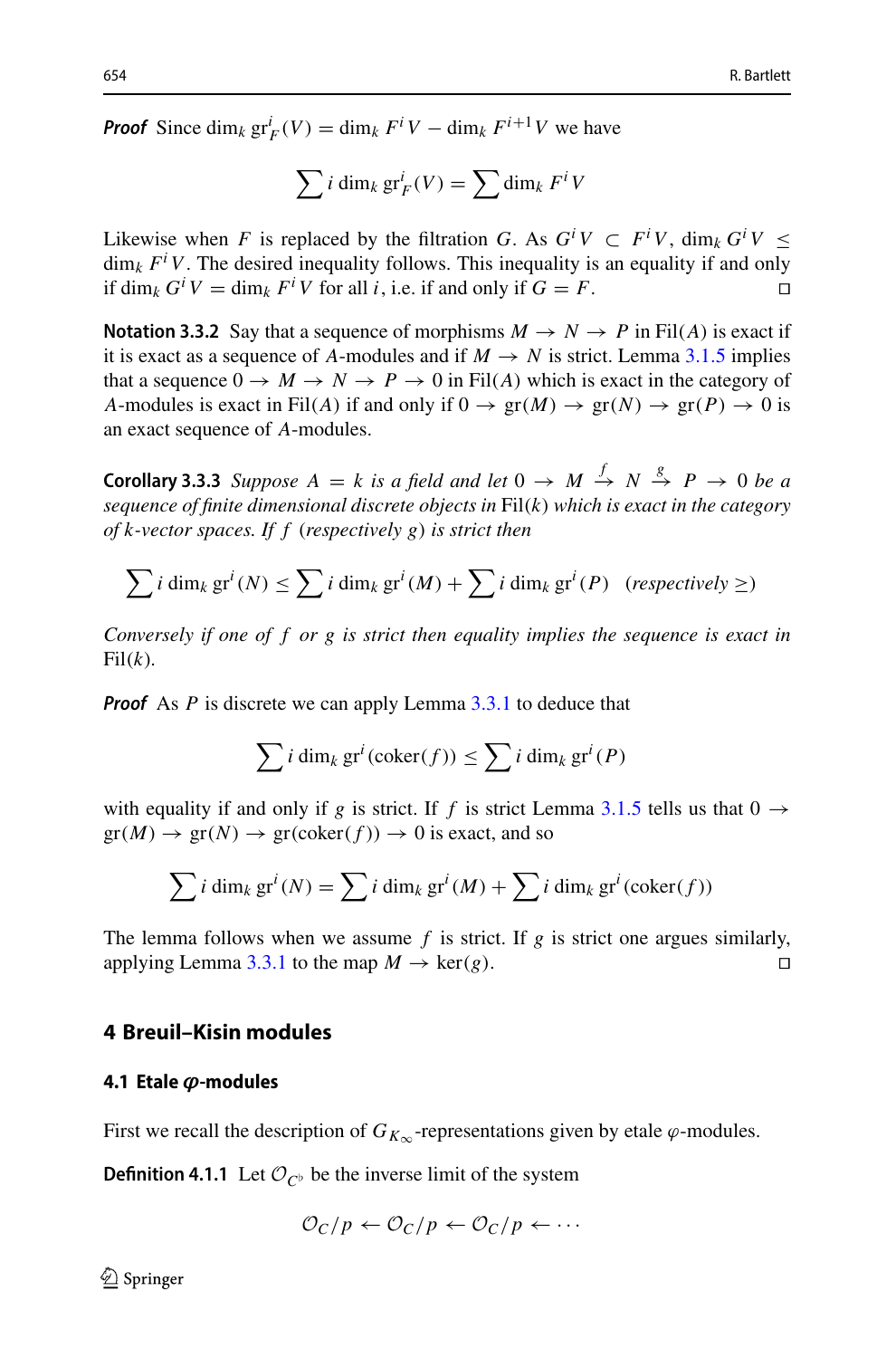with transition maps  $x \mapsto x^p$ . This is a perfect integrally closed ring of characteristic *p*. There is a multiplicative identification  $\mathcal{O}_{C}$  =  $\varprojlim \mathcal{O}_C$  (the limit again taken with respect to the transition mans  $x \mapsto x^p$ ) given by respect to the transition maps  $x \mapsto x^p$ ) given by

$$
(\overline{x}_n)_n \mapsto \left(\lim_{m \to \infty} x_{m+n}^{p^m}\right)_n
$$

where  $x_m \in \mathcal{O}_C$  is any lift of  $\overline{x}_m$ . We write  $x \mapsto x^{\sharp}$  for the projection onto the first coordinate  $\mathcal{O}_{C^{\flat}} \to \mathcal{O}_C$ . Let  $C^{\flat}$  denote the field of fractions of  $\mathcal{O}_{C^{\flat}}$ . The formula  $v^{\flat}(x) = v_p(x^{\sharp})$  defines a valuation on  $C^{\flat}$  for which it is complete. The field  $C^{\flat}$  is also algebraically closed. Further, the action of  $G_K$  on  $\mathcal{O}_C$  induces a continuous action of  $G_K$  on  $\mathcal{O}_{C^{\flat}}$  and  $C^{\flat}$ .

**Notation 4.1.2** Let  $\mathfrak{S} = W(k)[[u]]$  and  $A_{\text{inf}} = W(\mathcal{O}_{C^{\flat}})$ . Both rings are equipped with a  $\mathbb{Z}_p$ -linear endomorphism  $\varphi$ ; on  $A_{\text{inf}}$  this is the usual Witt vector Frobenius and *G<sub>K</sub>* on *O<sub>C</sub>*<sup>*b*</sup></sub> and *C*<sup>*ρ*</sup>.<br> **Notation 4.1.2** Let *G* = *W*(*k*)[[*u*]] and *A*<sub>inf</sub> = *W*(*O<sub>C</sub><sub><i>è*</sub>)</sub>. Both rings are equipped with a  $\mathbb{Z}_p$ -linear endomorphism *φ*; on *A*<sub>inf</sub> this is the usual Witt vect defines an element  $\pi^{\overline{b}} = (\pi, \pi^{1/p}, \ldots) \in \mathcal{O}_{\mathbb{C}^{\flat}}$  and we embed  $\mathfrak{S} \to A_{\inf}$  by mapping  $u \mapsto [\pi^b]$  (where [·] denotes the Teichmuller lifting). This embedding is compatible with  $\varphi$ . Let  $\mathcal{O}_{\mathcal{E}}$  denote the *p*-adic completion of  $\mathfrak{S}[\frac{1}{u}]$ . Then  $\varphi$  on  $\mathfrak{S}$  extends to  $\mathcal{O}_{\mathcal{E}}$ and the embedding  $\mathfrak{S} \to A_{\text{inf}}$  extends to a  $\varphi$ -equivariant embedding  $\mathcal{O}_{\mathcal{E}} \to W(C^{\flat})$ .

By functoriality there are  $\varphi$ -equivariant *G<sub>K</sub>*-actions on  $A_{\text{inf}} = W(\mathcal{O}_{C^{\flat}})$  and  $W(C^{\flat})$ lifting those modulo *p*.

**Definition 4.1.3** An etale  $\varphi$ -module is a finitely generated  $\mathcal{O}_{\mathcal{E}}$ -module  $M^{\text{et}}$  equipped with an isomorphism

$$
\varphi_{M^{\mathrm{et}}}\colon M^{\mathrm{et}}\otimes_{\mathcal{O}_{\mathcal{E}},\varphi}\mathcal{O}_{\mathcal{E}}\overset{\sim}{\to}M^{\mathrm{et}}
$$

We may interpret  $\varphi_{M^{et}}$  as a  $\varphi$ -semilinear map  $M^{et} \to M^{et}$  via  $m \mapsto \varphi_{M^{et}}(m \otimes 1)$ . When there is no risk of confusion we shall write  $\varphi$  in place of  $\varphi_{M^{et}}$ . Let Mod<sup>et</sup> denote the abelian category of etale  $\varphi$ -modules.

**Construction 4.1.4** Since the action of  $G_{K_{\infty}}$  on  $C^{\flat}$  fixes  $\pi^{\flat}$  the  $\mathbb{Z}_p$ -module

$$
T(M^{\text{et}}) = (M^{\text{et}} \otimes_{\mathcal{O}_{\mathcal{E}}} W(C^{\flat}))^{\varphi=1}
$$

admits a  $\mathbb{Z}_p$ -linear action of  $G_{K_\infty}$  [given by the trivial action on  $M^{\text{et}}$  and the natural  $G_{K_{\infty}}$ -action on  $W(C^{\flat})$ ]. This describes a functor from Mod<sup>et</sup> to the category of finitely generated  $\mathbb{Z}_p$ -modules equipped with a continuous  $\mathbb{Z}_p$ -linear  $G_{K_\infty}$ -action.

<span id="page-10-0"></span>**Proposition 4.1.5** (Fontaine) *The functor*  $M^{et} \rightarrow T(M^{et})$  *is an exact equivalence of categories. The representation*  $T(M<sup>et</sup>)$  *is determined up to isomorphism by the existence of a*  $\varphi$ ,  $G_{K_{\infty}}$ -equivariant identification

$$
M^{\text{et}} \otimes_{\mathcal{O}_{\mathcal{E}}} W(C^{\flat}) = T(M^{\text{et}}) \otimes_{\mathbb{Z}_p} W(C^{\flat})
$$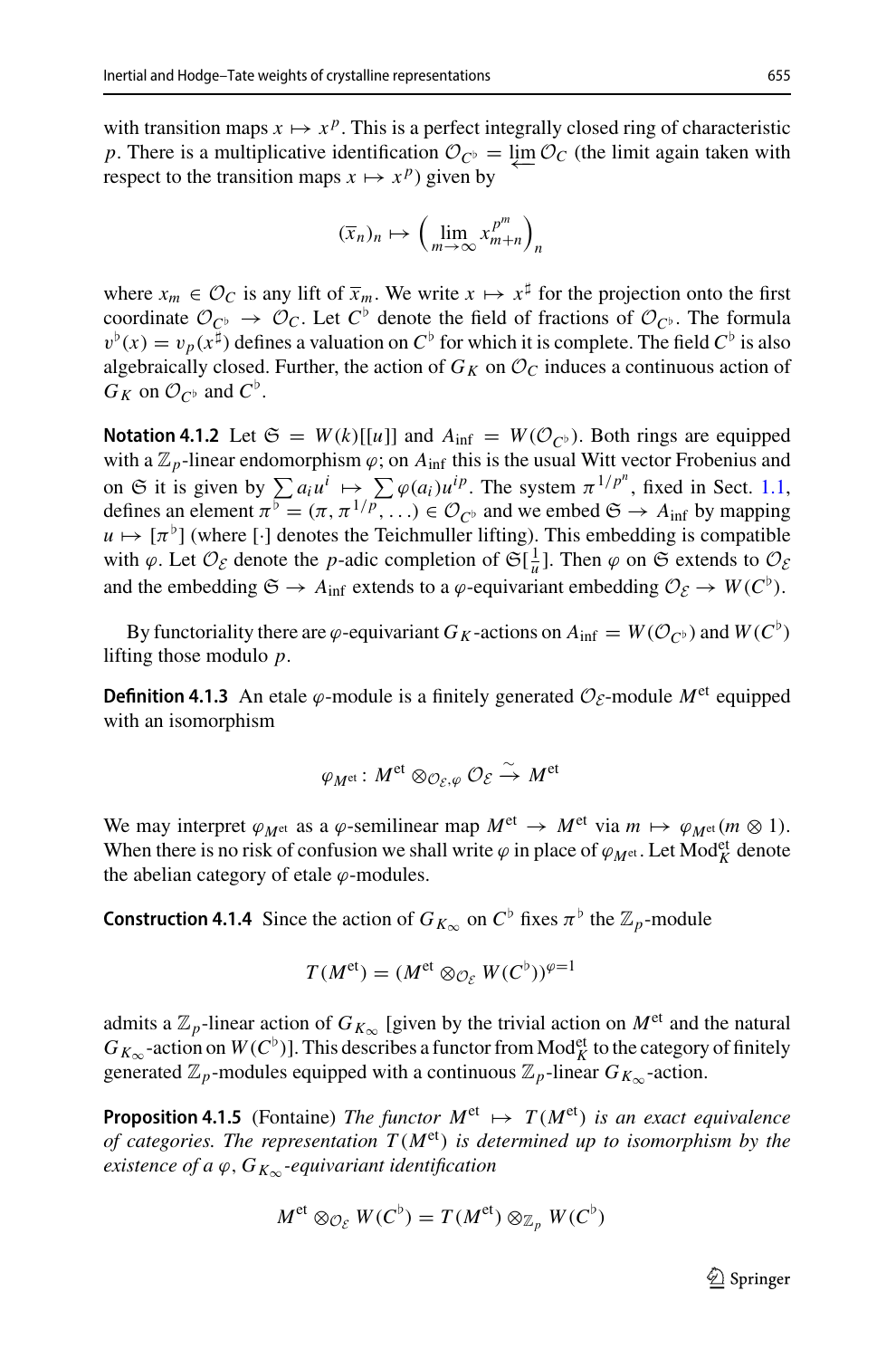*Proof* The embedding  $\mathcal{O}_{\mathcal{E}} \to W(C^{\flat})$  reduces modulo p to an inclusion of  $k((u))$ in  $C^{\flat}$ . The completion of  $K_{\infty}$  is a perfectoid field in the sense of [\[11](#page-36-4)], whose tilt is the completed perfection of  $k((u)) \subset C^{\flat}$ . It follows from [\[11,](#page-36-4) Theorem 3.7] that the action of  $G_{K_{\infty}}$  on  $C^{\flat}$  identifies  $G_K = G_{k((u))}$ . Let  $\mathcal{O}_{\widehat{\mathcal{C}^{\text{ur}}}}$  be the *p*-adic completion of the Cohen ring (i.e. the discrete valuation ring of characteristic zero with uniformizer *p*) with residue field  $k((u))$ <sup>sep</sup>. Then  $\mathcal{O}_{\widehat{\mathcal{E}^{\text{ur}}}}$  may be identified as a subring of  $W(C^{\flat})$ stable under the action of  $G_{K_{\infty}}$  and  $\varphi$ . The proposition with  $T(M^{\text{et}})$  replaced by  $T'(M^{\text{et}}) := (M^{\text{et}} \otimes_{\mathcal{O}_{\mathcal{E}}} \mathcal{O}_{\mathcal{E}^{\text{int}}})^{\varphi=1}$  follows from [\[8](#page-36-5), Proposition 1.2.6] applied with  $E = k((u))$ . It therefore suffices to show the inclusion  $T'(M^{\text{et}}) \subset T(M^{\text{et}})$  is an equality. Since we know there are  $\varphi$ -equivariant identifications

$$
M^{\text{et}} \otimes_{\mathcal{O}_{\mathcal{E}}} W(C^{\flat}) = T'(M^{\text{et}}) \otimes_{\mathbb{Z}_p} W(C^{\flat})
$$

the equality follows by taking  $\varphi$ -invariants.  $\square$ 

#### **4.2 Breuil–Kisin modules**

Breuil–Kisin modules appear as special  $\mathfrak{S}$ -lattices inside etale  $\varphi$ -modules.

**Definition 4.2.1** A Breuil–Kisin module is a finitely generated S-module *M* equipped with an isomorphism

$$
\varphi_M\colon M\otimes_{\mathfrak{S},\varphi}\mathfrak{S}\Big[\tfrac{1}{E}\Big]\stackrel{\sim}{\to} M\Big[\tfrac{1}{E}\Big]
$$

Here  $E(u) \in \mathfrak{S}$  denotes the minimal polynomial of  $\pi$  over  $K_0$ . We may interpret  $\varphi_M$ as a  $\varphi$ -semilinear map  $M \mapsto M[\frac{1}{E}]$  via  $m \mapsto \varphi_M(m \otimes 1)$ . When there is no risk of confusion we write  $\varphi$  in place of  $\varphi_M$ . Let Mod<sup>BK</sup> denote the abelian category of Breuil–Kisin modules. J,

**Notation 4.2.2** If  $M \in Mod_K^{BK}$  we write  $M^{\varphi} \subset M[\frac{1}{E}]$  for the image of

$$
M \otimes_{\mathfrak{S},\varphi} \mathfrak{S} \to M \otimes_{\mathfrak{S},\varphi} \mathfrak{S}\left[\frac{1}{E}\right] \xrightarrow{\varphi_M} M\left[\frac{1}{E}\right]
$$

**Construction 4.2.3** Note  $E(u)$  is a unit in  $\mathcal{O}_{\mathcal{E}}$ . Thus, if  $M \in Mod_K^{BK}$  then  $M \otimes_{\mathfrak{S}} \mathcal{O}_{\mathcal{E}}$ is an etale  $\varphi$ -module and

$$
T(M) := T(M \otimes_{\mathfrak{S}} \mathcal{O}_{\mathcal{E}}) = (M \otimes_{\mathfrak{S}} W(C^{\flat}))^{\varphi=1}
$$

defines a functor from  $\text{Mod}_{K}^{BK}$  to the category of continuous  $G_{K_{\infty}}$ -representations on finitely generated  $\mathbb{Z}_p$ -modules. Since  $\mathfrak{S} \to \mathcal{O}_{\mathcal{E}}$  is flat Proposition [4.1.5](#page-10-0) implies  $M \mapsto T(M)$  is exact on  $Mod_K^{BK}$ .

<span id="page-11-1"></span><span id="page-11-0"></span>*Remark 4.2.4* Kisin [\[10](#page-36-6), Proposition 2.1.12] has shown  $M \mapsto T(M)$  is fully faithful when restricted to Breuil–Kisin modules which are free over  $\mathfrak{S}$ . However if one does not restrict to Breuil–Kisin modules which are free over  $\mathfrak S$  then this is not true.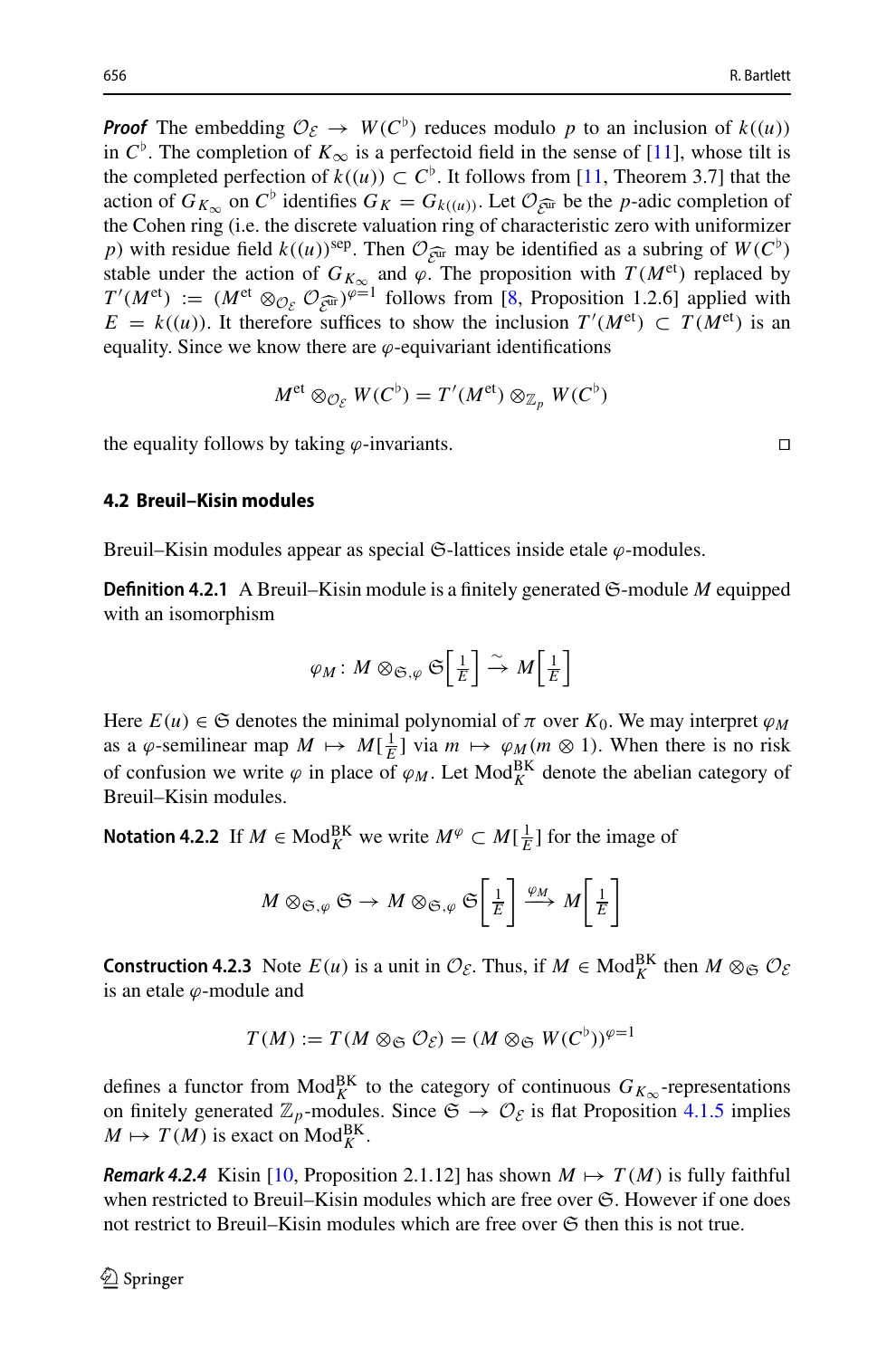**Construction 4.2.5** For  $M, N \in Mod_K^{BK}$  the  $\mathfrak{S}\text{-module}$ 

$$
\operatorname{Hom}(M, N) := \operatorname{Hom}_{\mathfrak{S}}(M, N)
$$

of G-linear homomorphisms  $M \to N$  is made into an object of Mod<sub>K</sub> as follows. Since  $\varphi: \mathfrak{S} \to \mathfrak{S}$  is flat the natural map  $\text{Hom}_{\mathfrak{S}}(M, N) \otimes_{\varphi} \mathfrak{S}[\frac{1}{E}] \to$  $\text{Hom}_{\mathfrak{S}[\frac{1}{E}]}(M \otimes_{\varphi} \mathfrak{S}[\frac{1}{E}], N \otimes_{\varphi} \mathfrak{S}[\frac{1}{E}])$  is an isomorphism. Similarly, the natural map  $\lim_{\epsilon \to 0} \mathcal{E}(M, N) \left[ \frac{1}{E} \right] \to \lim_{\epsilon \to 0} \mathcal{E} \left[ \frac{1}{E} \right] (M \left[ \frac{1}{E} \right], N \left[ \frac{1}{E} \right] \right]$  is an isomorphism. As such, the isomorphism  $\left[\frac{1}{E}\right] \rightarrow \text{Hom}_{\mathfrak{S}\left[\frac{1}{E}\right]}(M\left[\frac{1}{E}\right], N\left[\frac{1}{E}\right])$  is an isomor hism As such the

$$
\text{Hom}_{\mathfrak{S}\left[\frac{1}{E}\right]} \left(M \otimes_{\varphi} \mathfrak{S}\left[\frac{1}{E}\right], N \otimes_{\varphi} \mathfrak{S}\left[\frac{1}{E}\right]\right) \to \text{Hom}_{\mathfrak{S}\left[\frac{1}{E}\right]} \left(M\left[\frac{1}{E}\right], N\left[\frac{1}{E}\right]\right)
$$

given by  $f \mapsto \varphi_N \circ f \circ \varphi_M^{-1}$  makes  $\text{Hom}(M, N)$  into a Breuil–Kisin module. Note that

$$
T(\text{Hom}(M, N)) = \text{Hom}_{\mathbb{Z}_p}(T(M), T(N))
$$

as  $G_{K_{\infty}}$ -representations, where the  $G_{K_{\infty}}$ -action on the right is via  $\sigma(f) = \sigma \circ f \circ \sigma^{-1}$ .

## **4.3 Coefficients**

In practice we are interested in representations valued in extensions of  $\mathbb{Z}_p$ . For this reason we introduce a variant of  $Mod_K^{BK}$ .

**Definition 4.3.1** Recall the  $\mathbb{Z}_p$ -algebra  $\mathcal{O}$  defined in Sect. [1.1.](#page-3-1) A Breuil–Kisin module with *O*-action is a pair  $(M, \iota)$  where  $M \in Mod_R^{BK}$  and  $\iota$  is a  $\mathbb{Z}_p$ -algebra homomorphism  $\iota: \mathcal{O} \to \text{End}_{BK}(M)$ . Equivalently a Breuil–Kisin module with  $\mathcal{O}\text{-action}$  is an  $\mathfrak{S}_{\mathcal{O}} =$ S ⊗Z*<sup>p</sup> O*-module *M* equipped with an isomorphism

$$
M \otimes_{\varphi, \mathfrak{S}_{\mathcal{O}}} \mathfrak{S}_{\mathcal{O}}\left[\tfrac{1}{E}\right] \xrightarrow{\sim} M\left[\tfrac{1}{E}\right]
$$

Here  $\varphi$  on  $\mathfrak{S}_{\mathcal{O}}$  denotes the  $\mathcal{O}\text{-}$  linear extension of  $\varphi$  on  $\mathfrak{S}$ . Let  $\text{Mod}_{K}^{\text{BK}}(\mathcal{O})$  denote the category of Breuil–Kisin modules with *O*-action.

*Remark 4.3.2* By functoriality  $M \mapsto T(M)$  induces an exact functor from  $\text{Mod}_{K}^{\text{BK}}(\mathcal{O})$ into the category of continuous representations of  $G_{K_{\infty}}$  on finitely generated  $\mathcal{O}$ modules.

<span id="page-12-0"></span>**Construction 4.3.3** Let  $M, N \in Mod_K^{BK}(\mathcal{O})$ . Then

$$
\operatorname{Hom}(M,N)^{\mathcal{O}} := \operatorname{Hom}_{\mathfrak{S} \otimes_{\mathbb{Z}_p} \mathcal{O}}(M,N)
$$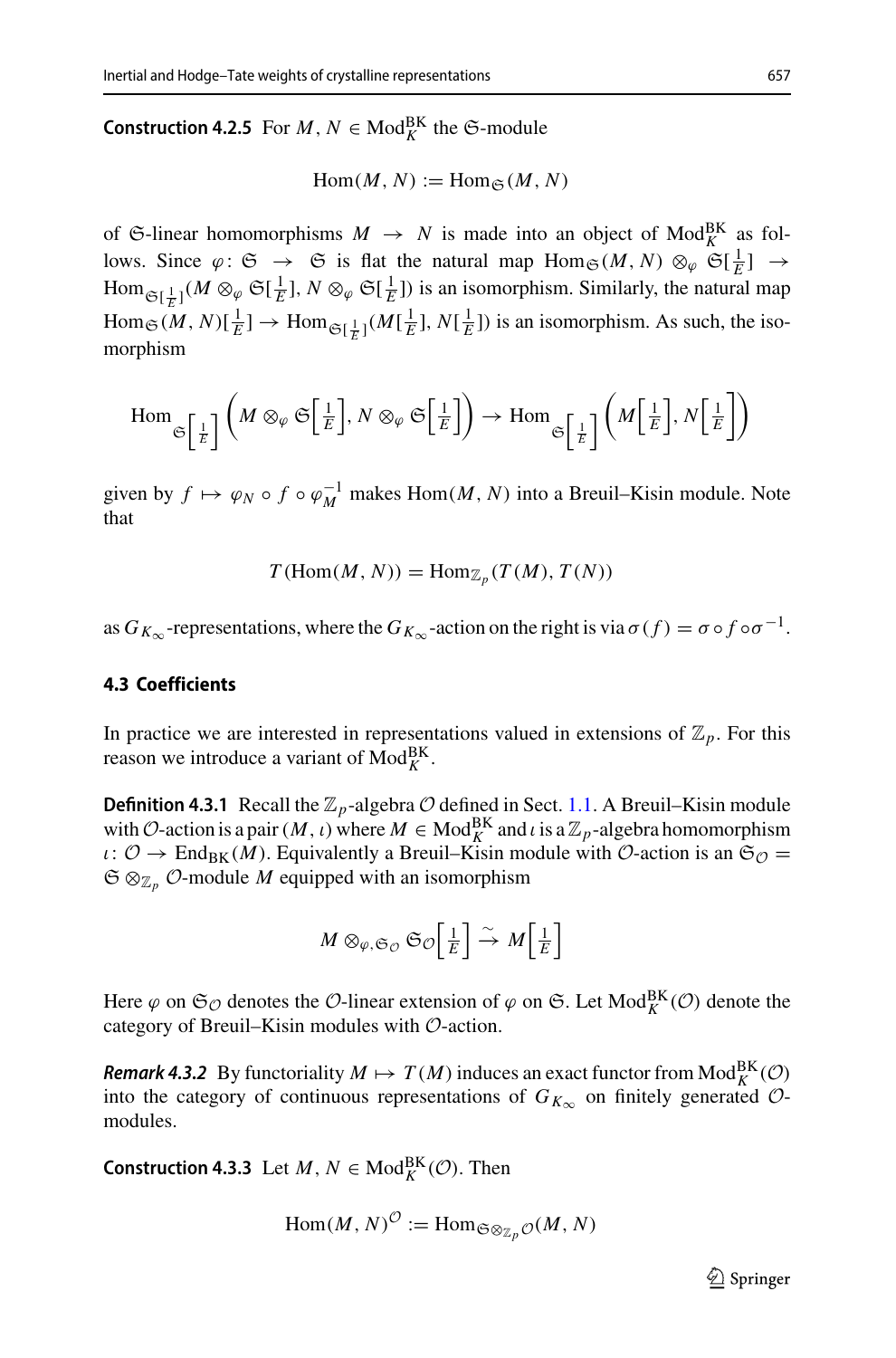is made into an object of  $Mod_K^{BK}(\mathcal{O})$  as in Construction [4.2.5.](#page-11-0) Again we have

$$
T(\text{Hom}(M, N)^{\mathcal{O}}) = \text{Hom}_{\mathcal{O}}(T(M), T(N))
$$

<span id="page-13-4"></span>as  $G_{K_{\infty}}$ -representations.

 $T(\text{Hom}(M, N)^{\mathcal{O}}) = \text{Hom}_{\mathcal{O}}(T(M), T(N))$ <br>
as  $G_{K_{\infty}}$ -representations.<br> **Construction 4.3.4** The embedding  $\mathcal{O}[u] \to \mathfrak{S} \otimes_{\mathbb{Z}_p} \mathcal{O}$  given by  $\sum a_i u^i \mapsto \sum u^i \otimes a_i$ <br>
axtends by continuity to an ambadding  $\mathcal{$ extends by continuity to an embedding  $\mathcal{O}[[u]] \to \mathfrak{S} \otimes_{\mathbb{Z}_p} \mathcal{O}$ . Recall that  $K_0 \subset E$  by assumption so that the map

$$
\left(\sum a_i u^i\right) \otimes b \mapsto \left(\sum \tau(a_i) b u^i\right)_{\tau}
$$

 $\left(\sum a_i u^i\right) \otimes b \mapsto \left(\sum \tau(a_i) b u^i\right)_{\tau}$ <br>describes an isomorphism of  $\mathcal{O}[[u]]$ -algebras  $\mathfrak{S} \otimes_{\mathbb{Z}_p} \mathcal{O} \to \prod_{\tau} \mathcal{O}[[u]]$ , the product running over  $\tau \in \text{Hom}_{\mathbb{F}_p}(k, \mathbb{F})$  (we abusively write  $\tau$  also for its extension to an describes an isomorphism of  $\mathcal{O}[[u]$ <br>running over  $\tau \in \text{Hom}_{\mathbb{F}_p}(k, \mathbb{F})$  (embedding  $\tau : W(k) \to \mathcal{O}$ ). Let  $\tilde{e}_\tau$ *embedding*  $\tau: W(k) \to \mathcal{O}$ ). Let  $\widetilde{e}_{\tau} \in \mathfrak{S} \otimes_{\mathbb{Z}_p} \mathcal{O}$  be the idempotent corresponding to describes an isomorphism of  $\mathcal{O}[[u]]$ -algebras  $\mathfrak{S} \otimes_{\mathbb{Z}_p} \mathcal{O} \to \prod_{\tau}$ <br>running over  $\tau \in \text{Hom}_{\mathbb{F}_p}(k, \mathbb{F})$  (we abusively write  $\tau$  also for<br>embedding  $\tau : W(k) \to \mathcal{O}$ ). Let  $\widetilde{e}_{\tau} \in \mathfrak{S} \otimes_{\mathbb{$ *e*<sub>τ oφ</sub>  $(a \otimes 1) \tilde{e}_{\tau} = (1 \otimes \tau(a)) \tilde{e}_{\tau}$  for  $a \in W(k)$ , the<br>  $\tilde{e}_{\tau \circ \varphi} \mapsto \tilde{e}_{\tau}$ map  $\varphi \otimes 1$  sends

$$
\widetilde{e}_{\tau \circ \varphi} \mapsto \widetilde{e}_{\tau}
$$

 $\widetilde{e}_{\tau \circ \varphi} \mapsto \widetilde{e}_{\tau}$ <br>If  $M \in \text{Mod}_{K}^{\text{BK}}(\mathcal{O})$  we set  $M_{\tau} = \widetilde{e}_{\tau}M$  which we view as an  $\mathcal{O}[[u]]$ -algebra. By the above  $\varphi_M$  restricts to a map

<span id="page-13-1"></span>
$$
M_{\tau \circ \varphi} \otimes_{\varphi, \mathcal{O}[[u]]} \mathcal{O}[[u]] \to M_{\tau} \left[ \frac{1}{\tau(E)} \right] \tag{4.3.5}
$$

which becomes an isomorphism after inverting  $\tau(E)$ . Here  $\varphi$  on  $\mathcal{O}[[u]]$  is that induced by  $\varphi \otimes 1$  on  $\mathfrak{S} \otimes_{\mathbb{Z}_p} \mathcal{O}$ , i.e. is given by  $\sum a_i u^i \mapsto \sum a_i u^{ip}$ .

<span id="page-13-3"></span>**Corollary 4.3.6** 1. If  $M \in Mod_K^{BK}(\mathcal{O})$  *is free as an*  $\mathfrak{S}\text{-module then it is free as an}$ S ⊗Z*<sup>p</sup> O-module.*

*free as an*  $\mathfrak{S}/p = k[[u]]$ *-module then it is free as a module over*  $k[[u]] \otimes_{\mathbb{F}_p} \mathbb{F}$ *.* 

2. Let  $\overline{\omega} \in \mathcal{O}$  *be a uniformiser and suppose*  $M \in \text{Mod}_K^{\text{BK}}(\mathcal{O})$  *is*  $\overline{\omega}$ -torsion. If *M is free as an*  $\mathfrak{S}/p = k[[u]]$ -module then it is free as a module over  $k[[u]] \otimes_{\mathbb{F}_p} \mathbb{F}$ .<br>**Proof** If *Proof* If *M* is free over  $\mathfrak{S}$  then each  $M_{\tau}$  is free over  $\mathcal{O}[[u]]$ . By [\(4.3.5\)](#page-13-1) the rank of  $M_{\tau}$ over  $\mathcal{O}[[u]]$  does not depend on  $\tau$  so  $M = \prod_{\tau} M_{\tau}$  is free over  $\mathfrak{S} \otimes_{\mathbb{Z}_p} \mathcal{O}.$  (2) follows  $\Box$  similarly.

#### <span id="page-13-0"></span>**5 Strongly divisibility**

#### **5.1 Torsion Breuil–Kisin modules**

<span id="page-13-2"></span>**Definition 5.1.1** Denote by  $\text{Mod}_{k}^{\text{BK}}$  ⊂  $\text{Mod}_{K}^{\text{BK}}$  the full subcategory whose objects are modules which are free over  $\mathfrak{S}/p = k[[u]]$ .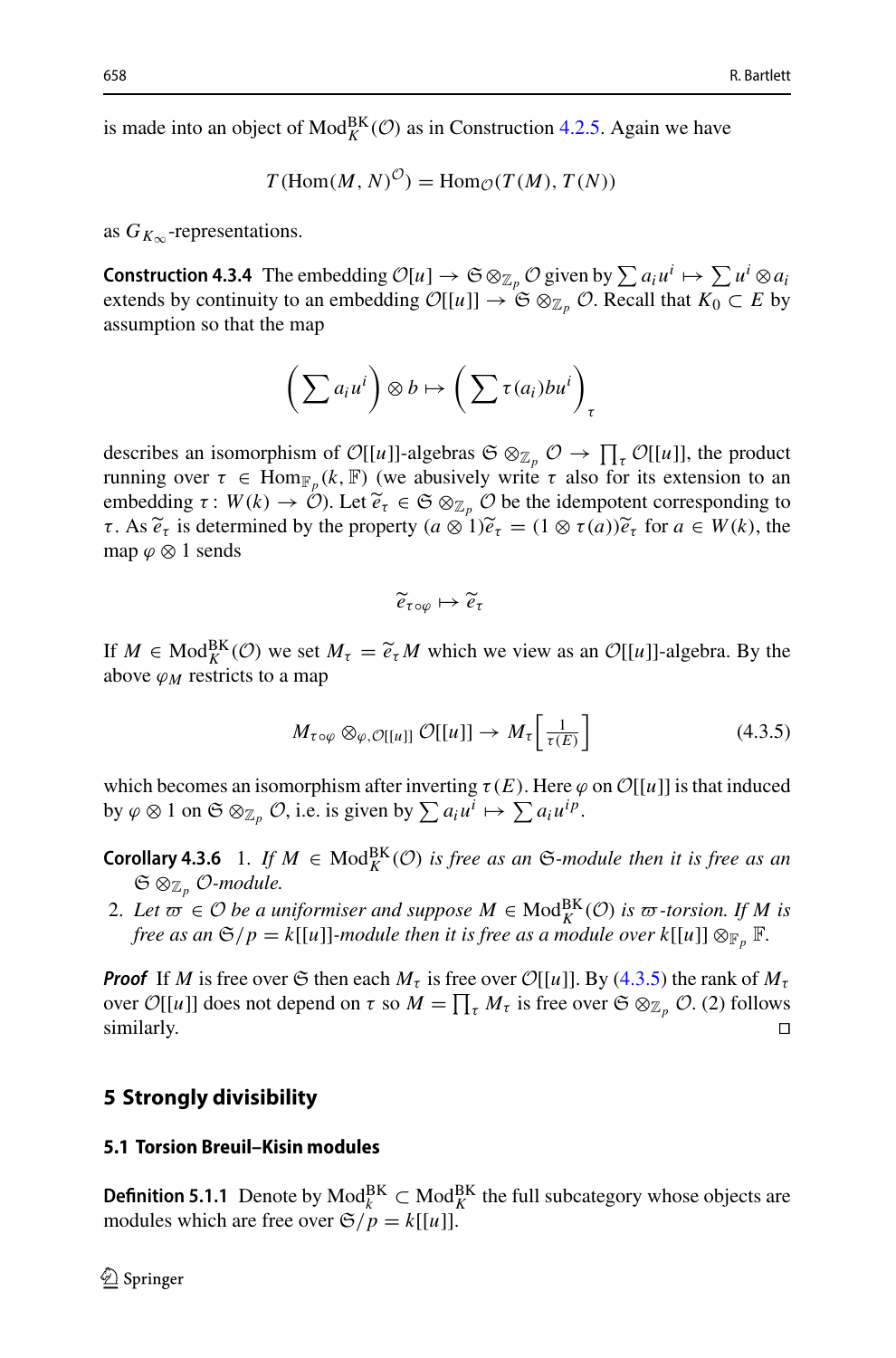*Remark 5.1.2* An  $M \in Mod_k^{BK}$  is the same thing as a  $k[[u]]$ -lattice inside an etale  $\varphi$ -module over  $\mathcal{O}_{\mathcal{E}}/p = k((u))$  because  $E(u) \equiv u^e$  modulo p. In particular, there are many *p*-torsion Breuil–Kisin modules giving rise to the same etale  $\varphi$ -module. This is in contrast to the integral situation described in Remark [4.2.4.](#page-11-1)

<span id="page-14-0"></span>**Lemma 5.1.3** *The functor*  $M \mapsto T(M)$  *restricts to an essentially surjective functor from*  $\text{Mod}_{k}^{\text{BK}}$  *to the category of continuous representations of*  $G_{K_{\infty}}$  *on finite dimen* $sional \mathbb{F}_p$ -vector spaces. If  $M \in \text{Mod}_k^{\text{BK}}$  and

$$
0 \to T_1 \to T(M) \to T_2 \to 0
$$

*is an exact sequence of*  $G_{K_{\infty}}$ *-representations then there exists a unique exact sequence* 

$$
0 \to M_1 \to M \to M_2 \to 0
$$

*in*  $\text{Mod}_{k}^{\text{BK}}$  *recovering*  $0 \to T_1 \to T \to T_2 \to 0$  *after applying*  $M \mapsto T(M)$ *.* 

*Proof* If *T* is an  $\mathbb{F}_p$ -representation of *G<sub>K*∞</sub> then there exists a *p*-torsion  $M^{\text{et}} \in \text{Mod}_{K}^{\text{et}}$ such that  $T(M<sup>et</sup>) = T$ . Remark [5.1.2](#page-13-2) shows that any  $k[[u]]$ -lattice  $M \subset M<sup>et</sup>$  is an object of  $\text{Mod}_k^{\text{BK}}$  with  $T(M) = T$ .

For the second part, the functor from Proposition [4.1.5](#page-10-0) is an exact equivalence and so there exists an exact sequence  $0 \rightarrow M_1^{\text{et}} \rightarrow M_2^{\text{et}} \rightarrow M_2^{\text{et}} \rightarrow 0$  recovering 0 → *T*<sub>1</sub> → *T* → *T*<sub>2</sub> → 0 after applying *T*(−). Then *M* is a *k*[[*u*]]<sup>-</sup>]-lattice inside  $M^{\text{et}}$  and we must have  $M_2 = \text{Im}(M) \subset M_2^{\text{et}}$  and  $M_1 = M \cap M_2^{\text{et}}$ . and we must have  $M_2 = \text{Im}(M) \subset M_2^{\text{et}}$  and  $M_1 = M \cap M_1^{\text{et}}$  $\Box$   $\Box$ 

**Construction 5.1.4** Let  $M \in Mod_k^{BK}$ . A composition series of  $M$  is a filtration

$$
0=M_n\subset\cdots\subset M_0=M
$$

by sub-Breuil–Kisin modules such that each  $M_i/M_{i+1}$  is an irreducible object (i.e. admits no non-zero proper sub-objects  $N \in \text{Mod}_k^{\text{BK}}$  such that the cokernel of  $N \hookrightarrow M_i/M_{i+1}$  is  $k[[u]]$ -torsion-free) of Mod<sup>BK</sup>. Lemma [5.1.3](#page-14-0) implies being irreducible is equivalent to asking that  $T(M_i/M_{i+1})$  is an irreducible  $G_{K_{\infty}}$ -representation. Lemma [5.1.3](#page-14-0) also implies that composition series for *M* are in bijection with composition series for *T* (*M*).

Warning 5.1.5 The following example shows that the set of irreducible factors of a composition series is not independent of the choice of composition series. Make **Example 3.1.5** The following example shows that the a composition series is not independent of the choice  $M = \bigoplus_{i=1}^{4} k[[u]]e_i$  into an object of Mod<sub>k</sub><sup>BK</sup> by setting

$$
\varphi(e_1, e_2, e_3, e_4) = (e_1, e_2, e_3, e_4) \begin{pmatrix} 0 & \alpha & 0 & 1 \\ u^p & 0 & 0 & 0 \\ 0 & 0 & 0 & u \\ 0 & 0 & 1 & 0 \end{pmatrix}, \quad 1 \neq \alpha \in \mathbb{F}_p
$$

 $\mathcal{D}$  Springer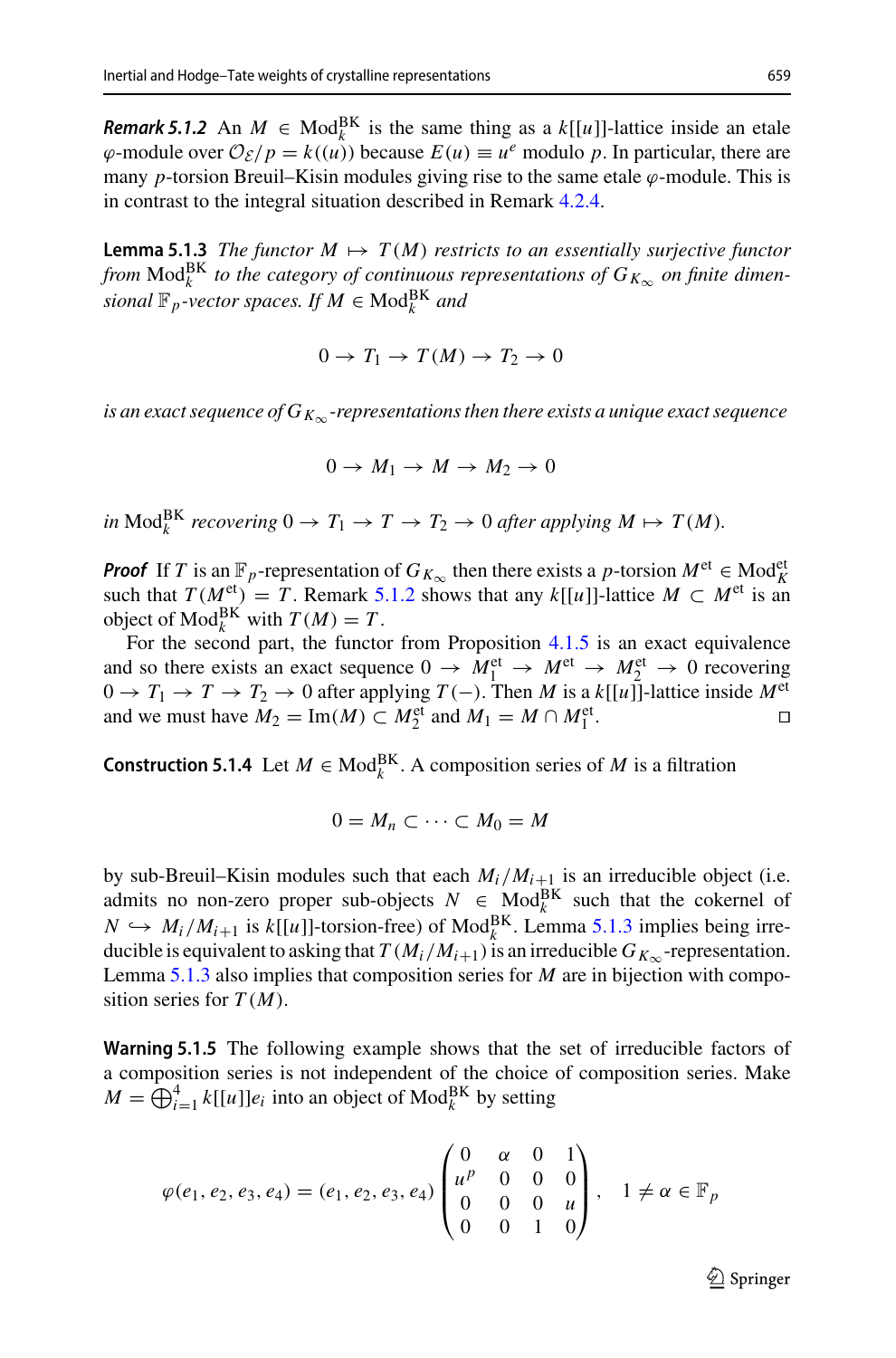It is easy to see that  $0 \subset M_1 = k[[u]]e_1 \bigoplus k[[u]]e_2 \subset M$  is a composition series of *M*. On the other hand if  $x + 1 = \alpha$  then

$$
\varphi(e_1 - xue_3, e_2 - xe_4, e_3, e_4) = (e_1 - xue_3, e_2 - xe_4, e_3, e_4) \begin{pmatrix} 0 & 1 & 0 & 1 \\ u^p & 0 & 0 & 0 \\ 0 & 0 & 0 & \alpha u \\ 0 & 0 & 1 & 0 \end{pmatrix}
$$

This gives rise to a second composition series

$$
0 \subset M_1' = k[[u]](e_1 - xu_3) \bigoplus k[[u]](e_2 - xe_4) \subset M
$$

which evidently has different irreducible factors as the composition series above. This phenomenon is related to the fact that  $0 \to M_1 \to M \to M/M_1 \to 0$ , while not itself  $\varphi$ -equivariantly split, becomes so after inverting  $u$ .

#### **5.2 Strong divisibility**

<span id="page-15-0"></span>In this subsection we define a full-subcategory  $\text{Mod}_{k}^{\text{SD}}$  ⊂  $\text{Mod}_{k}^{\text{BK}}$  which we view as an extension of *p*-torsion Fontaine–Laffaille theory to filtrations of length *p*.

**Construction 5.2.1** Let *M* be an object of  $\text{Mod}_{k}^{\text{BK}}$ . Recall  $M^{\varphi}$  is the *k*[[*u*]]-sub-module of  $M[\frac{1}{u}]$  generated by  $\varphi(M)$ . Equip  $M^{\varphi}$  with the filtration  $F^iM^{\varphi} = M^{\varphi} \cap u^iM$ . Let  $M_k^{\varphi} = M^{\varphi}/u$ . We equip this *k*-vector space with the quotient filtration.

**Definition 5.2.2** If  $M \in Mod_k^{BK}$  let Weight $(M)$  be the multiset of integers containing *i* with multiplicity

$$
\dim_k \operatorname{gr}^i(M_k^{\varphi})
$$

**Construction 5.2.3** Similarly to Construction [5.2.1,](#page-15-0) we equip *M* with a filtration by setting  $F^i M = \{m \in M \mid \varphi(m) \in u^i M\}$ . The semilinear injection

$$
\varphi\colon M\hookrightarrow M^\varphi
$$

is then a morphism of filtered modules. Let  $M_k = M/u$ . We equip this *k*-vector space with the quotient filtration.

**Lemma 5.2.4** *The injection*  $\varphi$ :  $M \hookrightarrow M^{\varphi}$  *induces a functorial k-semilinear bijection of vector spaces*

$$
M_k \to M_k^{\varphi}
$$

*which is compatible with filtrations* (*but not necessarily an isomorphism of filtered modules*)*.*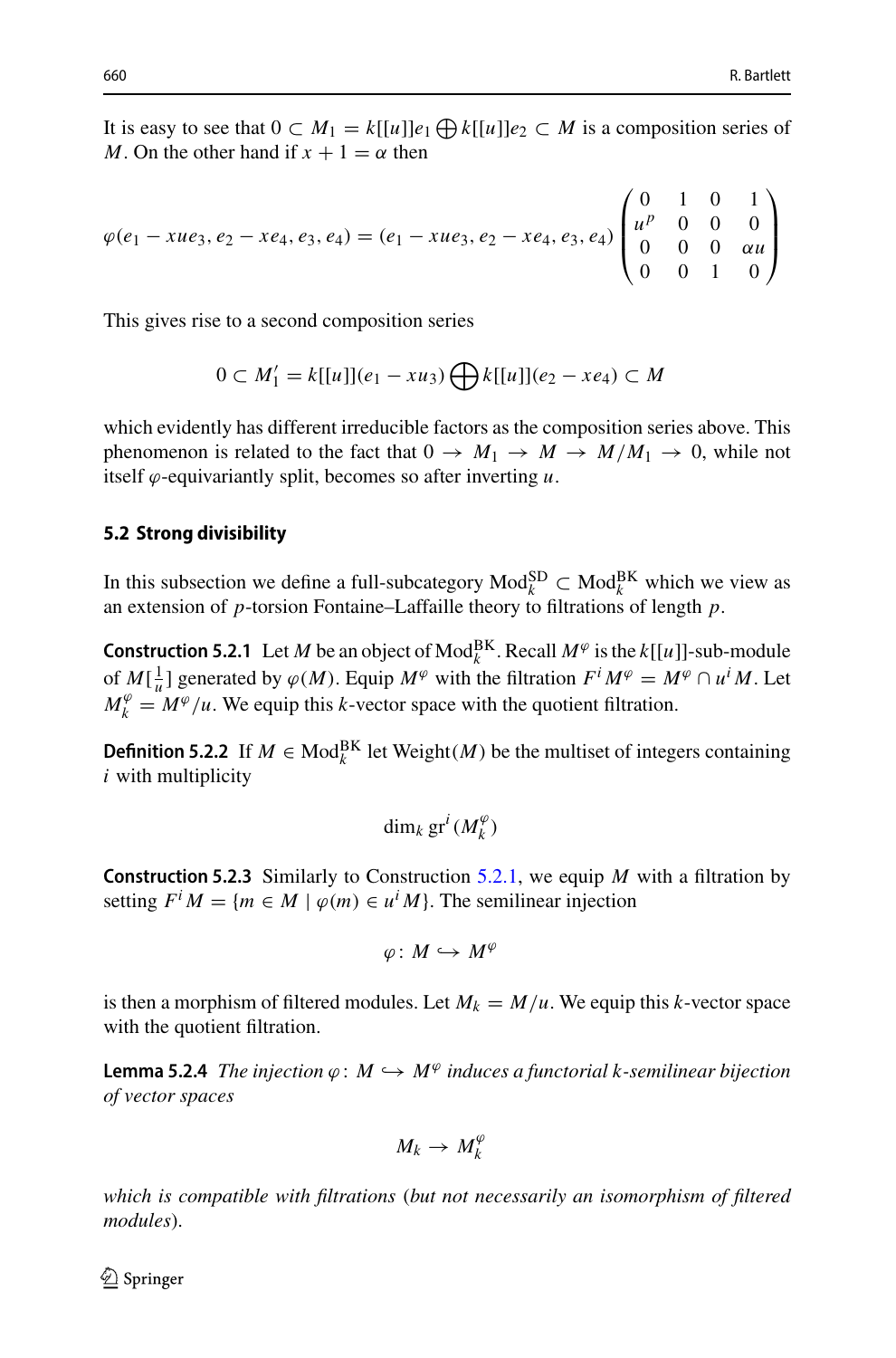*Proof* All that needs to be checked is that  $\varphi$ :  $M \to M^{\varphi}$  induces a *k*-semilinear bijection  $M_k \to M_k^{\varphi}$ . As  $M_k$  and  $M_k^{\varphi}$  have the same dimension over k we only need to check surjectivity. As  $M^{\varphi}$  is the  $k[[u]]$ -module generated by  $\varphi(M) \subset M[\frac{1}{u}]$ surjectivity follows because  $\varphi$  is an automorphism on  $k = k[[u]]/u$ .

<span id="page-16-0"></span>**Lemma 5.2.5** Let M be an object of  $\text{Mod}_{k}^{\text{BK}}$ . The following are equivalent:

- 1. *The map*  $M_k \to M_k^{\varphi}$  *is an isomorphism of filtered modules.*
- 2. *There exists a k*[[*u*]]*-basis*( $f_i$ ) *of M* and integers  $(r_i)$  *such that*  $(u^{r_i} f_i)$  *is a k*[[ $u^p$ ]]*basis of*  $\varphi(M)$ *.*

*Proof* Suppose  $M_k \to M_k^{\varphi}$  is an isomorphism of filtered modules. We can find integers *r<sub>i</sub>* and elements  $g_i \in F^{r_i}M$  whose images in  $gr(M_k)$  form a *k*-basis. As the induced map gr( $M_k$ )  $\rightarrow$  gr( $M_k^{\varphi}$ ) is an isomorphism it follows that the images of the  $\varphi(g_i)$  $\varphi(M)$  in gr( $M_k^{\varphi}$ ) form a *k*-basis. Applying Lemma [3.2.1](#page-8-1) with  $M = M$ ,  $N = M^{\varphi}$  and *a* ∈ *A* equal to *u* ∈ *k*[[*u*]] proves that (1) implies (2) with  $f_i = u^{-r_i} \varphi(g_i)$ .

To prove (2) implies (1) we use the *fi* to give explicit descriptions of the filtration on  $M_k^{\hat{\psi}}$ . Since  $\varphi(M)$  generates  $M^{\varphi}$  over  $k[[u]]$  every  $m \in M^{\varphi}$  can be written as *g*(*M*) in gr(*M*<sub>*k*</sub><sup>*j*</sup>) form a *k*-basis. Applying Lemma 3.2.1 with  $M = M$ ,  $N = M^{\varphi}$  and  $a \in A$  equal to  $u \in k[[u]]$  proves that (1) implies (2) with  $f_i = u^{-r_i}\varphi(g_i)$ .<br>
To prove (2) implies (1) we use the  $f_i$  to give  $F^{j-r_i} k[[u]]$  since the  $f_i$  form a basis of *M*. Hence Fractes  $M^{\psi}$  over  $k[[u]]$  every  $m$ <br>∈  $k[[u]]$ . If  $m \in F^j M^{\varphi}$  then  $\alpha$ <br>m a basis of  $M$ . Hence<br> $M^{\varphi} = \sum (F^{j-r_i} k[[u]]) (u^{r_i} f_i)$ 

$$
F^{j}M^{\varphi} = \sum (F^{j-r_i}k[[u]])(u^{r_i}f_i)
$$

and so  $F^{j} M^{\varphi} = \sum_i (F^{j-i}k[[u]]) (u^{r_i} f_i)$ <br>and so  $F^{j} M^{\varphi}_k = \sum_{r_i \ge j} k \overline{f}_i$  where  $\overline{f}_i$  denotes the image of  $u^{r_i} f_i$  in  $M^{\varphi}_k$ . If  $g_i \in M$ is such that  $\varphi(g_i) = u^{r_i} f_i$  we have  $g_i \in F^j M$  if  $r_i \geq j$ . If  $\overline{g}_i$  denotes the image of  $g_i$  in  $M_k$  then since the map  $M_k \to M_k^{\varphi}$  sends  $\overline{g}_i \mapsto \overline{f}_i$ , it induces surjections  $F^{j} M_{k} \to F^{j} M_{k}^{\varphi}$ . Thus  $M_{k} \to M_{k}^{\varphi}$  is an isomorphism in Fil(*k*). since the *k* if  $\lambda$  e that if  $\lambda_k^{\varphi}$   $= \sum_{k=1}^{k}$ 

<span id="page-16-2"></span>*Remark 5.2.6* Note that if we have a basis as in (2) of Lemma [5.2.5](#page-16-0) then the above proof shows that  $gr^j(M_k^{\varphi}) = \sum_{r_i=j} k \overline{f_i}$ . Thus the multiset  $\{r_i\}$  is equal to Weight $(M)$ .

<span id="page-16-3"></span>**Remark 5.2.7** Isomorphism classes of objects in  $\text{Mod}_{k}^{\text{BK}}$  can be described explicitly. Choosing a basis and considering the matrix of  $\varphi: M \hookrightarrow M[\frac{1}{u}]$  with respect to that basis describes a bijection

<span id="page-16-1"></span>
$$
\begin{cases}\n\text{isomorphism classes of rank } n \\
\text{objects of Mod}_{k}^{\text{BK}}\n\end{cases}\n\Rightarrow \text{GL}_{n}(k((u)))/ \sim (5.2.8)
$$

Here *A* ∼ *B* if there exists  $C \in GL_n(k[[u]])$  such that  $A = C^{-1}B\varphi(C)$ . Recall that any invertible matrix over  $k((u))$  can be written as  $C_1AC_2$  where  $A = \text{diag}(u^{r_i})$  and  $C_i \in GL_n(k[[u]]).$ 

- If *M* is an object of Mod<sub>k</sub><sup>BK</sup> corresponding under [\(5.2.8\)](#page-16-1) to a  $\varphi$ -conjugacy class represented by  $C_1AC_2$  then the  $(r_i)$  = Weight $(M)$ .
- The isomorphism classes of Breuil–Kisin modules satisfying the equivalent con-ditions of Lemma [5.2.5](#page-16-0) identify, via  $(5.2.8)$ , with  $\varphi$ -conjugacy classes represented by matrices  $C_1 \Lambda$  with  $C_1 \in GL_n(k[[u]])$  and  $\Lambda = \text{diag}(u^{r_i})$ . Indeed, if  $(f_i)$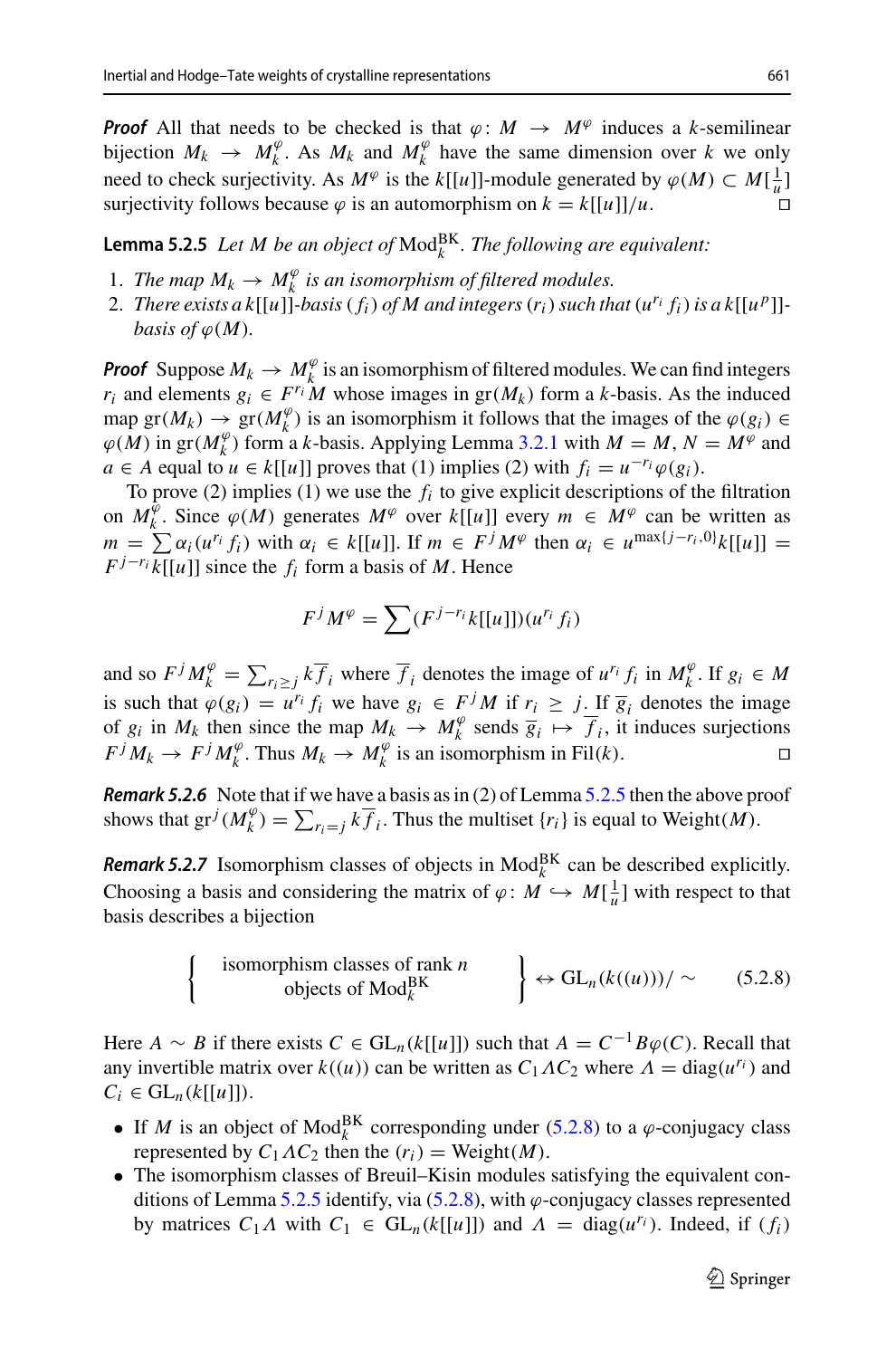is a  $k[[u]]$ -basis as in Lemma [5.2.5\(](#page-16-0)2) then there exists  $C \in GL_n(k[[u]])$  so that  $(u^{r_1} f_1, \ldots, u^{r_n} f_n) = (\varphi(f_1), \ldots, \varphi(f_n))\varphi(C)$  and so  $\varphi((f_1, \ldots, f_n)C) =$  $(f_1, ..., f_n)$ *CC*<sup>−1</sup> diag( $u^{r_i}$ ).

**Definition 5.2.9** Let Mod<sup>SD</sup> ⊂ Mod<sup>BK</sup> denote the full subcategory whose objects satisfy the equivalent conditions of Lemma [5.2.5](#page-16-0) and have Weight $(M) \subset [0, p]$ . We say such *M* are strongly divisible.

#### **5.3 Strong divisibility with coefficients**

We reproduce the previous subsection allowing *O*-coefficients.

**Definition 5.3.1** Let  $\text{Mod}_{k}^{\text{BK}}(\mathcal{O})$  denote the full subcategory of  $\text{Mod}_{K}^{\text{BK}}(\mathcal{O})$  whose objects are finite free over  $k[[u]] \otimes_{\mathbb{F}_p} \mathbb{F}$ . This is equivalent to being free over  $k[[u]]$ and killed by  $\varpi$  by Corollary [4.3.6.](#page-13-3)

*Remark 5.3.2* As in Construction [4.3.4,](#page-13-4) each  $M \in Mod_k^{BK}(\mathcal{O})$  decomposes as

4.3.6.  
on 4.3.4, each 
$$
M \in M
$$
  

$$
M = \prod_{\tau \in \text{Hom}_{\mathbb{F}_p}(k, \mathbb{F})} M_{\tau}
$$

with each  $M_{\tau}$  a finite free module over  $\mathbb{F}[[u]]$ . Since the filtration on  $M$  is by  $k[[u]] \otimes_{\mathbb{F}_p}$  $M = \prod_{\tau \in \text{Hom}_{\mathbb{F}_p}(k, \mathbb{F})} M_{\tau}$ <br>with each  $M_{\tau}$  a finite free module over  $\mathbb{F}[[u]]$ . Since the filtration on *M* is by *k*  $\mathbb{F}$ -sub-modules this is a decomposition of filtered modules. Thus  $M_k = \prod_{i=1}^{k}$ **F**-sub-modules this is a decomposition of filtered modules. Thus  $M_k = \prod_{\tau} M_{k,\tau}$  as filtered modules (each  $M_{k,\tau}$  being a filtered  $\mathbb{F}\text{-vector space}$ ). Analogous statements hold for  $M^{\varphi}$  and  $M^{\varphi}_k$ .

**Definition 5.3.3** For  $\tau \in \text{Hom}_{\mathbb{F}_p}(k, \mathbb{F})$  let Weight<sub> $\tau$ </sub>(*M*) be the multiset of integers which contains  $i$  with multiplicity equal to

<span id="page-17-0"></span>
$$
\dim_{\mathbb{F}}\mathrm{gr}^i(M_{k,\tau}^{\varphi})
$$

 $\dim_{\mathbb{F}} \text{gr}^i(M_{k,\tau}^{\varphi})$ <br>Since  $M_k^{\varphi} = \prod M_{k,\tau}^{\varphi}$  we have that Weight(*M*) equals the union over all  $\tau$  of [F : *k*] copies of Weight<sub> $\tau$ </sub> $(M)$ .

The following is a version of Lemma [5.2.5](#page-16-0) for objects of  $\text{Mod}_k^{\text{BK}}(\mathcal{O})$  and is proved in exactly the same fashion.

**Lemma 5.3.4** Let M be an object of  $\text{Mod}_{k}^{\text{BK}}(\mathcal{O})$ . Then the following are equivalent:

- 1. *The semilinear map*  $M_k \to M_k^{\varphi}$  *is an isomorphism of filtered modules.*
- 2. *For*  $\tau \in \text{Hom}_{\mathbb{F}_p}(k, \mathbb{F})$  *there exists an*  $\mathbb{F}[[u]]$ *-basis*  $(f_i)$  *of*  $M_{\tau}$  *and integers*  $(r_i)$ *such that*  $(u^{r_i} f_i)$  *is an*  $\mathbb{F}[[u^p]]$ *-basis of*  $\varphi(M)_\tau$ *.*

*Remark 5.3.5* As in Remark [5.2.6,](#page-16-2) if bases as in (2) of Lemma [5.3.4](#page-17-0) exist then the multiset  $\{r_{i,\tau}\}\$ equals Weight<sub> $\tau(M)$ .</sub>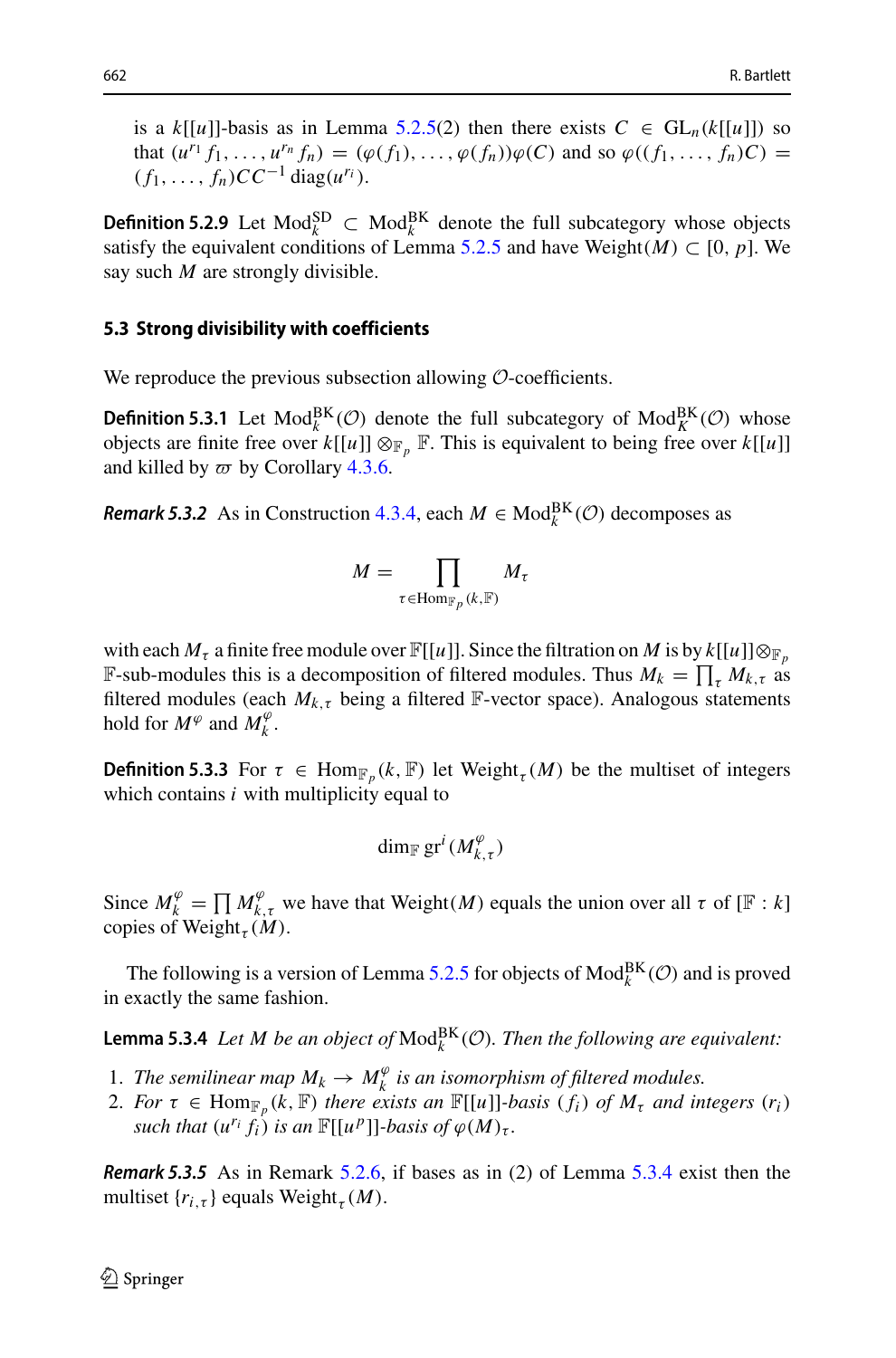**Remark 5.3.6** There is the following analogue of Remark [5.2.7](#page-16-3) for  $Mod_k^{BK}(\mathcal{O})$ . Choosing  $\mathbb{F}[[u]]$ -bases for each  $M_{\tau}$  and taking the matrices representing  $\varphi$  with respect to these bases describes a bijection

$$
\left\{\n\begin{array}{c}\n\text{isomorphism classes of rank } n \\
\text{objects of Mod}_{k}^{\text{BK}}(\mathcal{O})\n\end{array}\n\right\} \leftrightarrow \text{GL}_{n}(\mathbb{F}((u)))^{f}/\sim
$$

where  $f = [K : \mathbb{Q}_p]$  and where two *f*-tuples of matrices satisfy  $(A_\tau) \sim (B_\tau)$  if there exist  $C_{\tau} \in GL_n(\mathbb{F}[[u]])$  such that  $A_{\tau} = C_{\tau}^{-1} B_{\tau} \varphi(C_{\tau \circ \varphi})$  for all  $\tau$ . Each  $A_{\tau}$  can be written as  $C_{\tau} \Lambda_{\tau} C'_{\tau}$  with  $C_{\tau}$ ,  $C'_{\tau} \in GL_n(\mathbb{F}[[u]])$  and  $\Lambda_{\tau} = \text{diag}(u^{r_{i,\tau}})$ .

- The multiset  $\{r_{i,\tau}\}\)$  is the multiset Weight<sub> $\tau$ </sub> $(M)$ .
- The *M* which satisfy Lemma [5.3.4](#page-17-0) correspond to classes represented by an *f* -tuple of matrices  $(A_{\tau})$  such that each  $A_{\tau} = C_{\tau} A_{\tau}$ .

**Definition 5.3.7** Let Mod<sub> $k$ </sub><sup>SD</sup>( $\mathcal{O}$ ) ⊂ Mod<sub> $k$ </sub><sup>BK</sup>( $\mathcal{O}$ ) denote the full subcategory whose objects are strongly divisible when viewed as objects of  $\text{Mod}_{k}^{\text{BK}}$ .

## **5.4 Subquotients**

We now show  $\text{Mod}_k^{\text{SD}}$  and  $\text{Mod}_k^{\text{SD}}(\mathcal{O})$  are closed under subquotients.

*Remark 5.4.1* If  $M \in Mod_k^{BK}$  then there are exact sequences

<span id="page-18-0"></span>
$$
0 \to \operatorname{gr}^{i-1}(M^{\varphi}) \xrightarrow{\mu} \operatorname{gr}^{i}(M^{\varphi}) \to \operatorname{gr}^{i}(M^{\varphi}_{k}) \to 0
$$

$$
0 \to \operatorname{gr}^{i-p}(M) \xrightarrow{\mu} \operatorname{gr}^{i}(M) \to \operatorname{gr}^{i}(M_{k}) \to 0
$$

The first is just the exact sequence [\(3.2.2\)](#page-8-2) in the case  $M = M$  and  $N = M^{\varphi}$  with  $A = k[[u]]$  and  $a = u$ . The second exact sequence is obtained similarly (using that  $F^{i}(uM) = u(F^{i-p}M)$ .

<span id="page-18-1"></span>**Lemma 5.4.2** *Let*  $0 \to M \to N \to P \to 0$  *be an exact sequence in*  $\text{Mod}_{k}^{\text{BK}}$ *.* 

- 1. The map  $N \to P$  is strict when viewed as a map of filtered modules if and only *if*  $0 \rightarrow M_k \rightarrow N_k \rightarrow P_k \rightarrow 0$  *is an exact sequence in* Fil(*k*) *in the sense of Notation* [3.3.2](#page-9-1)*.*
- 2. *The map*  $N^{\varphi} \to P^{\varphi}$  *is strict if and only if*  $0 \to M^{\varphi}_k \to N^{\varphi}_k \to P^{\varphi}_k \to 0$  *is exact*  $in$  Fil $(k)$
- 3. *Statement* (2) is equivalent to  $M_k^{\varphi} \to N_k^{\varphi}$  being strict, which is equivalent to  $N_k^{\varphi} \rightarrow P_k^{\varphi}$  *being strict.*

*Proof* Note that  $M \to N$  is strict as a map of filtered modules. To see this suppose *m* ∈ *M* ∩ *F*<sup>*i*</sup> *N*. Then  $\varphi(m) \in \varphi(M) \cap u^i N \subset M[\frac{1}{u}] \cap u^i N$ . Since *M* → *N* has *u*-torsion-free cokernel  $M[\frac{1}{u}] \cap u^i N = u^i M$ . Thus  $m \in F^i M$ . Similarly  $M^\varphi \to N^\varphi$ is strict. Hence, Lemma [3.1.5](#page-7-1) implies  $N \to P$  is strict if and only if  $0 \to \text{gr}^i(M) \to$  $gr^{i}(N) \to gr^{i}(P) \to 0$  is exact for each *i*. Likewise,  $N^{\varphi} \to P^{\varphi}$  is strict if and only if  $0 \to \text{gr}^i(M^\varphi) \to \text{gr}^i(N^\varphi) \to \text{gr}^i(P^\varphi) \to 0$  is exact.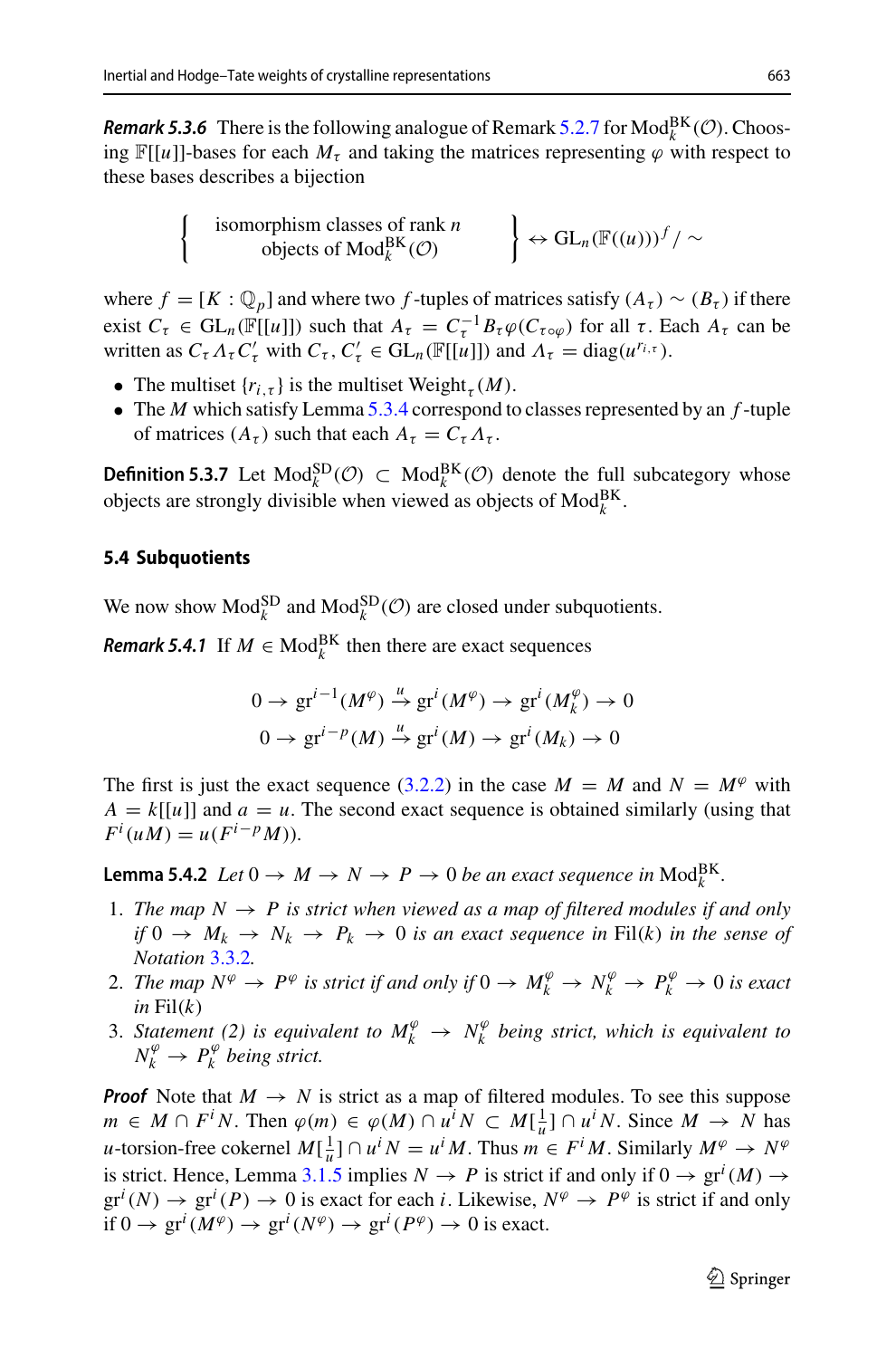Using the second exact sequence of Remark [5.4.1](#page-18-0) we obtain the following commutative diagram with exact rows.

$$
0 \qquad 0 \qquad 0
$$
  
\n
$$
0 \rightarrow \text{gr}^{i-p}(M) \xrightarrow{\mu} \text{gr}^{i}(M) \rightarrow \text{gr}^{i}(M_{k}) \rightarrow 0
$$
  
\n
$$
0 \rightarrow \text{gr}^{i-p}(N) \xrightarrow{\mu} \text{gr}^{i}(N) \rightarrow \text{gr}^{i}(N_{k}) \rightarrow 0
$$
  
\n
$$
0 \rightarrow \text{gr}^{i-p}(P) \xrightarrow{\mu} \text{gr}^{i}(P) \rightarrow \text{gr}^{i}(P_{k}) \rightarrow 0
$$
  
\n
$$
0 \rightarrow \text{gr}^{i-p}(P) \xrightarrow{\mu} \text{gr}^{i}(P) \rightarrow \text{gr}^{i}(P_{k}) \rightarrow 0
$$
  
\n
$$
\downarrow \qquad \downarrow \qquad \downarrow
$$
  
\n
$$
0 \qquad 0 \qquad 0
$$

The previous paragraph shows that if  $N \to P$  is strict then the left and middle columns are exact, and so the right column is exact also. Conversely, if the right column is exact then one proves the middle column is exact by increasing induction on *i* (for small enough  $i$  the left column will be zero). This proves  $(1)$ . The same argument, but with the diagram replaced with the diagram obtained by considering the first exact sequence of Remark [5.4.1,](#page-18-0) proves (2) also. the left column will be zero). This proves (1). The same argum<br> *i*m replaced with the diagram obtained by considering the first<br> *k* 5.4.1, proves (2) also.<br>
ains to show that if  $M_k^{\varphi} \to N_k^{\varphi}$  or  $N_k^{\varphi} \to P_k^{\varphi}$ 

It remains to show that if  $M_k^{\varphi} \to N_k^{\varphi}$  or  $N_k^{\varphi} \to P_k^{\varphi}$  is strict then  $0 \to M_k^{\varphi} \to$ *N*<sup>*k*</sup> → *P*<sup>φ</sup> → *D*<sup>φ</sup> → *N*<sup>*k*</sup> *i*c *n*<sup>*k*</sup> *i*c *N*<sup>*k*</sup> *i*c *N*<sup>φ</sup> → *P*<sup>φ</sup> *i*s strict then 0 → *M*<sup>φ</sup> → *N*<sup>φ</sup> → *N*<sup>φ</sup> → *P*<sup>φ</sup> → *D*<sup>φ</sup> → *D*<sup>φ</sup> → *D*<sup>φ</sup> → *D*<sup>φ</sup> → *D*<sup>φ</sup> → *D*<sup>φ</sup> → *D*<sup>φ</sup> → *D*<sub>*k*</sub><sup>*i*</sup> *u*-adic valuation of the determinant of  $\varphi : M \to M[\frac{1}{u}]$  (in any choice of basis). Since this is clearly additive on exact sequences the lemma follows.

<span id="page-19-1"></span>**Lemma 5.4.3** *Let*  $0 \rightarrow M \rightarrow N \rightarrow P \rightarrow 0$  *be an exact sequence in*  $\text{Mod}_{k}^{\text{BK}}$ *. Suppose M* and *P* satisfy the equivalent conditions of Lemma [5.2.5](#page-16-0). If  $N \rightarrow P$  is strict then *N satisfies the equivalent conditions of Lemma* [5.2.5](#page-16-0) *also.*

*Proof* Consider the following commutative diagram.

$$
0 \to \operatorname{gr}^i(M_k^{\varphi}) \to \operatorname{gr}^i(N_k^{\varphi}) \to \operatorname{gr}^i(P_k^{\varphi}) \to 0
$$
  
\n
$$
\uparrow \qquad \uparrow \qquad \uparrow
$$
  
\n
$$
0 \to \operatorname{gr}^i(M_k) \to \operatorname{gr}^i(N_k) \to \operatorname{gr}^i(P_k) \to 0
$$

The left and right vertical arrows are isomorphisms by assumption. Since  $N \rightarrow P$  is strict, part (1) of Lemma [5.4.2](#page-18-1) implies the bottom row is exact. Thus  $gr<sup>i</sup>(N<sub>k</sub><sup>\varphi</sup>) \rightarrow$  $gr^{i}(P_{k}^{\varphi})$  is surjective and so  $N_{k}^{\varphi} \rightarrow P_{k}^{\varphi}$  is strict by Lemma [3.1.5.](#page-7-1) Part (3) of Lemma [5.4.2](#page-18-1) then implies the top row is exact. We conclude that  $N_k \rightarrow N_k^{\varphi}$  is an isomorphism in Fil(*k*).

<span id="page-19-0"></span>**Lemma 5.4.4**  $Let\ 0 \rightarrow M \rightarrow N \rightarrow P \rightarrow 0$  be an exact sequence in  $\text{Mod}_{k}^{\text{BK}}$ . Suppose *that* N satisfies the equivalent conditions of Lemma [5.2.5](#page-16-0) and that  $M_k \rightarrow N_k$  is *strict. Then*  $N \rightarrow P$  *is strict and*  $M$  *and*  $P$  *also satisfy the equivalent conditions of Lemma* [5.2.5](#page-16-0)*.*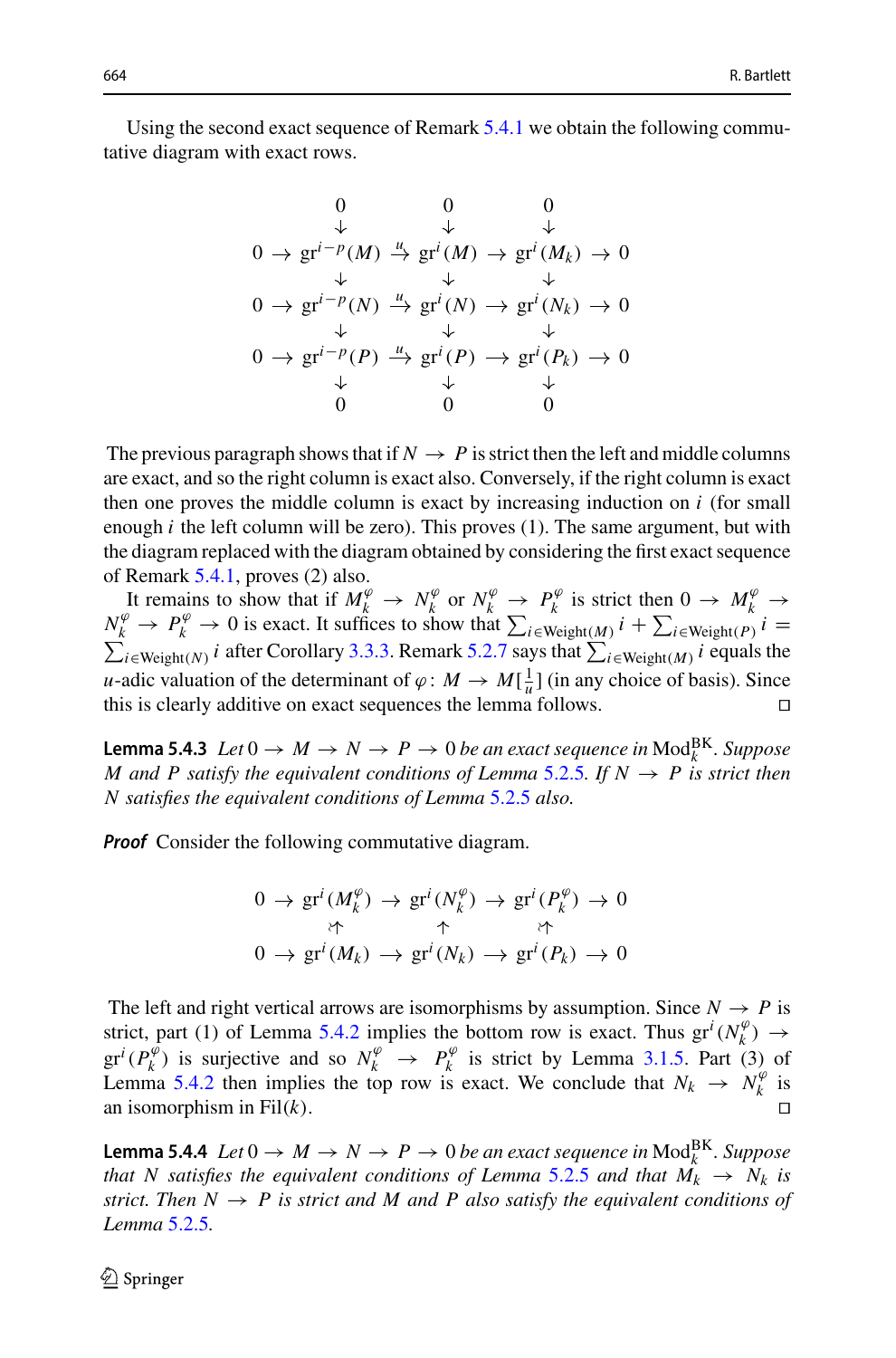*Proof* The following diagram of objects in Fil(*k*) commutes.

$$
M_k^{\varphi} \to N_k^{\varphi}
$$
  

$$
\uparrow \qquad \uparrow
$$
  

$$
M_k \to N_k
$$

As maps of *k*-vector spaces the horizontal arrows are injective and the vertical arrows are isomorphisms. By assumption the maps  $M_k \to N_k$  and  $N_k \to N_k^{\varphi}$  are strict. It follows that  $M_k^{\varphi} \to N_k^{\varphi}$  and  $M_k \to M_k^{\varphi}$  are strict also.

The following is also a commutative diagram in Fil(*k*).

$$
N_k^{\varphi} \rightarrow P_k^{\varphi}
$$
  
\n
$$
\uparrow \qquad \uparrow
$$
  
\n
$$
N_k \rightarrow P_k
$$

As maps of *k*-vector spaces the vertical maps are isomorphisms and the horizontal arrows are surjections. By assumption the leftmost vertical arrow is strict. Using part (3) of Lemma [5.4.2,](#page-18-1)  $M_k^{\varphi} \to N_k^{\varphi}$  being strict implies  $N_k^{\varphi} \to P_k^{\varphi}$  is strict. It follows that  $P_k \to P_k^{\varphi}$  and  $N_k \to P_k$  are strict. Thus *M* and *P* are as in Lemma [5.2.5](#page-16-0) and, after (1) of Lemma [5.4.2,](#page-18-1) we know  $N \to P$  is strict.

<span id="page-20-0"></span>**Lemma 5.4.5** *Suppose N is strongly divisible. If*  $0 \rightarrow M \rightarrow N \rightarrow P \rightarrow 0$  *is an exact sequence in*  $\text{Mod}_k^{\text{BK}}$  *then*  $M_k \to N_k$  *is strict.* 

*Proof* Remark [5.4.1](#page-18-0) gives the following commutative diagram with exact rows.

$$
0 \to \text{gr}^{i-p}(M) \to \text{gr}^{i}(M) \to \text{gr}^{i}(M_k) \to 0
$$
  

$$
\downarrow \qquad \qquad \downarrow \qquad \downarrow \qquad \downarrow \qquad \downarrow \qquad \downarrow \qquad \downarrow \qquad \downarrow \qquad \downarrow \qquad \downarrow \qquad \downarrow \qquad \downarrow \qquad \downarrow \qquad \downarrow \qquad \downarrow \qquad \downarrow \qquad \downarrow \qquad \downarrow \qquad \downarrow \qquad \downarrow \qquad \downarrow \qquad \downarrow \qquad \downarrow \qquad \downarrow \qquad \downarrow \qquad \downarrow \qquad \downarrow \qquad \downarrow \qquad \downarrow \qquad \downarrow \qquad \downarrow \qquad \downarrow \qquad \downarrow \qquad \downarrow \qquad \downarrow \qquad \downarrow \qquad \downarrow \qquad \downarrow \qquad \downarrow \qquad \downarrow \qquad \downarrow \qquad \downarrow \qquad \downarrow \qquad \downarrow \qquad \downarrow \qquad \downarrow \qquad \downarrow \qquad \downarrow \qquad \downarrow \qquad \downarrow \qquad \downarrow \qquad \downarrow \qquad \downarrow \qquad \downarrow \qquad \downarrow \qquad \downarrow \qquad \downarrow \qquad \downarrow \qquad \downarrow \qquad \downarrow \qquad \downarrow \qquad \downarrow \qquad \downarrow \qquad \downarrow \qquad \downarrow \qquad \downarrow \qquad \downarrow \qquad \downarrow \qquad \downarrow \qquad \downarrow \qquad \downarrow \qquad \downarrow \qquad \downarrow \qquad \downarrow \qquad \downarrow \qquad \downarrow \qquad \downarrow \qquad \downarrow \qquad \downarrow \qquad \downarrow \qquad \downarrow \qquad \downarrow \qquad \downarrow \qquad \downarrow \qquad \downarrow \qquad \downarrow \qquad \downarrow \qquad \downarrow \qquad \downarrow \qquad \downarrow \qquad \downarrow \qquad \downarrow \qquad \downarrow \qquad \downarrow \qquad \downarrow \qquad \downarrow \qquad \downarrow \qquad \downarrow \qquad \downarrow \qquad \downarrow \qquad \downarrow \qquad \downarrow \qquad \downarrow \qquad \downarrow \qquad \downarrow \qquad \downarrow \qquad \downarrow \qquad \downarrow \qquad \downarrow \qquad \downarrow \qquad \downarrow \qquad \downarrow \qquad \downarrow \qquad \downarrow \qquad \downarrow \qquad \downarrow \qquad \downarrow \qquad \down
$$

One knows that  $M \to N$  is strict (as was shown in the first paragraph of the proof of Lemma [5.4.2\)](#page-18-1) so the left and middle vertical arrows are injective by Lemma [3.1.5.](#page-7-1) We have to show  $\alpha$  is injective for every *i*.

For injectivity of  $\alpha$  when  $i < p$  we argue as follows. As Weight( $N$ )  $\subset [0, p]$ , and because  $N_k \cong N_k^{\varphi}$ , we have  $\text{gr}^i(N_k) = 0$  for  $i < 0$ . Hence  $\text{gr}^i(N) = \text{gr}^{i-p}(N)$  for  $i < 0$ . This implies  $gr^i(N) = 0$  for  $i < 0$  because  $F^i N = N$  for small enough *i*. Using the diagram we deduce that  $gr^{i}(M) = 0$  for  $i < 0$  also, and that for  $i < p$ we have  $gr^i(M) = gr^i(M_k)$  and  $gr^i(N) = gr^i(N_k)$ . This proves  $\alpha$  is injective when  $i < p$ .

For injectivity of  $\alpha$  when  $i \geq p$  it suffices to show  $F^i N_k = 0$  for  $i > p$  (because then  $F^{i} M_{k} = 0$  for  $i > p$  so  $\alpha$  is just the zero map when  $i > p$  and when  $i = p$ ,  $\alpha$  is the inclusion  $F^i M_k \to F^i N_k$ ). By the strong divisibility of N this is equivalent to showing  $F^i N_k^{\varphi} = 0$  for  $i > p$ . Since Weight $(N) \subset [0, p]$  we have  $F^{p+1} N_k^{\varphi} = 0$ which completes the argument.

<span id="page-20-1"></span>Putting all this together we deduce the following.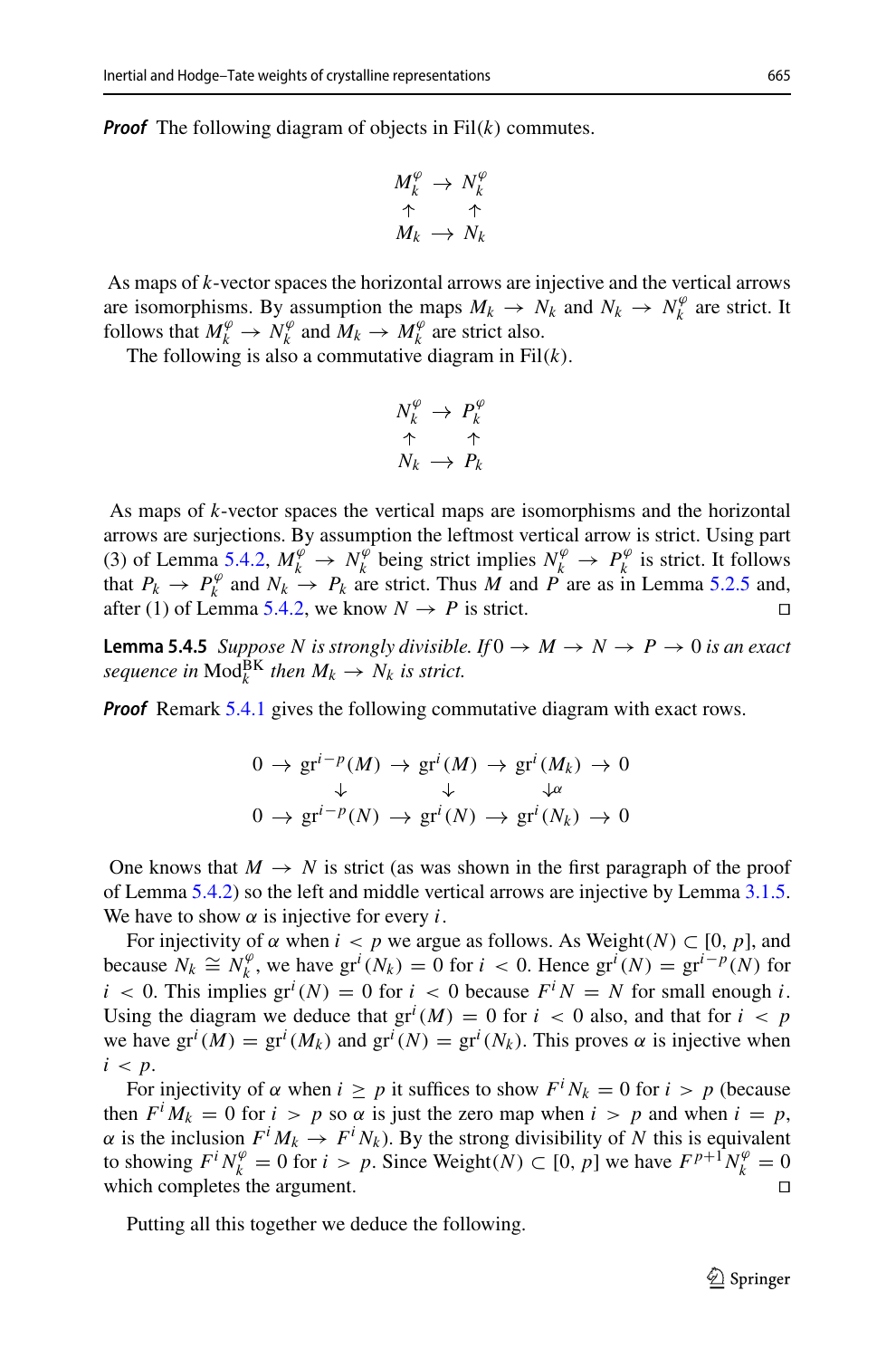**Proposition 5.4.6**  $Let\ 0 \to M \to N \to P \to 0$  be an exact sequence in  $\text{Mod}_{k}^{\text{BK}}$ .

1. If  $N \in \text{Mod}_{k}^{SD}$  then M and P are strongly divisible and the sequence

$$
0 \to M_k^{\varphi} \to N_k^{\varphi} \to P_k^{\varphi} \to 0
$$

*is exact in* Fil(*k*)*. In particular,* Weight(*N*) = Weight(*M*) ∪ Weight(*P*)*.* 2. If  $P, M \in Mod_k^{\text{SD}}$  then  $N \in Mod_k^{\text{SD}}$  if and only if  $N \to P$  is strict.

<span id="page-21-1"></span>*Proof* (1) Follows from Lemmas [5.4.2,](#page-18-1) [5.4.4](#page-19-0) and [5.4.5.](#page-20-0) For (2) use Lemma [5.4.3.](#page-19-1)  $\Box$ 

**Proposition 5.4.7** *Let*  $0 \to M \to N \to P \to 0$  *be an exact sequence in*  $\text{Mod}_{k}^{\text{BK}}(\mathcal{O})$ *.* 

- 1. *If*  $N \in Mod_k^{\text{SD}}(\mathcal{O})$  *then M* and *P* are both strongly divisible and, for each  $\tau \in$  $\text{Hom}_{\mathbb{F}_p}(k, \mathbb{F})$ , Weight<sub> $\tau$ </sub>(*N*) = Weight<sub> $\tau$ </sub>(*M*) ∪ Weight<sub> $\tau$ </sub>(*P*).
- 2. If  $M, P \in Mod_k^{SD}(\mathcal{O})$  then  $N \in Mod_k^{SD}(\mathcal{O})$  if and only if  $N \to P$  is strict.

*Proof* This is immediate from Proposition [5.4.6.](#page-20-1) In particular, we point out that the exact sequence in (1) of Proposition [5.4.6](#page-20-1) is functorial and so is an exact sequence of  $k \otimes_{\mathbb{F}_p}$  F-modules. Thus it decomposes into exact sequences

$$
0 \to M_{k,\tau}^{\varphi} \to N_{k,\tau}^{\varphi} \to P_{k,\tau}^{\varphi} \to 0
$$

which shows Weight<sub>r</sub>  $(N)$  = Weight<sub>r</sub>  $(M)$  ∪ Weight<sub>r</sub>  $(P)$ .

## <span id="page-21-0"></span>**6 Irreducible objects**

Provided F is sufficiently large, irreducible F-representations of  $G_K$  and  $G_{K_\infty}$  are induced from characters, see Lemma [2.1.2.](#page-4-1) In this section and the next we investigate the extent with which this is true for objects of  $\text{Mod}_k^{\text{SD}}(\mathcal{O})$ . Throughout assume  $k \subset \mathbb{F}$ .

#### **6.1 Rank ones**

Recall from Construction [4.3.4](#page-13-4) how  $\mathfrak{S} \otimes_{\mathbb{Z}_p} \mathcal{O}$  is made into an  $\mathcal{O}[[u]]$ -algebra. Then  $k[[u]] \otimes_{\mathbb{F}_p} \mathbb{F}$  becomes an  $\mathbb{F}[[u]]$ -algebra. Also let  $e_{\tau} \in k[[u]] \otimes_{\mathbb{F}_p} \mathbb{F}$  denote the image Recall from Construction 4.3.4 how  $\mathfrak{S} \otimes_{\mathbb{Z}_p} \mathcal{O}$  is made into an  $\mathcal{O}[[u]]$ -algebra. The  $k[[u]] \otimes_{\mathbb{F}_p} \mathbb{F}$  becomes an  $\mathbb{F}[[u]]$ -algebra. Also let  $e_\tau \in k[[u]] \otimes_{\mathbb{F}_p} \mathbb{F}$  denote the imag of th

The next lemma is proven by an easy change of basis argument (see [\[9,](#page-36-0) Lemma 6.2]).

<span id="page-21-2"></span>**Lemma 6.1.1** *Fix*  $\tau_0 \in \text{Hom}_{\mathbb{F}_p}(k, \mathbb{F})$ *. Let*  $M \in \text{Mod}_k^{\text{BK}}(\mathcal{O})$  *be of rank one over*  $k[[u]] \otimes_{\mathbb{F}_p} \mathbb{F}$ *. Then M is isomorphic to a Breuil–Kisin module*  $\overline{D}$ 

$$
N = k[[u]] \otimes_{\mathbb{F}_p} \mathbb{F}, \qquad \varphi_N(1) = (x) \sum u^{r_\tau} e_\tau
$$
  
where  $r_\tau \in \mathbb{Z}$  and where  $(x) = xe_{\tau_0} + \sum_{\tau \neq \tau_0} e_\tau$  for some  $x \in \mathbb{F}^\times$ .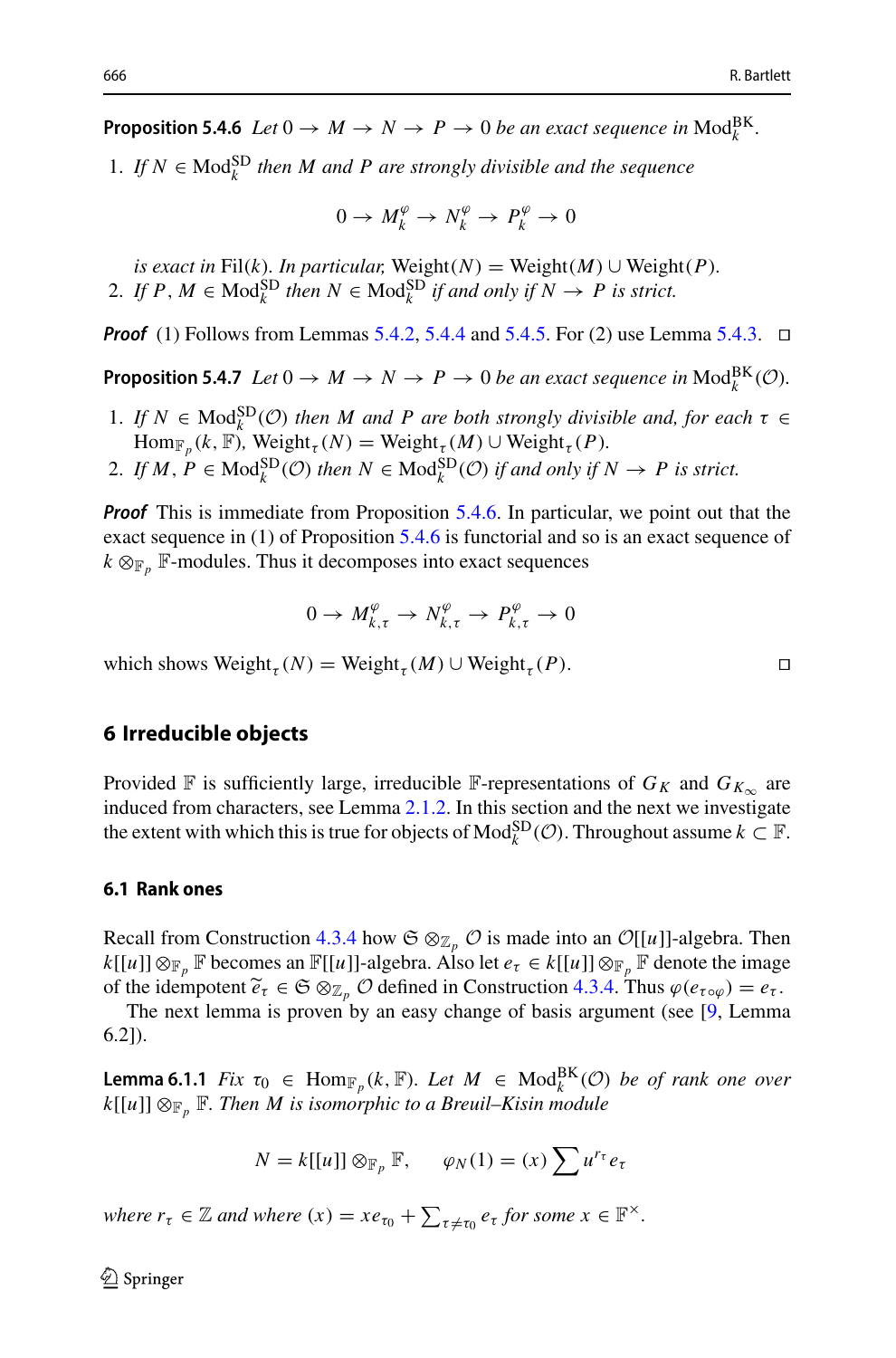*Remark 6.1.2* If *N* is as in Lemma [6.1.1](#page-21-2) then Weight,  $(N) = \{r_{\tau}\}\$ . Note also that *N* satisfies the equivalent conditions of Lemma [5.3.4.](#page-17-0) Thus  $N \in Mod_k^{SD}(\mathcal{O})$  if and only if  $r_{\tau} \in [0, p]$ .

<span id="page-22-1"></span>**Proposition 6.1.3** *If N* is as in Lemma [6.1.1](#page-21-2) then the  $G_{K_{\infty}}$ -action on  $T(N)$  is through *the restriction to*  $G_{K_{\infty}}$  *of the character* 

$$
\psi_x \prod_{\tau} \omega_{\tau}^{-r_{\tau}}
$$

*Here*  $\psi_x$  *denotes the unramified character sending the geometric Frobenius to x, and the*  $\omega_{\tau}$  *are the characters defined in the paragraph after the proof of Lemma* [2.1.1](#page-4-0)*.* 

*Proof* This is [\[9,](#page-36-0) Proposition 6.7]. However note that in *loc. cit.* they contravariantly associate a  $G_{K_{\infty}}$ -representation to Breuil–Kisin module; this is why the character appearing here is the inverse of that in *loc. cit.* appearing here is the inverse of that in *loc. cit*.

### **6.2 Induction and restriction**

<span id="page-22-0"></span>**Notation 6.2.1** Let *L*/*K* be the unramified extension corresponding to a finite extension *l/k*, and let  $L_{\infty} = K_{\infty}L$ . Set  $\mathfrak{S}_L = W(l)[[u]]$ . Extension of scalars along the inclusion  $f: \mathfrak{S} \to \mathfrak{S}_L$  describes a functor

$$
f^* \colon \mathrm{Mod}_K^{\mathrm{BK}} \to \mathrm{Mod}_L^{\mathrm{BK}}
$$

For  $M \in \text{Mod}_{K}^{\text{BK}}$  the module  $f^*M = M \otimes_{\mathfrak{S}} \mathfrak{S}_L$  is made into a Breuil–Kisin module via the semilinear map  $m \otimes s \mapsto \varphi_M(m) \otimes \varphi(s)$ ; this map induces the isomorphism  $\mathbf{P}^{\mathbf{V}}$ 

$$
(\varphi^* f^* M) \left[ \frac{1}{E} \right] = (f^* \varphi^* M) \left[ \frac{1}{E} \right] = f^* \left( \varphi^* M \left[ \frac{1}{E} \right] \right) \xrightarrow{f^* \varphi_M} f^* \left( M \left[ \frac{1}{E} \right] \right) = (f^* M) \left[ \frac{1}{E} \right]
$$

where the first = comes from the fact that  $\varphi \circ f = f \circ \varphi$ . The natural isomorphism

$$
f^*M \otimes_{\mathfrak{S}_L} W(C^{\flat}) \cong M \otimes_{\mathfrak{S}} W(C^{\flat})
$$

is clearly  $\varphi$ ,  $G_{L_{\infty}}$ -equivariant so  $T(f^*M) = T(M)|_{G_{L_{\infty}}}$ .

**Notation 6.2.2** With notation as in Notation [6.2.1,](#page-22-0) restriction of scalars along *f* induces a functor

$$
f_*\colon \operatorname{Mod}^{\operatorname{BK}}_L\to \operatorname{Mod}^{\operatorname{BK}}_K
$$

If  $M \in Mod_L^{BK}$  we equip  $f_*M$  with the obvious semilinear map  $m \mapsto \varphi_M(m)$ . Let us verify that this makes *f*∗*M* into a Breuil–Kisin module. The semilinear map induces the composite:

$$
(\varphi^* f_* M) \left[ \frac{1}{E} \right] \to (f_* \varphi^* M) \left[ \frac{1}{E} \right] = f_* \left( \varphi^* M \left[ \frac{1}{E} \right] \right) \xrightarrow{f_* \varphi_M} f_* \left( M \left[ \frac{1}{E} \right] \right) = (f_* M) \left[ \frac{1}{E} \right]
$$

 $\circled{2}$  Springer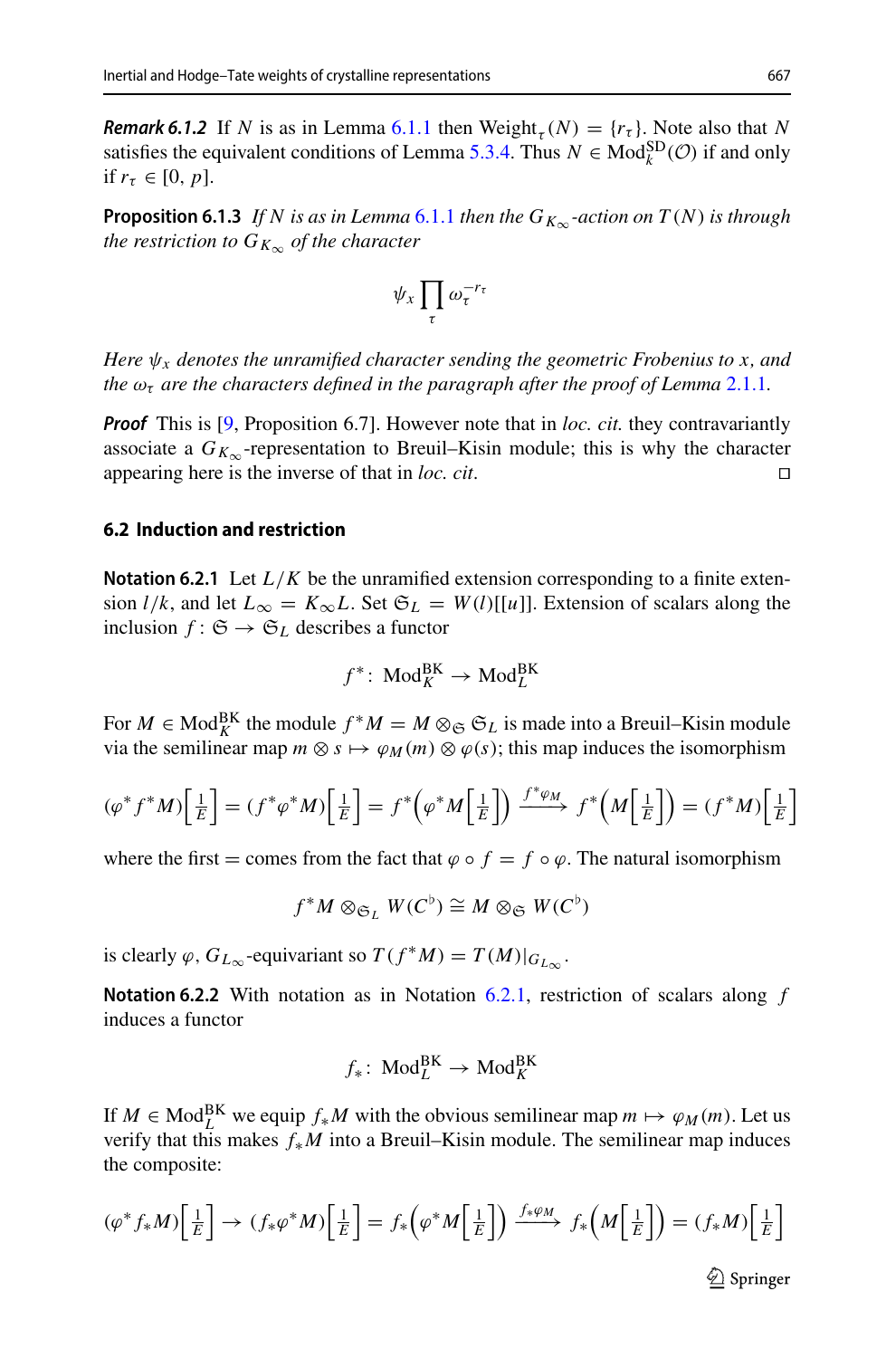which we claim is an isomorphism. It suffices to check the natural map  $\varphi^* f_* M \to$  $f_*\varphi^*M$  is an isomorphism, and this follows because the commutative diagram

$$
\begin{array}{ccc}\n\mathfrak{S} & \xrightarrow{f} & \mathfrak{S}_L \\
\varphi \uparrow & & \uparrow \varphi \\
\mathfrak{S} & \xrightarrow{f} & \mathfrak{S}_L\n\end{array}
$$

is a pushout.

<span id="page-23-0"></span>**Lemma 6.2.3** *For all*  $M \in Mod_K^{BK}$  *and*  $N \in Mod_L^{BK}$  *there are functorial isomorphisms*

$$
\text{Hom}(M, f_*N) \cong f_* \text{Hom}(f^*M, N)
$$

 $in \text{Mod}_{K}^{\text{BK}}$ .

*Proof* The standard adjunction between  $f^*$  and  $f_*$  provides functorial G-linear isomorphisms  $\text{Hom}_{\mathfrak{S}}(M, f_{*}N) \to \text{Hom}_{\mathfrak{S}_L}(f^*M, N)$ . Explicitly, this map sends  $\alpha$  onto the homomorphism  $m \otimes s \mapsto s\alpha(m)$ . As this is  $\varphi$ -equivariant we get isomorphisms as claimed. as claimed.  $\Box$ 

<span id="page-23-1"></span>**Lemma 6.2.4** *Let*  $N \in \text{Mod}_{L}^{\text{BK}}$ *. Then there are functorial identifications*  $\iota_N$  :  $T(f_*N) \to \text{Ind}_{L_{\infty}}^{K_{\infty}} T(N)$  *such that the diagram* 

$$
\operatorname{Hom}_{\operatorname{BK}}(M, f_*N) \xrightarrow{\qquad \qquad 6.2.3 \qquad} \operatorname{Hom}_{\operatorname{BK}}(f^*M, N)
$$
\n
$$
\downarrow_{g \mapsto \iota_N \circ T(g)} \qquad \qquad \downarrow T
$$
\n
$$
\operatorname{Hom}_{G_{K_{\infty}}}(T(M), \operatorname{Ind}_{L_{\infty}}^{K_{\infty}} T(N)) \xrightarrow{\text{(Frob)}} \operatorname{Hom}_{G_{L_{\infty}}}(T(M)|_{G_{L_{\infty}}}, T(N))
$$

 $commutes for all  $M \in \text{Mod}_{K}^{\text{BK}}$ . The top horizontal arrow is obtained from the iden$ *tification in Lemma* [6.2.3](#page-23-0) *by taking* ϕ*-invariants, and the lower horizontal arrow is given by Frobenius reciprocity.*

*Proof* Let  $\mathcal{O}_{\mathcal{E},L}$  be the *p*-adic completion of  $\mathfrak{S}_L[\frac{1}{u}]$ . The map  $f : \mathfrak{S} \to \mathfrak{S}_L$  extends to a map  $f : \mathcal{O}_{\mathcal{E}} \to \mathcal{O}_{\mathcal{E},L}$  and so we can make sense of the operations  $f^*$  and *f*<sup>∗</sup> on etale  $\varphi$ -modules. Write  $M^{et} = M \otimes_{\mathfrak{S}} \mathcal{O}_{\mathcal{E}}$  and  $N^{et} = N \otimes_{\mathfrak{S}_L} \mathcal{O}_{\mathcal{E},L}$ . Then clearly  $f^*(M^{\text{et}}) = (f^*M)^{\text{et}}$  and, because  $\mathcal{O}_{\mathcal{E},L} = \mathcal{O}_{\mathcal{E}} \otimes_{\mathfrak{S}} \mathfrak{S}_L$ , we also have that  $f_*(N^{\text{et}}) = (f_*/N)^{\text{et}}$ . We obtain maps

$$
Hom_{BK}(M, f_*N) \to Hom_{et}(M^{et}, f_*N^{et}),
$$
  

$$
Hom_{BK}(f^*M, N) \to Hom_{et}(f^*M^{et}, N^{et})
$$

which commute with *T*. The analogue of Lemma [6.2.3](#page-23-0) in the setting of etale  $\varphi$ -modules is proved in exactly the same way, and the obtained identification is compatible with the maps above. Thus, to prove the lemma we may replace  $Hom_{BK}$  with  $Hom_{et}$  (homsets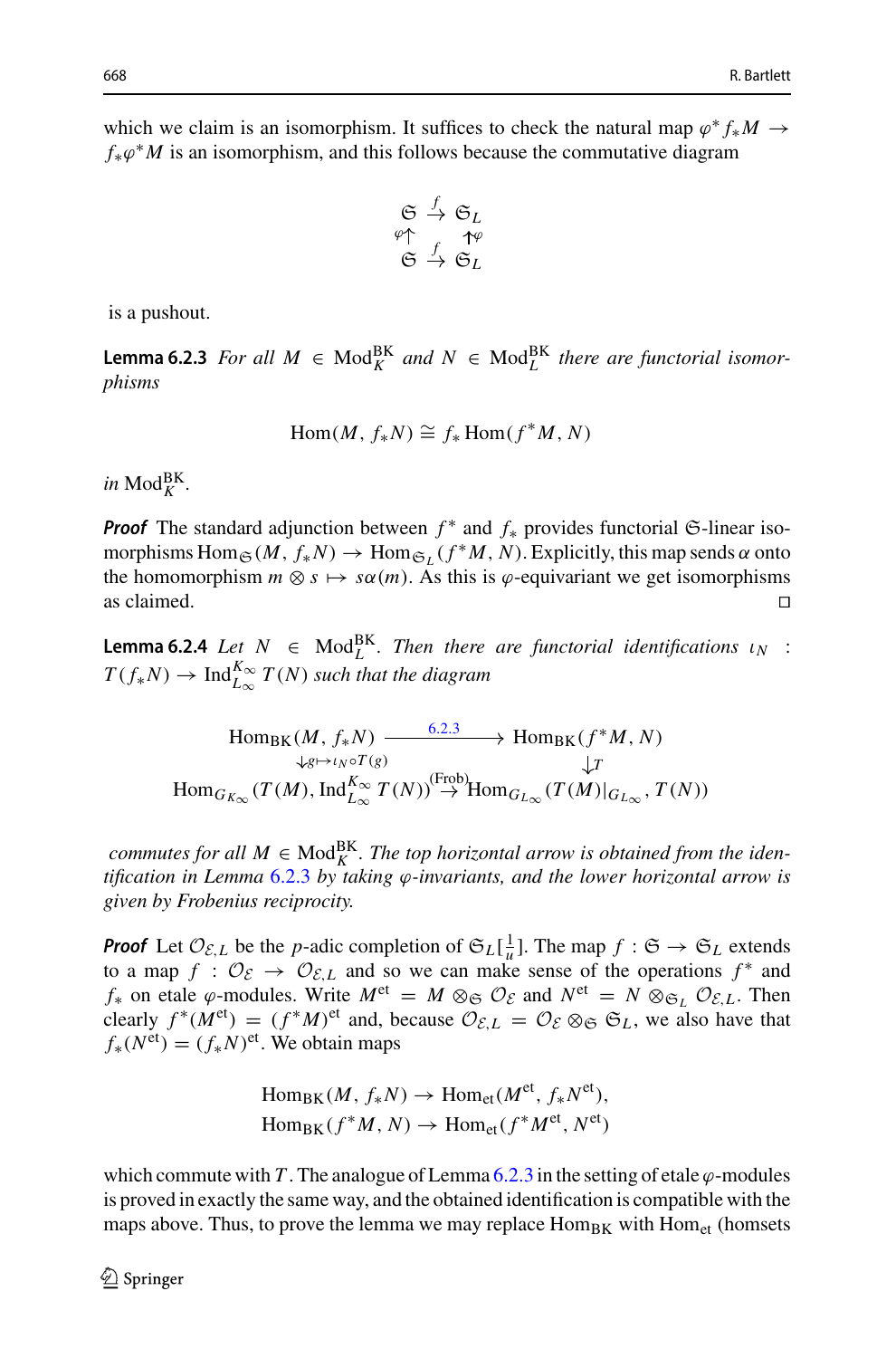in the category of etale  $\varphi$ -modules) and *M* and *N* with  $M^{\text{et}}$  and  $N^{\text{et}}$  in the diagram of the lemma.

Since  $M^{\text{et}} \mapsto T(M^{\text{et}})$  is an equivalence of categories, the map (Frob)  $\circ T \circ (6.2.3) \circ$  $T^{-1}$  describes an identification

<span id="page-24-0"></span>
$$
\text{Hom}_{G_{K_{\infty}}}(V, T(f_{*}N)) \to \text{Hom}_{G_{K_{\infty}}}(V, \text{Ind}_{L_{\infty}}^{K_{\infty}} T(N)) \tag{6.2.5}
$$

for any continuous  $G_{K_{\infty}}$ -representation *V* on a finitely generated  $\mathbb{Z}_p$ -module. As  $(6.2.5)$  is functorial in *V*, Yoneda's lemma provides the isomorphism  $\iota_N$ . As  $(6.2.5)$  is functorial in *N* we see that  $\iota_N$  is functorial.

<span id="page-24-1"></span>**Lemma 6.2.6** *Assume*  $k$  ⊂  $l$  ⊂  $\mathbb{F}$ *.* 

**1.** *If M* ∈ Mod<sub>*k*</sub><sup>SD</sup>(*O*) *then f*<sup>\*</sup>*M* ∈ Mod<sub>*i*</sub><sup>SD</sup>(*O*) *and for each*  $θ$  ∈ Hom<sub> $\mathbb{F}_p$ </sub>(*l*,  $\mathbb{F}$ ) *we have*

$$
Weight_{\theta}(f^*M) = Weight_{\theta|_k}(M)
$$

2. *If*  $N \in Mod_l^{SD}(\mathcal{O})$  *then*  $f_*N \in Mod_k^{SD}(\mathcal{O})$  *and* 

$$
en f_* N \in \text{Mod}_k^{\text{SD}}(\mathcal{O}) \text{ and}
$$
  

$$
\text{Weight}_{\tau}(f_* N) = \bigcup_{\theta|_k = \tau} \text{Weight}_{\theta}(N)
$$

*Proof* By functoriality both  $f^*$  and  $f_*$  preserve  $\mathcal{O}$ -actions. Note that the inclusion *k*[*u*]] ⊗<sub>F*p*</sub> F → *l*[[*u*]] ⊗<sub>F*p*</sub> F sends  $e_t \mapsto \sum_{\theta|k=t}^{\theta} e_{\theta}$ . Thus  $(f^*M)_{\theta} = M_{\theta|k}$  and  $f^*M$  and  $f^*M$  and  $f^*M$  and  $k[[u]]$  ⊗<sub>F</sub><sub>*p*</sub> F → *l*[[*u*]] ⊗<sub>F</sub><sub>*p*</sub> F sends  $e_t \mapsto \sum_{\theta|k=t}^{\theta} e_{\theta}$ . Thus **Proof** By fun<br>  $k[[u]] \otimes_{\mathbb{F}_p} \mathbb{F}$ <br>  $(f_* N)_\tau = \prod$  $(f_*N)_\tau = \prod_{\theta|_k=\tau} N_\theta$ . Both (1) and (2) then follow by verifying the second condition of Lemma 5.3.4. of Lemma [5.3.4.](#page-17-0)

#### **6.3 Approximation by induced Breuil–Kisin modules**

We consider the situation from Notation  $6.2.1$ . Thus  $L/K$  is a finite unramified extension, corresponding to an extension *l/k* of residue fields, and  $L_{\infty} = L(\pi^{1/p^{\infty}})$ . We also have the map  $f: \mathfrak{S} \to \mathfrak{S}_L$ .

<span id="page-24-2"></span>**Lemma 6.3.1** *Suppose*  $M \in Mod_k^{SD}(\mathcal{O})$  *and assume that*  $T(M) \cong Ind_{L_{\infty}}^{K_{\infty}} T'$ *. Then there exists an*  $N \in Mod_l^{SD}(\mathcal{O})$  *with*  $T(N) = T'$ , *together with a*  $\varphi$ *-equivariant inclusion*

$$
M\hookrightarrow f_*N
$$

*of k*[[u]]  $\otimes_{\mathbb{F}_p}$   $\mathbb{F}$ *-modules which becomes an isomorphism after inverting u.* 

*Proof* There is a non-zero map  $T(M)|_{G_{L_\infty}} \to T'$  corresponding under Frobenius reciprocity to the isomorphism  $T(M) \cong \text{Ind}_{L_{\infty}}^{K_{\infty}} T'$ . Lemma [5.1.3](#page-14-0) produces a surjection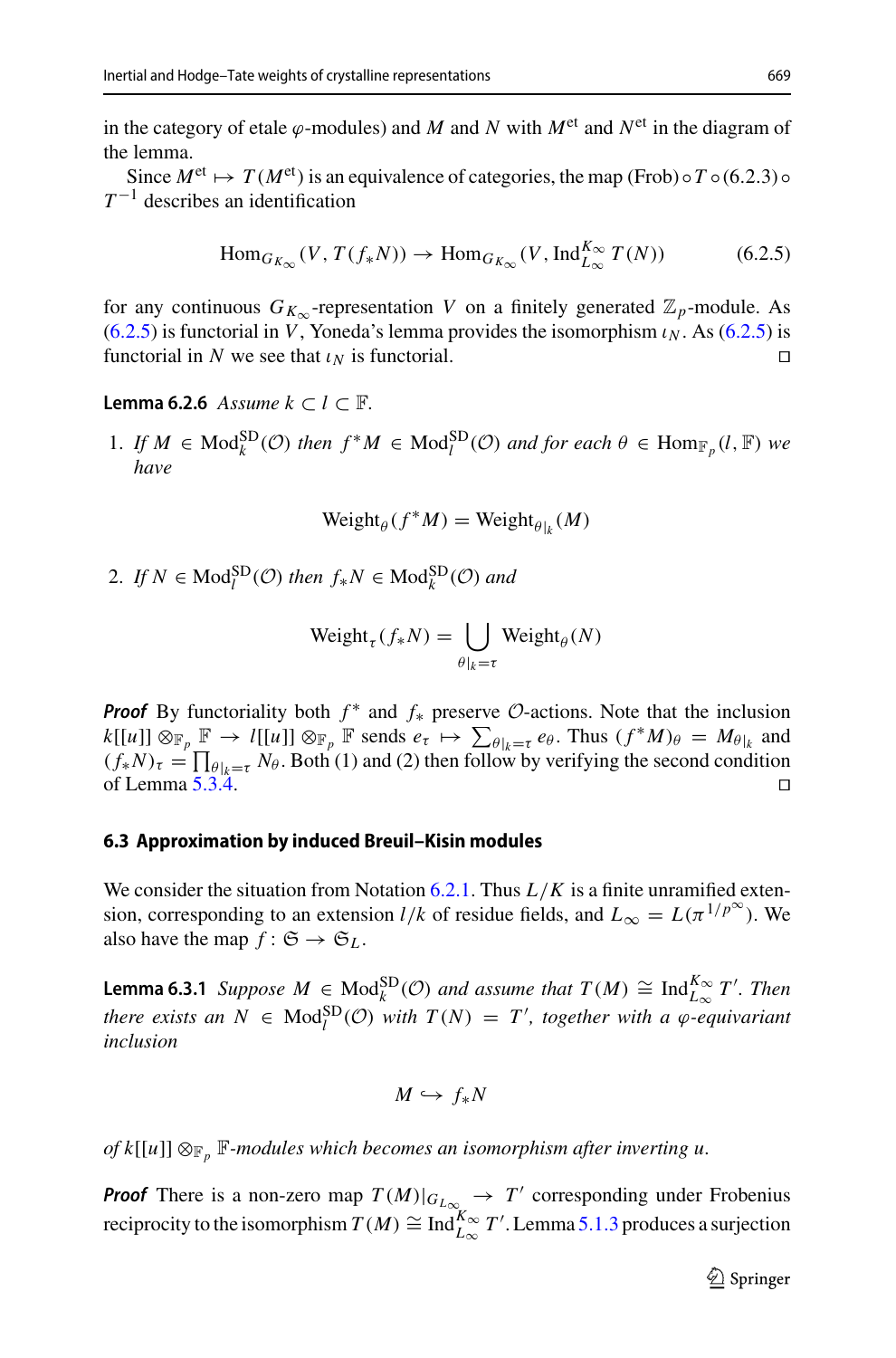$f^*M \to N$  where  $N \in Mod_l^{BK}(\mathcal{O})$  is of rank one with  $T(N) = T'$ . Applying Lemma [6.2.4](#page-23-1) to  $f^*M \to N$  we obtain a map

$$
M \to f_*N
$$

which, after applying *T*, induces the identification  $T(N) = T'$ . Thus  $M \to f_*N$ becomes an isomorphism after inverting *u* and is, in particular, injective. Lemma [6.2.6](#page-24-1) implies  $f^*M \in Mod_l^{SD}(\mathcal{O})$ , since  $M \in Mod_k^{SD}(\mathcal{O})$ . Therefore  $N \in Mod_k^{SD}(\mathcal{O})$  by Proposition [5.4.7.](#page-21-1)

When  $T(M)$  is irreducible and  $\mathbb F$  is sufficiently large  $T(M)$  is induced from a character. Thus, Lemma [6.3.1](#page-24-2) produces an inclusion  $M \hookrightarrow f_*N$  with N of rank one. Lemma [6.1.1](#page-21-2) allows us to describe *N* explicitly. In this case we would like to know which submodules of *f*∗*N* arise in this way. The following example shows that there are non-trivial (i.e.  $M \neq f_*N$ ) possibilities.

#### **6.4 An example**

Take  $K = \mathbb{Q}_p$  and let  $L/K$  be of degree 5 with residue extension  $l/k$ . Let  $N \in$  $Mod<sub>l</sub><sup>SD</sup>( $\mathcal{O}$ )$  be the rank one object defined by

$$
N = l[[u]] \otimes_{\mathbb{F}_p} \mathbb{F}, \quad \varphi_N(1) = u^x e_{\theta \circ \varphi^4} + u^n e_{\theta \circ \varphi^3} + e_{\theta \circ \varphi^2} + u^n e_{\theta \circ \varphi} + e_{\theta}
$$

Here we have fixed  $\theta \in \text{Hom}_{\mathbb{F}_p}(l, \mathbb{F})$  and  $1 \leq n \leq p, 0 \leq x \leq p$ . Let  $M \subset f_*N$ be the sub-module generated over  $\mathbb{F}[[u]]$  by  $e_{\theta \circ \omega^4}$ ,  $e_{\theta \circ \omega^3} + e_{\theta \circ \omega}$ ,  $e_{\theta \circ \omega^2}$ ,  $ue_{\theta \circ \omega}$ ,  $e_{\theta}$ . One computes that

$$
\varphi(e_{\theta \circ \varphi^4}, e_{\theta \circ \varphi^3} + e_{\theta \circ \varphi}, e_{\theta \circ \varphi^2}, u e_{\theta \circ \varphi}, e_{\theta}) = (e_{\theta \circ \varphi^4}, e_{\theta \circ \varphi^3} + e_{\theta \circ \varphi}, e_{\theta \circ \varphi^2}, u e_{\theta \circ \varphi}, e_{\theta})X
$$

where

$$
X = \begin{pmatrix} 0 & 0 & 0 & 0 & 1 \\ 1 & 0 & 0 & 0 & 0 \\ 0 & 1 & 0 & 0 & 0 \\ 0 & 0 & 1 & 0 & -1 \\ 0 & 0 & 0 & 1 & 0 \end{pmatrix} \begin{pmatrix} u^n & 0 & 0 & 0 & 0 \\ 0 & 1 & 0 & 0 & 0 \\ 0 & 0 & u^{n-1} & 0 & 0 \\ 0 & 0 & 0 & u^p & 0 \\ 0 & 0 & 0 & 0 & u^s \end{pmatrix} \begin{pmatrix} 1 & 0 & 0 & 0 & 0 \\ 0 & 1 & 0 & 0 & 0 \\ -1 & 0 & 1 & 0 & 0 \\ 0 & 0 & 0 & 1 & 0 \\ 0 & 0 & 0 & 0 & 1 \end{pmatrix}
$$

This shows that  $M \in Mod_k^{\text{SD}}(\mathcal{O})$ . One checks that  $M \neq f_*N'$  for any rank one  $N'$  ⊂  $N$ .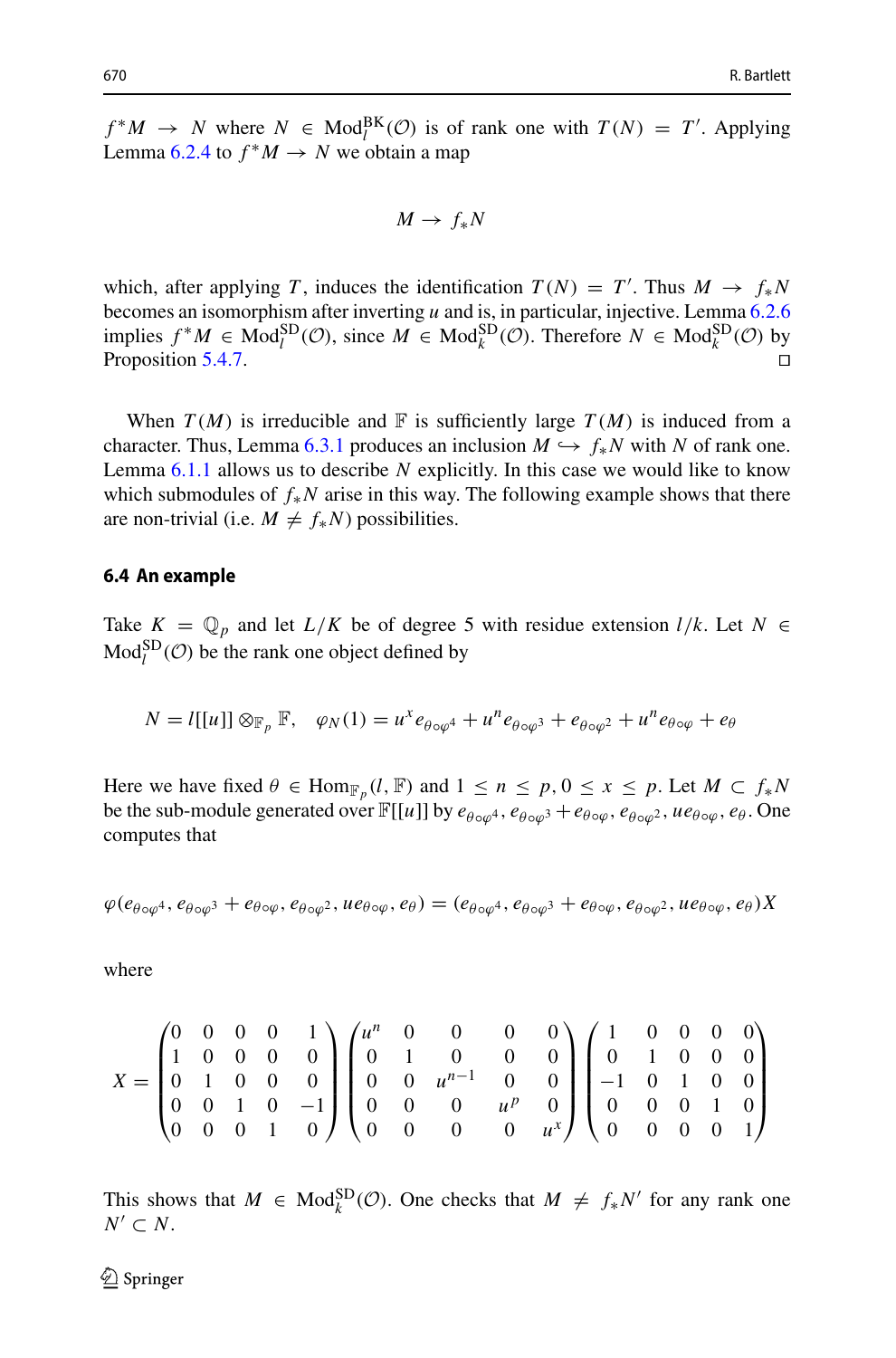#### <span id="page-26-1"></span>**6.5 Irreducibility and strong divisibility**

Let  $L/K$ ,  $l/k$  and  $L_{\infty}/K_{\infty}$  be as in Notation [6.2.1;](#page-22-0) we obtain  $f: \mathfrak{S} \to \mathfrak{S}_L$ . Let  $N \in Mod_l^{SD}(\mathcal{O})$  be the rank one object given by *N* = *l*[ $U_{\infty}/K_{\infty}$  be as in Notation 6.2.1; where the rank one object given by<br>*N* = *l*[[*u*]] ⊗<sub>*Fp*</sub> *F*,  $\varphi_N(1) = \sum$ 

$$
N = l[[u]] \otimes_{\mathbb{F}_p} \mathbb{F}, \quad \varphi_N(1) = \sum_{\theta \in \text{Hom}_{\mathbb{F}_p}(l, \mathbb{F})} u^{r_{\theta}} e_{\theta}
$$

Since  $N \in Mod_k^{SD}(\mathcal{O})$  each  $r_\theta \in [0, p]$ . Note this  $N$  is as in Lemma [6.1.1,](#page-21-2) except we've fixed  $x = 1$ . This is to simplify notation (it will be easy to reduce from the general case to this one). The following proposition describes which Breuil–Kisin modules embed into *f*∗*N* as in Lemma [6.3.1.](#page-24-2)

<span id="page-26-0"></span>**Proposition 6.5.1** *Assume*  $T(f_*N)$  *is irreducible. Let*  $M \subset f_*N$  *be a finite free*  $k[[u]] \otimes_{\mathbb{F}_p} \mathbb{F}$ -sub-module with  $M[\frac{1}{u}] = (f_*N)[\frac{1}{u}]$ . Then  $M \in Mod_k^{SD}(\mathcal{O})$  if and *only if the following conditions are satisfied. If*  $\int_{p}^{u}$  if the following conditions are s<br>
1. *If*  $m \in M$  then  $\varphi(m) \in M$  and if<br>
2. *If*  $m \in f_*N$  then  $um \in M$ .<br>
3. *If*  $\sum \alpha_{\theta} e_{\theta} \in M$  with  $\alpha_{\theta} \in \mathbb{F}$  then

- 1. *If*  $m \in M$  then  $\varphi(m) \in M$  and if  $m \in f_*N$  and  $\varphi(m) \in uM$  then  $m \in M$ .  $m<sub>6</sub>$
- 
- 2. *If*  $m \in f_*N$  then  $um \in M$ .<br>3. *If*  $\sum \alpha_{\theta} e_{\theta} \in M$  with  $\alpha_{\theta} \in \mathbb{F}$  then

$$
\sum_{r_{\theta}\equiv r \mod p} \alpha_{\theta} e_{\theta} \in M
$$

*for every*  $0 \leq r \leq p$ .

*Proof (that SD implies (1), (2) and (3))* If  $M \in Mod_k^{SD}(\mathcal{O})$  then  $F^0M_k = M_k$  and  $F^{p+1}M_k = 0$ . The first condition implies  $\varphi(m) \in M$  whenever  $m \in M$ . The second condition implies

• Any  $m \in M$  with  $\varphi(m) \in u^{p+1}M$  must be zero in  $M_k$ , and so is contained in  $uM$ .

Let us show this implies (2). As  $M[\frac{1}{u}] = (f_*N)[\frac{1}{u}]$  there is, for each  $\theta$ , a smallest integer  $\delta_{\theta} \ge 0$  with  $u^{\delta_{\theta}} e_{\theta} \in M$ . Since  $\varphi(u^{\delta_{\theta \circ \varphi}} e_{\theta \circ \varphi}) = u^{\delta_{\theta \circ \varphi} p - \delta_{\theta} + r_{\theta}} u^{\delta_{\theta}} e_{\theta}$  and  $u^{\delta_{\theta}} e_{\theta} \notin$  $uM$  we see  $\delta_{\theta \circ \varphi} p - \delta_{\theta} + r_{\theta} \in [0, p]$ . Therefore  $\delta_{\theta \circ \varphi} p - \delta_{\theta} \leq p$  and

$$
(p^{[l:\mathbb{F}_p]}-1)\delta_{\theta} = \sum_{i=0}^{[l:\mathbb{F}_p]-1} p^i (p \delta_{\theta \circ \varphi^{i+1}} - \delta_{\theta \circ \varphi^i}) \le p(p^{[l:\mathbb{F}_p]}-1)/(p-1)
$$

This implies  $\delta_{\theta} \in [0, 1]$  if  $p > 2$ , and  $\delta_{\theta} \in [0, 2]$  if  $p = 2$ . If  $p = 2$  and  $\delta_{\theta \circ \varphi} = 2$ then, as  $r_{\theta} + p\delta_{\theta \circ \varphi} - \delta_{\theta} \in [0, p]$ , we must have  $\delta_{\theta} = 2$  and  $r_{\theta} = 0$ . Thus  $r_{\theta} = 0$  for all  $\theta \in \text{Hom}_{\mathbb{F}_p}(l, \mathbb{F})$  and so  $T(N)$  is the trivial character. In this case  $T(f_*N)$  is not irreducible.

Now we can deduce the second part of (1). If  $m \in f_*N$  and  $\varphi(m) \in uM$  then  $\varphi(um) \in u^{p+1}M$ ; as (2) holds we have  $um \in M$  and so the above bullet point give  $um \in uM$ . Hence  $m \in M$ .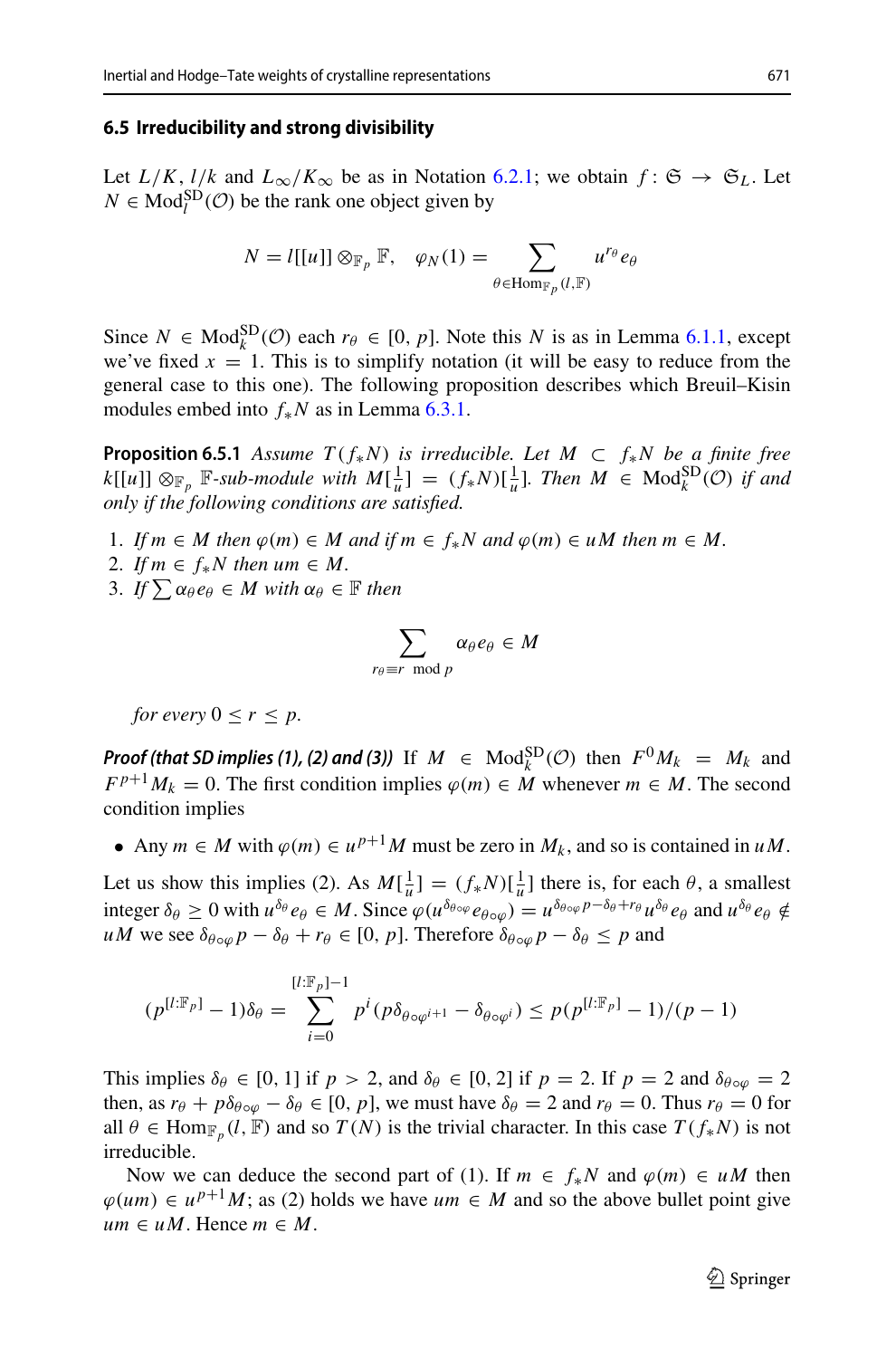To prove (3) we first make the following claim. Suppose that  $\sum \alpha_{\theta} e_{\theta} \in M$  with  $\alpha_{\theta} \in \mathbb{F}[[u]]$  (so this sum is more general than that in (3)) and that  $u^r \sum_{\alpha} \alpha_{\theta} e_{\theta} \in M^{\varphi}$ for  $0 \le r \le p$ . Then: To prove (3) we first make the following claim. Suppose that  $\sum \alpha_{\theta} e_{\theta} \in M$ <br>  $\alpha_{\theta} e_{\theta} \in \mathbb{F}[[u]]$  (so this sum is more general than that in (3)) and that  $u^r \sum \alpha_{\theta} e_{\theta} \in$ <br>
or  $0 \le r \le p$ . Then:<br>
• There exist  $\$ 

$$
\widetilde{\alpha_{\theta,r}} \equiv \begin{cases} \alpha_{\theta} \mod u & \text{if } r_{\theta} \neq r, \text{ except possibly if } r_{\theta} = 0 \text{ and } r = p \\ 0 \mod u & \text{if } r_{\theta} = r \end{cases}
$$

To verify the claim we use that, since *M* is strongly divisible, the map  $M_k \to M_k^{\varphi}$  $\widehat{\alpha_{\theta,r}} \equiv \begin{cases} \alpha_{\theta} \text{ mod } u & \text{if } r_{\theta} = r \\ 0 \text{ mod } u & \text{if } r_{\theta} = r \end{cases}$ <br>To verify the claim we use that, since *M* is strongly divisible, the map  $M_k \rightarrow M_k^{\varphi}$ <br>is an isomorphism of filtered modules. As  $u^r \sum \alpha_{\theta} e_{\theta} \in$ To verify the claim we use that, since *M* is strongly divisible, the map  $M_k \to M_k^{\emptyset}$ <br>is an isomorphism of filtered modules. As  $u^r \sum \alpha_{\theta} e_{\theta} \in F^r M^{\emptyset}$  it follows that there<br>exists an element  $\beta \in F^r M$  such tha then  $\mu$  element  $\beta \in F^rM$  such that  $\varphi(\beta)$ <br>  $\varphi(\beta_\theta)u^{r_\theta}e_\theta - u^r\sum \alpha_\theta e_\theta = \sum ($ 

<span id="page-27-0"></span>
$$
\sum \varphi(\beta_{\theta})u^{r_{\theta}}e_{\theta} - u^{r} \sum \alpha_{\theta}e_{\theta} = \sum (\varphi(\beta_{\theta})u^{r_{\theta}} - u^{r}\alpha_{\theta}) e_{\theta} \in uM^{\varphi} \cap u^{r}M
$$
\n(6.5.2)

As  $u^r M \subset u^r N$  and  $u M^\varphi \subset u N^\varphi$  we deduce that

$$
v_u\left(\varphi(\beta_\theta)u^{r_\theta}-u^r\alpha_\theta\right)>\max\{r_\theta,r-1\}
$$

Here  $v_u$  denotes the *u*-adic valuation. If  $r_\theta = r$  this inequality implies  $\alpha_\theta \equiv \varphi(\beta_\theta)$ modulo *u*, and so we can write  $\varphi(\beta_\theta) = \alpha_\theta + u\gamma_\theta$  for some  $\gamma_\theta \in \mathbb{F}[[u]]$ . If  $r > r_\theta$  the inequality implies  $\varphi(\beta_{\theta}) \equiv 0$  modulo *u*, and so we can write  $\varphi(\beta_{\theta}) = u^p \gamma_{\theta}$  for some  $\gamma_{\theta} \in \mathbb{F}[[u]]$ . If  $r_{\theta} > r$  then we simply write  $\varphi(\beta_{\theta}) = \gamma_{\theta}$ . Dividing (6.5.2) by *u<sup>r</sup>* we therefore see that  $\gamma_{\theta} \in \mathbb{F}[[u]]$ . If  $r_{\theta} > r$  then we simply write  $\varphi(\beta_{\theta}) = \gamma_{\theta}$ . Dividing [\(6.5.2\)](#page-27-0) by  $u^r$  we therefore see that

$$
\sum_{r_{\theta}\neq r} \alpha_{\theta} e_{\theta} - \sum_{r_{\theta}=r} u \gamma_{\theta} e_{\theta} - \sum_{r>r_{\theta}} u^{p-r+r_{\theta}} \gamma_{\theta} e_{\theta} - \sum_{r_{\theta}>r} u^{r_{\theta}-r} \gamma_{\theta} e_{\theta} \in M
$$

and that  $u^{r-1}$  times this element is contained in  $M^{\varphi}$ . As such, taking

$$
\widetilde{\alpha_{\theta,r}} = \begin{cases}\n-u\gamma_{\theta} & \text{if } r_{\theta} = r \\
\alpha_{\theta} - u^{p-r+r_{\theta}}\gamma_{\theta} & \text{if } r > r_{\theta} \\
\alpha_{\theta} - u^{r_{\theta}-r}\gamma_{\theta} & \text{if } r_{\theta} > r\n\end{cases}
$$

gives the claim.

We now use the claim to verify (3). Suppose  $\sum \alpha_{\theta} e_{\theta} \in M$ , now with  $\alpha_{\theta} \in \mathbb{F}$ . As already remarked, the fact that Weight $(M) \subset [0, p]$  implies  $u^p M \subset M^{\varphi}$ . In gives the claim.<br>We now use the claim to verify (3). Suppose  $\sum \alpha_{\theta} e_{\theta} \in M$ , now with  $\alpha_{\theta} \in \mathbb{F}$ .<br>As already remarked, the fact that Weight( $M$ )  $\subset [0, p]$  implies  $u^p M \subset M^{\varphi}$ . In particular  $u^p \sum \alpha_{\theta} e_{\theta} \$ gives the claim.<br>We now use the claim to verify (3). Suppose  $\sum \alpha_{\theta} e_{\theta} \in M$ , now w<br>As already remarked, the fact that Weight $(M) \subset [0, p]$  implies  $u^p M$ <br>particular  $u^p \sum \alpha_{\theta} e_{\theta} \in M^{\varphi}$  so the claim applies, and pr  $r_{\theta} \neq p \alpha_{\theta} e_{\theta} +$  $\sum_{r_{\theta}=0} \gamma_{\theta} e_{\theta} \in M$ . Hence so t  $\alpha$ <sub>θ</sub>  $e$ <sub>θ</sub> −  $\sum$ 

$$
\sum_{r_{\theta}=p} \alpha_{\theta} e_{\theta} - \sum_{r_{\theta}=0} \gamma_{\theta} e_{\theta} \in M
$$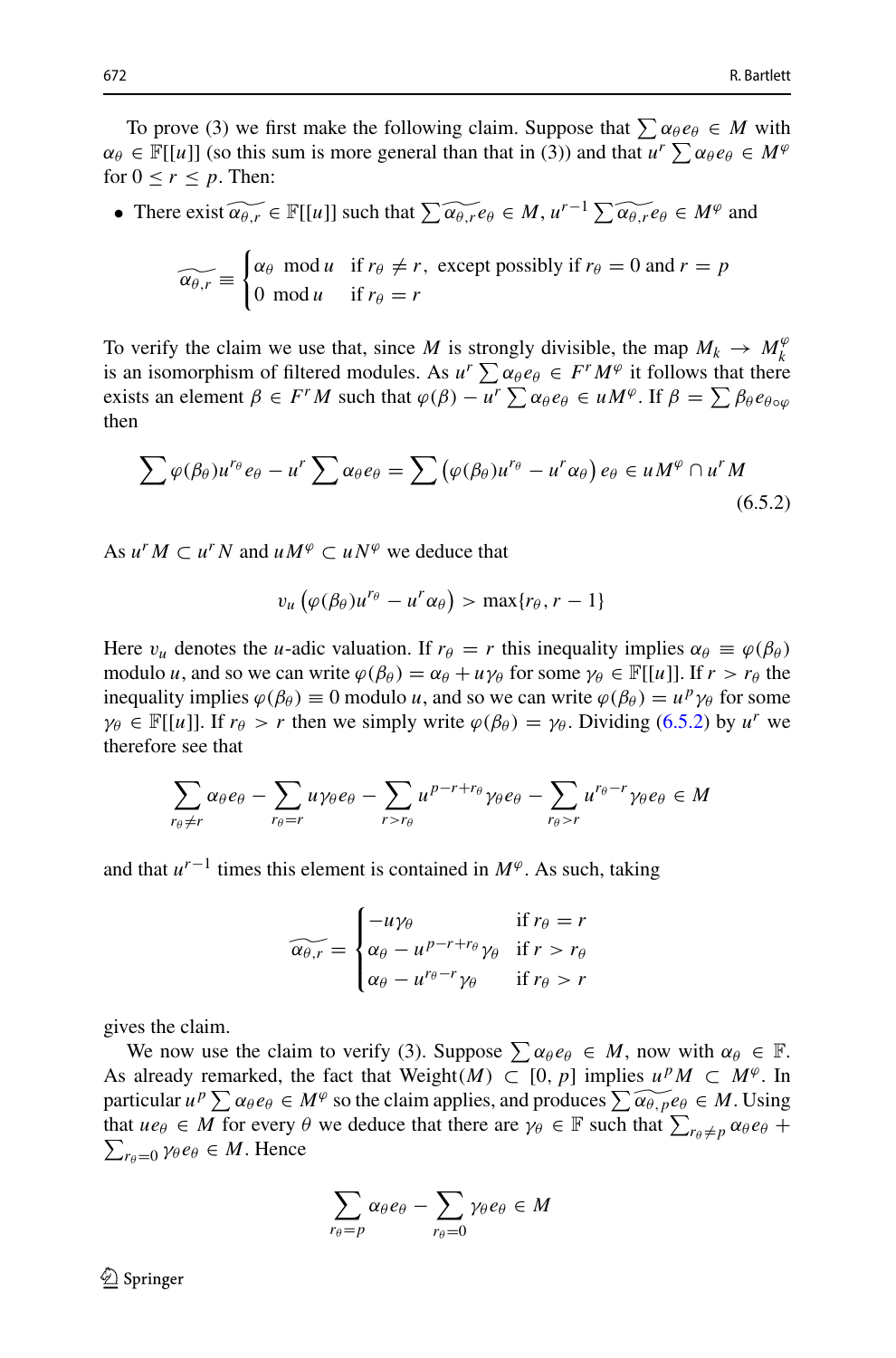**Inertial and Hodge–Tate weights of crystalline representations** 673<br>As  $u^{p-1} \sum \widetilde{\alpha_{\theta, p}} e_{\theta} \in M^{\varphi}$  we can then apply the claim to  $\sum \widetilde{\alpha_{\theta, p}} e_{\theta}$ ; this yield  $\sum_{r_{\theta}\neq p, p-1} \alpha_{\theta} e_{\theta} + \sum_{r_{\theta}=0} \gamma_{\theta} e_{\theta} \in M$ , and hence  $\sum \widetilde{\alpha_{\theta,p-1}}e_{\theta} \in M$ . Again using that  $ue_{\theta} \in M$  for each  $\theta$ , we deduce that *r*ed and Houge-Tate weight<br>  $\alpha_{\theta, p-1}e_{\theta} \in M$ .<br>  $\alpha_{\theta, p-1}e_{\theta} \in M$ .<br>  $r_{\theta} \neq p, p-1} \alpha_{\theta}e_{\theta} + \sum_{n=1}^{\infty} p_n$ ո<br>111

$$
\sum_{r_{\theta}=p-1} \alpha_{\theta} e_{\theta} \in M
$$

 $\sum_{r_{\theta}=p-1} \alpha_{\theta} e_{\theta} \in M$ <br>Repeatedly applying the claim in this fashion we deduce that  $\sum_{r_{\theta}=r} \alpha_{\theta} e_{\theta}$  for  $0 < r <$  $\sum_{r_{\theta}=p-1} \alpha_{\theta} e_{\theta} \in M$ <br>
Repeatedly applying the claim in this fashion we deduce that  $\sum_{r_{\theta}=0} \alpha_{\theta} e_{\theta} + \sum_{r_{\theta}=0} \gamma_{\theta} e_{\theta} \in M$ . In particular we find  $\alpha$ e claim in this fashion we de<br>
+  $\sum_{r_{\theta}=0} \gamma_{\theta} e_{\theta} \in M$ . In par<br>
α<sub>θ</sub> e<sub>θ</sub> +  $\sum \alpha_{\theta} e_{\theta} = \sum$ 

$$
\sum_{r_{\theta}=p} \alpha_{\theta} e_{\theta} + \sum_{r_{\theta}=0} \alpha_{\theta} e_{\theta} = \sum_{r_{\theta}=0 \mod p} \alpha_{\theta} e_{\theta} \in M
$$

which finishes the proof that  $M \in Mod_k^{SD}(\mathcal{O})$  implies (1), (2) and (3) hold.  $\square$ 

#### <span id="page-28-1"></span>**6.6 Finishing the proof of Proposition [6.5.1](#page-26-0)**

Let *N* be as in the previous subsection and suppose that  $M \subset f_*N$  is a free  $k[[u]] \otimes_{\mathbb{F}_p} \mathbb{F}_p$ module with  $M[\frac{1}{u}] = (f_*N)[\frac{1}{u}]$ . Assume that *M* satisfies conditions (1), (2) and (3) from Proposition [6.5.1.](#page-26-0) We are going to prove that  $M \in Mod_k^{SD}(\mathcal{O})$ . Along the way we shall describe the weights of *M* in terms of the  $r_{\theta}$ .

**Construction 6.6.1** For a fixed  $\lambda \in \text{Hom}_{\mathbb{F}_p}(l, \mathbb{F})$  define an ordering on  $\text{Hom}_{\mathbb{F}_p}(l, \mathbb{F})$ by asserting that

$$
\lambda \circ \varphi <_{\lambda} \lambda \circ \varphi^2 <_{\lambda} \cdots <_{\lambda} \lambda \circ \varphi^{[l]:\mathbb{F}_p]-1} <_{\lambda} \lambda
$$

Using this ordering we define *X*  $\subset$  Hom<sub> $\mathbb{F}_p$ </sub> (*l*,  $\mathbb{F}$ ) by

$$
\lambda \circ \varphi <_{\lambda} \lambda \circ \varphi^2 <_{\lambda} \dots <_{\lambda} \lambda \circ \varphi^{\mu \cdot \mu} \circ \varphi^1 <_{\lambda} \lambda
$$
\nordering we define  $X \subset \text{Hom}_{\mathbb{F}_p}(l, \mathbb{F})$  by

\n
$$
\theta \notin X \Leftrightarrow \text{there exists } \alpha_{\kappa} \in \mathbb{F} \text{ such that } e_{\theta} + \sum_{\kappa <_{\lambda} \theta} \alpha_{\kappa} e_{\kappa} \in M \tag{6.6.2}
$$

<span id="page-28-0"></span>Clearly *X* depends upon the choice of  $\lambda$ .

**Lemma 6.6.3** 1. *If*  $\sum_{k \in \chi} \alpha_k e_k$  *is an*  $\mathbb{F}$ *-linear combination contained in M then*<br>  $\sum_{k \in \chi} \alpha_k e_k = 0$ .<br>
2. *If*  $\theta \notin X$  *there exists a unique*  $\mathbb{F}$ *-linear combination*<br>  $e_{\theta} + \sum \alpha_k e_k \in M$ ,  $\alpha_k \in \mathbb{$  $\sum_{\kappa \in X} \alpha_{\kappa} e_{\kappa} = 0.$ 

2. *If*  $\theta \notin X$  there exists a unique F-linear combination

$$
e_{\theta} + \sum \alpha_{\kappa} e_{\kappa} \in M, \quad \alpha_{\kappa} \in \mathbb{F}
$$

*in which the sum runs over*  $\kappa \in X$  *satisfying* (*i*)  $\kappa <_{\lambda} \theta$  (ii)  $r_{\kappa} \equiv r_{\theta}$  *modulo p and* (iii)  $\kappa|_k = \theta|_k$ . In particular, the element lies in  $M_{\theta|_k}$ . *in which the sum runs over*  $\kappa \in X$  *satisfying* (*i*)  $\kappa <_{\lambda} \theta$  (ii)  $r_{\kappa} \equiv r_{\theta}$  *modulo p and* (iii)  $\kappa |_{k} = \theta |_{k}$ . *In particular, the element lies in*  $M_{\theta | k}$ .<br>**Proof** (1) If  $\sum_{\kappa \in X} \alpha_{\kappa} e_{\kappa} \neq$ 

in which the sum runs over  $\kappa \in X$  satisfying (i)  $\kappa <_{\lambda} \theta$  (ii)  $r_{\kappa} \equiv r_{\theta}$  modulo p and<br>(iii)  $\kappa |_{k} = \theta |_{k}$ . In particular, the element lies in  $M_{\theta | k}$ .<br>**Proof** (1) If  $\sum_{\kappa \in X} \alpha_{\kappa} e_{\kappa} \neq 0$  then th contradiction.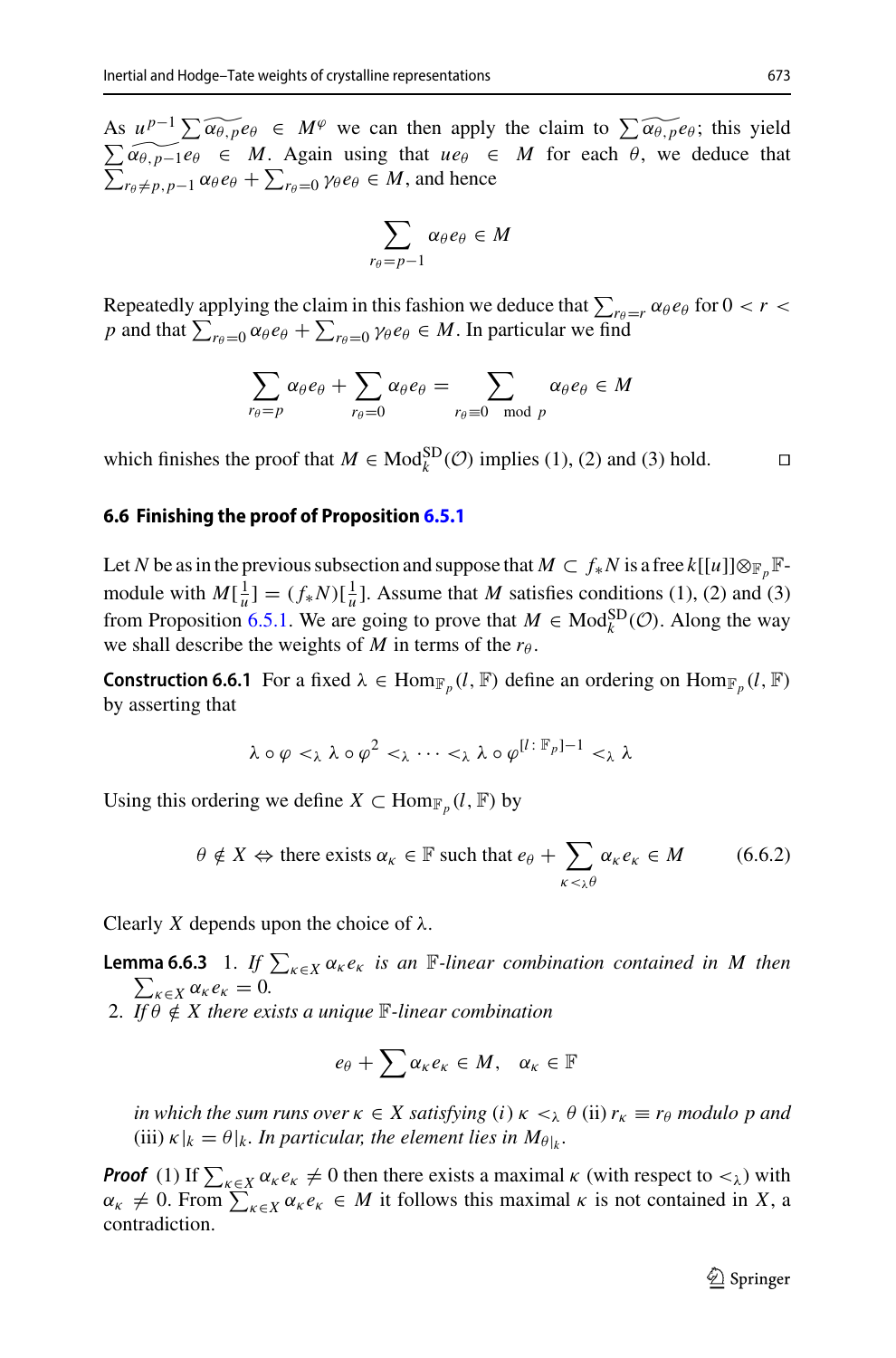(2) As  $\theta \notin X$ , there exists  $e_{\theta} + \sum \alpha_{\kappa} e_{\kappa} \in M$  with the sum running over  $\kappa <_{\lambda} \theta$ . Arguing inductively one shows there exists such a sum running only over those  $\kappa <_{\lambda} \theta$ with  $\kappa \in X$ . There can be at most one sum of this form; indeed their difference would be a sum as in (1) and so would be zero. Condition (3) of Proposition [6.5.1](#page-26-0) therefore implies the sum may be taken to run over  $\kappa$  additionally satisfying (ii). As *M* and *K* = *X*. There can be at most one sum of this form; indeed their difference would be a sum as in (1) and so would be zero. Condition (3) of Proposition 6.5.1 therefore implies the sum may be taken to run over *k* 

**Definition 6.6.4** Consider F-linear combinations of the form

<span id="page-29-0"></span>
$$
e_{t} + \sum_{0 < j \leq I} \alpha_{j} e_{t \circ \varphi^{j}} \in M \tag{6.6.5}
$$

with  $0 \le I \lt [l : \mathbb{F}_p]$  and  $\iota \in \text{Hom}_{\mathbb{F}_p}(l, \mathbb{F})$ . We say  $(6.6.5)$  is minimal if there exists no  $e_t + \sum_{0 < j \leq I} \alpha_j e_{t \circ \varphi^j} \in M$  (6.6.5)<br>
with  $0 \leq I < [l : \mathbb{F}_p]$  and  $\iota \in \text{Hom}_{\mathbb{F}_p}(l, \mathbb{F})$ . We say (6.6.5) is minimal if there exists no<br>  $\iota' \in \text{Hom}_{\mathbb{F}_p}(l, \mathbb{F})$  together with an  $\mathbb{F}$ -linear combin such that  $J < I$ . Note that for a fixed  $\iota$  there can exist at most one minimal sum as in  $(6.6.5)$ ; if there were two their difference would have shorter length.

<span id="page-29-1"></span>Note that when there exists a  $\theta$  such that  $e_{\theta} \in M$  then the minimal elements are simply scalar multiples of  $e_{\theta}$  for any  $\theta$  with  $e_{\theta} \in M$ .

**Lemma 6.6.6** *If* [\(6.6.5\)](#page-29-0) *is a minimal sum then*  $r_{i \circ \varphi j} = r_i$  *whenever*  $\alpha_j \neq 0$  *and*  $j \leq I$ .

*Proof* Uniqueness of minimal elements and condition (3) of Proposition [6.5.1](#page-26-0) implies  $r_l \equiv r_{i \circ \varphi^j}$  modulo *p*. Since each  $r_{i \circ \varphi^j} \in [0, p]$  this will be an equality, except possibly if  $r_1 = 0$  or p. In this case set *z* is each  $r_{i \circ \varphi^j} \in [0, p)$ <br>  $z = u^{\gamma 0} e_{i \circ \varphi} + \sum_{i=1}^{\infty}$ 

<span id="page-29-2"></span>
$$
z = u^{\gamma_0} e_{i \circ \varphi} + \sum_{0 < j \leq I} u^{\gamma_j} \alpha_j e_{i \circ \varphi^{j+1}}
$$

where  $\gamma_j = 0$  if  $r_{i \infty \omega^j} = p$  and  $\gamma_j = 1$  if  $r_{i \in \omega^j} = 0$ . Then  $\varphi(z)$  equals  $u^p$  times [\(6.6.5\)](#page-29-0) and so condition (1) of Proposition [6.5.1](#page-26-0) implies  $z \in M$ . Thus, either all  $\gamma_i = 0$  or all equal 1, otherwise we would obtain an element of *M* contradicting the minimality of  $(6.6.5)$ .

The next proposition is where we use that  $T(M) = T(f_{*}N)$  is irreducible.

**Proposition 6.6.7** *There exists*  $\lambda \in \text{Hom}_{\mathbb{F}_p}(l, \mathbb{F})$  *such that* 

- 1. *If*  $\theta \in X$  and  $\theta \circ \varphi \notin X$  then  $r_{\theta} > 0$ .
- 2. *If*  $\theta \notin X$  and  $\theta \circ \varphi \in X$  then  $r_{\theta} = 0$ .
- 3. If  $\theta \in X$  and  $e_{\theta \circ \varphi} \notin M$  then  $0 \leq r_{\theta} \leq 1$ . In particular this holds if  $\theta \circ \varphi \in X$ .

*Proof* First observe (3) holds for any choice of  $\lambda$ . Indeed, if  $e_{\theta \circ \varphi} \notin M$  then condition (1) of Proposition [6.5.1](#page-26-0) would imply  $\varphi(e_{\theta \circ \varphi}) = u^{r_{\theta}} e_{\theta} \notin uM$ . If  $r_{\theta} \geq 2$  then  $u^{r_{\theta}} e_{\theta} \in$  $u^2 f_* N$ , which is contained in *uM* by (2) of Proposition [6.5.1.](#page-26-0) **Proof** First observe (3) holds for any choice of  $\lambda$ . Indeed, if  $e_{\theta \circ \varphi} \notin M$  then condition (1) of Proposition 6.5.1 would imply  $\varphi(e_{\theta \circ \varphi}) = u^{r_{\theta}} e_{\theta} \notin uM$ . If  $r_{\theta} \ge 2$  then  $u^{r_{\theta}} e_{\theta} \in u^2 f_* N$ , which is

Next we show (2) holds whenever  $r_{\lambda} = 0$ . Suppose  $\theta \notin X$  and  $r_{\theta} > 0$  (we're (1) of Proposition 6.5.1 would imply  $\varphi(e_{\theta \circ \varphi}) = u^{r_{\theta}} e_{\theta} \notin uM$ . If  $r_{\theta} \ge 2$  then  $u^{r_{\theta}} e_{\theta} \in u^2 f_*N$ , which is contained in  $uM$  by (2) of Proposition 6.5.1.<br>Next we show (2) holds whenever  $r_{\lambda} = 0$ . Suppos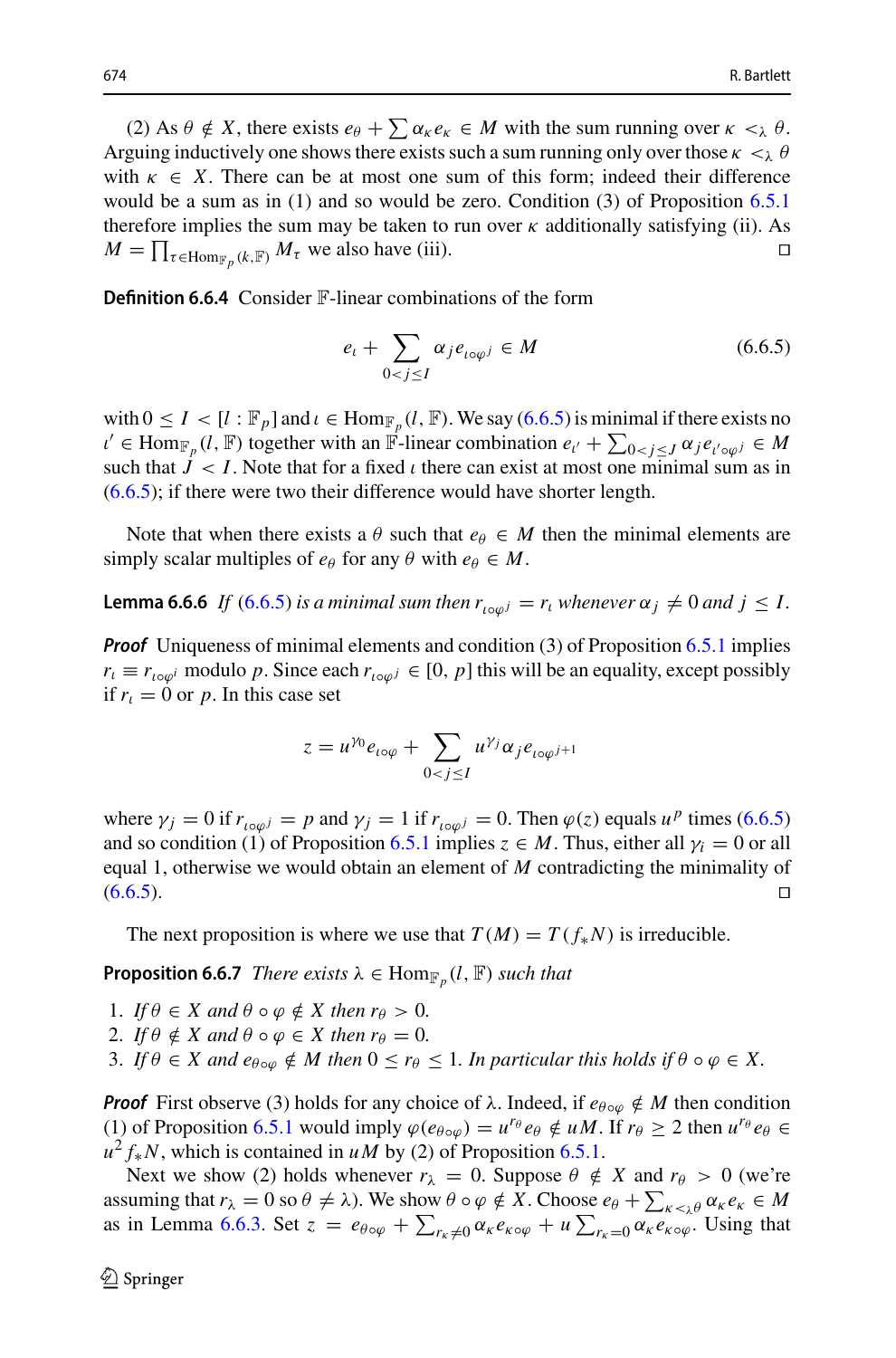$r_{\theta} \equiv r_{\kappa}$  modulo *p* and  $r_{\theta} > 0$  we see that  $\varphi(z) = u^{r_{\theta}}(e_{\theta} + \sum \alpha_{\kappa} e_{\kappa})$ . Condition (1) of Proposition [6.5.1](#page-26-0) implies  $z \in M$ . Since  $\theta \neq \lambda$ , if  $\kappa <_{\lambda} \theta$  then  $\kappa \circ \varphi <_{\lambda} \theta \circ \varphi$ . Therefore *z* shows  $\theta \circ \varphi \notin X$ .

Now choose a minimal sum as in  $(6.6.5)$  (if none exists then we must have  $M =$  $u(f_*N)$  and so  $X = \text{Hom}_{\mathbb{F}_p}(l, \mathbb{F})$ , in which case conditions (1), (2), and (3) hold vacuously). We are going to show that either  $\lambda = \iota$  satisfies the conditions of the proposition or  $e_{\iota \circ \varphi} + \sum \alpha_j e_{\iota \circ \varphi^{j+1}} \in M$ . Let us explain why this implies the proposition. Therefore z shows  $\theta \circ \varphi \notin X$ .<br>
Now choose a minimal sum as in (6.6.5) (if none exists then we must have  $M = u(f_*N)$  and so  $X = \text{Hom}_{\mathbb{F}_p}(l, \mathbb{F})$ , in which case conditions (1), (2), and (3) hold vacuously). We are goin If there exists no  $\lambda \in \text{Hom}_{\mathbb{F}_p}(l, \mathbb{F})$  satisfying conditions (1)–(3) then it would follow that  $e_{i \circ \varphi^i} + \sum \alpha_j e_{i \circ \varphi^{j+i}} \in M$  for every  $i \geq 0$ . Lemma [6.6.6](#page-29-1) would then imply  $r_{l'} = r_{l' \circ \varphi^l}$  for every  $l' \in \text{Hom}_{\mathbb{F}_p}(l, \mathbb{F})$ . If  $\omega$  is the character through which  $G_K$  acts on proposition  $e_{i\in\varphi} + \sum \alpha_j e_{i\in\varphi^{j+1}} \in M$ . Let us explain why unsimplies the proposition.<br>
If there exists no  $\lambda \in \text{Hom}_{\mathbb{F}_p}(l, \mathbb{F})$  satisfying conditions (1)–(3) then it would follow<br>
that  $e_{i\in\varphi^{j}} + \sum \alpha_j e_{i\$ the irreducibility of  $T(M) = \text{Ind}_{L}^{K} T(N)$ . If  $I = 0$  it would follow that every  $e_{i'} \in M$ , so *X* = Ø and conditions (1)–(3) hold vacuously.<br>Set  $z = e_{i \circ \varphi} + \sum \alpha_j e_{i \circ \varphi^{j+1}}$ . If  $r_i > 0$  then we always have  $z \in M$  for the following

reason: Lemma [6.6.6](#page-29-1) implies  $r_{i \in \omega} = r_i$  whenever  $\alpha_{i \in \omega} = \emptyset$  and so  $\varphi(z) \in u^{r_i}M$  from which we deduce  $z \in M$  using condition (1) of Proposition [6.5.1.](#page-26-0) If instead  $r<sub>l</sub> = 0$  set  $\lambda = \iota$ . The first and second paragraph of this proof shows that (2) and (3) hold. If (1) holds also then we are done, so assume it does not. There must then exist  $\theta \in X$  with  $\theta \circ \varphi \notin X$  and  $r_{\theta} = 0$ . We use this to show  $z \in M$ . If  $\theta = \lambda$  then  $\lambda \circ \varphi \notin X$  which means  $e_{\lambda \circ \varphi} \in M$ ; by minimality  $z = e_{\lambda \circ \varphi}$  and we are done. Let us therefore assume  $\theta \neq \lambda$ . Consider the unique  $f_{\theta \circ \varphi}$  =  $e_{\lambda \circ \varphi}$  and  $\theta$ <br>*f*<sub>θ</sub><sub>ο $\varphi$ </sub> =  $e_{\theta \circ \varphi}$  +  $\sum$ 

$$
f_{\theta \circ \varphi} = e_{\theta \circ \varphi} + \sum_{\kappa < \lambda} \alpha_{\kappa} e_{\kappa}
$$

from Lemma [6.6.3.](#page-28-0) As  $r_{\theta} = 0$  and  $\kappa <_{\lambda} \theta \circ \varphi$  implies  $\kappa \circ \varphi^{-1} <_{\lambda} \theta$ , except if<br>  $\kappa = \lambda \circ \varphi$ , we obtain<br>  $\varphi(f_{\theta \circ \varphi}) = e_{\theta} + \alpha_{\lambda \circ \varphi} e_{\lambda} + \sum_{\alpha_{\kappa \circ \varphi}} \alpha_{\kappa \circ \varphi} u^{r_{\kappa \circ \varphi^{-1}}} e_{\kappa \circ \varphi^{-1}} \in M$  $\kappa = \lambda \circ \varphi$ , we obtain

$$
\varphi(f_{\theta\circ\varphi})=e_{\theta}+\alpha_{\lambda\circ\varphi}e_{\lambda}+\sum_{\kappa\circ\varphi^{-1}<_{\lambda}\theta}\alpha_{\kappa\circ\varphi}u^{r_{\kappa\circ\varphi^{-1}}}e_{\kappa\circ\varphi^{-1}}\in M
$$

Removing those terms with  $r_{k \circ \varphi^{-1}} > 0$  and re-indexing, we obtain

<span id="page-30-0"></span>
$$
r_{\kappa \circ \varphi^{-1}} > 0 \text{ and re-indexing, we obtain}
$$
  

$$
e_{\theta} + \alpha e_{\lambda} + \sum_{\kappa < \lambda} \beta_{\kappa} e_{\kappa} \in M \tag{6.6.8}
$$

for some  $\alpha, \beta_k \in \mathbb{F}$ . If  $\alpha = 0$  then [\(6.6.8\)](#page-30-0) contradicts the assumption that  $\theta \in X$ . If we write  $\theta = \lambda \circ \varphi^{J}$  and  $J < I$  then [\(6.6.8\)](#page-30-0) contradicts the assumption that [\(6.6.5\)](#page-29-0) is minimal. If  $I \leq J$  then the difference between [\(6.6.8\)](#page-30-0) and the product of  $\alpha$  and [\(6.6.5\)](#page-29-0) again contradicts the assumption that  $\theta \in X$ . Thus  $I = J$ . The uniqueness of minimal elements then implies [\(6.6.8\)](#page-30-0) equals  $\alpha$  times [\(6.6.5\)](#page-29-0). Thus  $z = \frac{f_{\theta \circ \varphi}}{\alpha} \in M$ which completes the proof.  $\Box$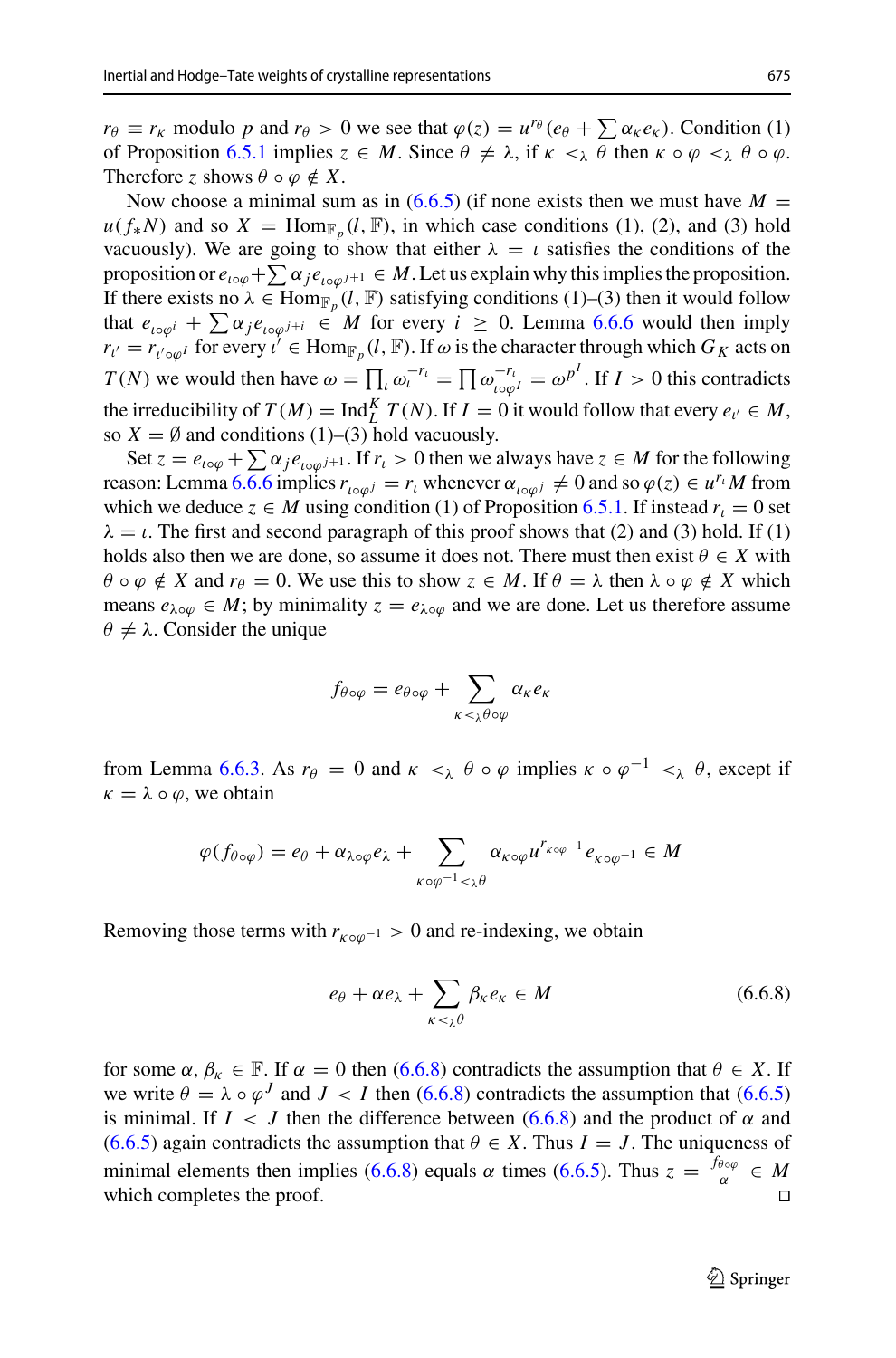*Proof (End of the proof of Proposition [6.5.1\)](#page-26-0)* We have to show *M* is strongly divisible.<br>
Fix  $\lambda$  as in Proposition [6](#page-28-0).6.7 and for  $\theta \in \text{Hom}_{\mathbb{F}_p}(l, \mathbb{F})$  set<br>  $f_0 = \begin{cases} e_\theta + \sum \alpha_k e_k \text{ as in Lemma 6.6.3} & \text{if } \theta \notin X \end{cases}$ Fix  $\lambda$  as in Proposition [6.6.7](#page-29-2) and for  $\theta \in \text{Hom}_{\mathbb{F}_p}(l, \mathbb{F})$  set

$$
f_{\theta} = \begin{cases} e_{\theta} + \sum \alpha_{\kappa} e_{\kappa} \text{ as in Lemma 6.6.3} & \text{if } \theta \notin X \\ ue_{\theta} & \text{if } \theta \in X \end{cases}
$$

For  $\tau \in \text{Hom}_{\mathbb{F}_p}(k, \mathbb{F})$  the  $f_\theta$  with  $\theta|_k = \tau$  form an  $\mathbb{F}[[u]]$ -basis of  $M_\tau$ . To see this let  $W \subset M_{\tau}$  be the subspace they span. It is easy to see that if  $\theta|_k = \tau$  then  $ue_{\theta} \in W$ . For  $\tau \in \text{Hom}_{\mathbb{F}_p}(k, \mathbb{F})$  the  $f_\theta$  with  $\theta|_W \subset M_\tau$  be the subspace they span It therefore suffices to show any  $\sum$  $\sum \alpha_{\theta} e_{\theta} - \sum_{\theta \notin X} \alpha_{\theta} f_{\theta}$  is an F-linear combination of  $e_{\theta}$  with  $\theta \in X$ , and is contained It therefore suffices to show any  $\sum \alpha_{\theta} e_{\theta} \in M_{\tau}$  with  $\alpha_{\theta} \in \mathbb{F}$  is in *W*. We see that  $\tau \in \text{Hom}$ <br>  $\subset M_{\tau}$  be<br>
herefore s<br>  $\alpha_{\theta}e_{\theta} - \sum_{\theta}$ in *M*. Such a linear combination must be zero (cf. the proof of Lemma [6.6.3\)](#page-28-0) so  $W = M_{\tau}$ , as claimed.

For each  $\theta$  we now construct elements  $g_{\theta \circ \varphi} \in M_{\theta \circ \varphi \circ k}$ ,  $h_{\theta} \in M_{\theta \circ k}$  so that  $\varphi(g_{\theta \circ \varphi}) =$  $u^{r_{\theta}+ps_{\theta \circ \varphi}-s_{\theta}}h_{\theta}$  where

<span id="page-31-0"></span>
$$
s_{\theta} = \begin{cases} 1 & \text{if } \theta \in X \\ 0 & \text{if } \theta \notin X \end{cases}
$$
 (6.6.9)

We do this on a case-by-case basis. We note each  $f_{\theta} \in M_{\theta|_k}$  by (iii) of Lemma [6.6.3\(](#page-28-0)2).

 $s_{\theta} = \begin{cases} 1 & \text{if } \theta \notin X \\ 0 & \text{if } \theta \notin X \end{cases}$  (6.6.9)<br>
We do this on a case-by-case basis. We note each  $f_{\theta} \in M_{\theta|k}$  by (iii) of Lemma 6.6.3(2).<br>
• Suppose  $\theta \notin X$  and  $\theta \circ \varphi \in X$ . Set  $h_{\theta} := f_{\theta} = e_{\theta} + \sum_{\kappa < \lambda} \theta$ of Proposition [6.6.7](#page-29-2) implies  $r_{\theta} = 0$ , so each  $r_{\kappa}$ , being congruent to  $r_{\theta}$  modulo p, equals 0 or *p*. If  $r_k = p$  then (3) of Proposition [6.6.7](#page-29-2) implies  $e_{\kappa \circ \varphi} \in M$ , and<br>so  $\kappa \circ \varphi \notin X$  and  $f_{\kappa \circ \varphi} = e_{\kappa \circ \varphi}$ . If  $r_k = 0$  then (1) of Proposition 6.6.7 implies<br> $\kappa \circ \varphi \in X$ . Thus<br> $g_{\theta \circ \varphi} := f_{\theta \$ so  $\kappa \circ \varphi \notin X$  and  $f_{\kappa \circ \varphi} = e_{\kappa \circ \varphi}$ . If  $r_{\kappa} = 0$  then (1) of Proposition [6.6.7](#page-29-2) implies  $\kappa \circ \varphi \in X$ . Thus

$$
g_{\theta \circ \varphi} := f_{\theta \circ \varphi} + \sum_{\kappa < \lambda^{\theta}, \kappa \in X} \alpha_{\kappa} f_{\kappa \circ \varphi} \in M
$$

is such that  $\varphi(g_{\theta \circ \varphi}) = u^p h_\theta$ . Since  $h_\theta \in M_\theta$  we must have  $g_{\theta \circ \varphi} \in M_{\theta \circ \varphi|_k}$ .

• Suppose  $\theta \notin X$ ,  $\theta \circ \varphi \notin X$  and  $r_{\theta} = 0$ . Set  $g_{\theta \circ \varphi} := f_{\theta \circ \varphi} = e_{\theta \circ \varphi} +$  $\sum_{K \leq \lambda} \theta \circ \varphi, \kappa \in X$   $\alpha_K e_K \in M_{\theta \circ \varphi|_k}$ . Since  $\kappa \in X$ , if  $\kappa \circ \varphi^{-1} \notin X$  then  $r_{\kappa \circ \varphi^{-1}} = 0$ by (2) of Proposition [6.6.7.](#page-29-2) By (3) of Proposition [6.6.7,](#page-29-2) if  $\kappa \circ \varphi^{-1} \in X$  then *r*<sub>κ</sub><sup>oω−1</sup> ∈ [0, 1]. Therefore the difference between  $\varphi$ ( $g_{\theta \circ \varphi}$ ) and *h*θ  $\alpha_{k} \in X$   $\alpha_{k} e_{k} \in M \theta \circ \varphi_{k}$ . Since  $k \in X$ , if  $k \circ \varphi$ <br>
(2) of Proposition 6.6.7. By (3) of Proposition 6.6.7.<br>  $h_{\theta} := f_{\theta} + \sum_{k \in X} \alpha_{k} f_{k \circ \varphi^{-1}} + \sum_{k \in X} \alpha_{k} f_{k \circ \varphi^{-1}}$ 

$$
h_{\theta} := f_{\theta} + \sum_{\kappa < \lambda^{\theta} \circ \varphi, \kappa \circ \varphi^{-1} \notin X} \alpha_{\kappa} f_{\kappa \circ \varphi^{-1}} + \sum_{\kappa < \lambda^{\theta} \circ \varphi, \kappa \circ \varphi \in X, r_{\kappa \circ \varphi^{-1}} = 1} \alpha_{\kappa} f_{\kappa \circ \varphi^{-1}}
$$

is an F-linear combination of  $e_k$  with  $\kappa \in X$ . Since this F-linear combination is contained in *M* it must be zero by (1) of Lemma [6.6.3.](#page-28-0) Therefore  $\varphi(g_{\theta \circ \varphi}) = h_{\theta}$ . Since  $g_{\theta \circ \varphi|_k}$  we must have  $h_{\theta} \in M_{\theta|_k}$ . is an  $\mathbb{F}\text{-linear combination of } e_{\kappa}$  with  $\kappa \in X$ . Since this  $\mathbb{F}\text{-linear combination is  
contained in } M$  it must be zero by (1) of Lemma 6.6.3. Therefore  $\varphi(g_{\theta \circ \varphi}) = h_{\theta}$ .<br>Since  $g_{\theta \circ \varphi|_k}$  we must have  $h_{\theta} \in M_{\theta|_k}$ .<br>• Suppose  $\theta \notin X$ ,  $\theta$ 

 $M_{\theta|k}$ . Each  $r_k \equiv r_\theta$  modulo *p* and so  $\varphi$  sends have  $h_{\theta} \in I$ <br>  $\notin X$  and  $r_{\theta}$ <br>
odulo p and<br>  $e_{\theta \circ \varphi} + \sum$ 

$$
e_{\theta \circ \varphi} + \sum_{r_{\kappa} > 0} \alpha_{\kappa} e_{\kappa \circ \varphi} + u \sum_{r_{\kappa} = 0} \alpha_{\kappa} e_{\kappa \circ \varphi}
$$

 $\mathcal{Q}$  Springer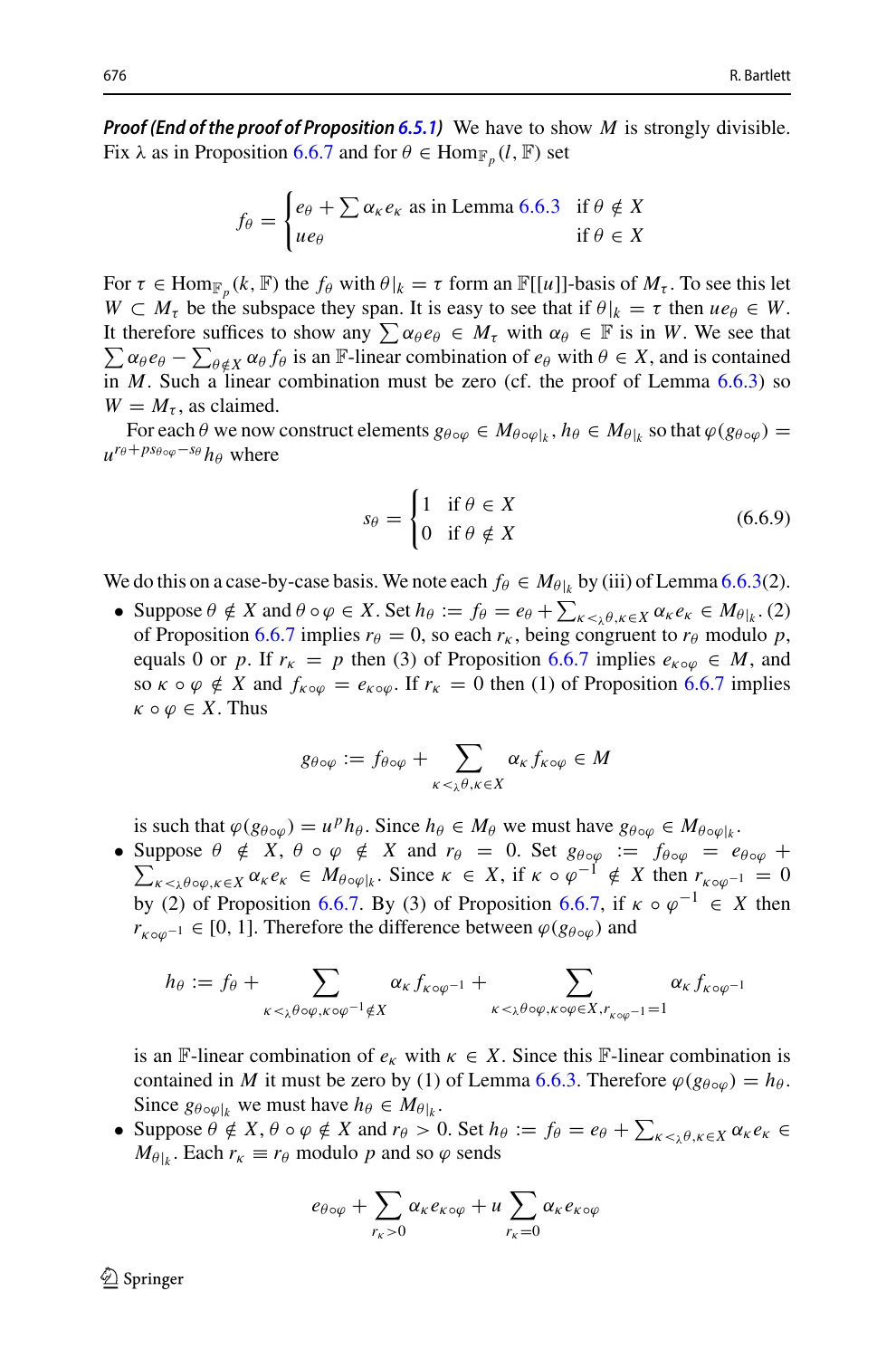onto  $u^{r\theta} h_{\theta}$  (note the term  $u \sum_{r_k=0} \alpha_k e_{k\theta}$  appears only if  $r_{\theta} = p$ ). As  $r_{\theta} > 0$  this displayed sum is contained in *M* by condition (1) of Proposition [6.5.1.](#page-26-0) We claim this displayed sum is equal to *g*θ (note the term *u*  $\sum_{r_k=0} \alpha_k e_{k \circ \varphi}$  appears only if sum is contained in *M* by condition (1) of Pro ayed sum is equal to<br>ayed sum is equal to<br> $g_{\theta \circ \varphi} := f_{\theta \circ \varphi} + \sum_{r_k=r_k} \alpha_k f_{k \circ \varphi} + \sum_{r_k=r_k}$ 

$$
g_{\theta \circ \varphi} := f_{\theta \circ \varphi} + \sum_{\kappa < \lambda^{\theta}, \kappa \circ \varphi \notin X} \alpha_{\kappa} f_{\kappa \circ \varphi} + \sum_{\kappa < \lambda^{\theta}, \kappa \circ \varphi \in X, r_{\kappa} = 0} \alpha_{\kappa} f_{\kappa \circ \varphi}
$$

To see this note that, by (1) of Proposition [6.6.7,](#page-29-2) if  $r_k = 0$  then  $\kappa \circ \varphi \in X$  and if  $r_{k} \neq X$  then  $r_k > 0$ . From this it follows that the difference between these two sums, which is an element of *M*, is an F-linear combination of  $e_k$  with  $\kappa \in X$ . This difference is therefore zero, and so  $\varphi(g_{\theta \circ \varphi}) = u^{r_{\theta}} h_{\theta}$ . As  $h_{\theta} \in M_{\theta|_k}$  we have  $g_{\theta \circ \varphi} \in M_{\theta \circ \varphi|_k}$ .  $r_{K \circ \varphi} \notin X$  then  $r_K > 0$ . From this it follows that the difference between these two<br>sums, which is an element of *M*, is an F-linear combination of  $e_K$  with  $\kappa \in X$ .<br>This difference is therefore zero, and so  $\varphi(g_{\$ 

 $M_{\theta \circ \varphi|_k}$ , and set  $\begin{aligned} \text{ppose } \theta \in M\theta \circ \varphi_k. \\ \text{ppose } \theta \in X \text{ and } \theta \circ \varphi \notin X. \text{ Set } g_{\theta \circ \varphi} := f_{\theta \circ \varphi} = e_{\theta \circ \varphi}, \\ h_{\theta} &:= f_{\theta} + \sum_{\alpha_k f_{\kappa \circ \varphi^{-1}}} \alpha_{\kappa} f_{\kappa \circ \varphi^{-1}} + \sum_{\alpha_k f_{\kappa} \circ \varphi_k} \theta_k \end{aligned}$ 

$$
h_{\theta} := f_{\theta} + \sum_{\kappa <_{\lambda} \theta \circ \varphi, \kappa \circ \varphi^{-1} \notin X} \alpha_{\kappa} f_{\kappa \circ \varphi^{-1}} + \sum_{\kappa <_{\lambda} \theta \circ \varphi, \kappa \circ \varphi^{-1} \in X, r_{\kappa \circ \varphi^{-1}} = 1} \alpha_{\kappa} f_{\kappa \circ \varphi^{-1}}
$$

We claim  $\varphi(g_{\theta \circ \varphi}) = u^{r_{\theta}-1}h_{\theta}$ . If  $e_{\theta \circ \varphi} \in M$  then this is clear since  $g_{\theta \circ \varphi} = e_{\theta \circ \varphi}$ and  $h_{\theta} = ue_{\theta}$ . If  $e_{\theta \circ \omega} \notin M$  then (1) and (3) of Proposition [6.6.7](#page-29-2) implies  $r_{\theta} = 1$ , so we have to show  $\varphi(g_{\theta \circ \omega}) = h_{\theta}$ . Proposition [6.6.7](#page-29-2) tells us  $\kappa \in X$  and  $\kappa \circ \varphi^{-1} \notin X$ implies  $r_{k \circ \omega^{-1}} = 0$ , while if  $\kappa \in X$  and  $\kappa \circ \varphi^{-1} \in X$  then  $r_{k \circ \omega^{-1}} \in [0, 1]$ . Using these two facts we see that the difference between  $\varphi(g_{\theta \circ \omega})$  and  $h_{\theta}$  is an F-linear combination of  $e_k$  with  $\kappa \in X$ . Since this difference is contained in *M* it must be zero. As  $g_{\theta \circ \varphi} \in M_{\theta \circ \varphi|_k}$  we have  $h_{\theta} \in M_{\theta|_k}$ .

• Finally, if  $\theta \in X$  and  $\theta \circ \varphi \in X$  set  $g_{\theta \circ \varphi} := f_{\theta \circ \varphi} \in M_{\theta \circ \varphi|k}$  and  $h_{\theta} := f_{\theta} \in M_{\theta|k}$ . Then  $\varphi(g_{\theta \circ \varphi}) = u^{r_{\theta} + p - 1} h_{\theta}$ .

To finish the proof it suffices to show that for  $\theta$  with  $\theta|_k = \tau$ , the  $g_{\theta \circ \varphi}$  form an  $\mathbb{F}[[u]]$ -basis of  $M_{\tau \circ \varphi}$ , and the  $h_{\theta}$  form an  $\mathbb{F}[[u]]$ -basis of  $M_{\tau}$ . If *H* is the  $\mathbb{F}[[u]]$ -linear endomorphism of  $M_{\tau}$  sending  $f_{\theta}$  onto  $h_{\theta}$  then  $H - \text{Id}$  sends  $f_{\theta}$  onto  $\mathbb{F}\text{-linear combi-}$ nations of  $f_{k \circ \omega^{-1}}$  with  $\kappa <_\lambda \theta \circ \varphi$ . Hence  $H - \text{Id}$  is nilpotent,  $H$  is an automorphism, and the *h*<sub>θ</sub> form an  $\mathbb{F}[[u]]$ -basis as claimed. A similar observation shows the  $g_{\theta \circ \varphi}$  also form an  $\mathbb{F}[[u]]$ -basis form an  $\mathbb{F}[[u]]$ -basis.

<span id="page-32-1"></span>Using Remark [5.2.6](#page-16-2) we deduce:

**Corollary 6.6.10** *With s<sub>θ</sub> as in* [\(6.6.9\)](#page-31-0)

<span id="page-32-0"></span>
$$
\text{Weight}_{\tau}(M) = \{r_{\theta} + ps_{\theta \circ \varphi} - s_{\theta} \mid \theta|_{k} = \tau\}
$$

#### **6.7 Putting everything together**

Applying what we've shown so far in this subsection gives: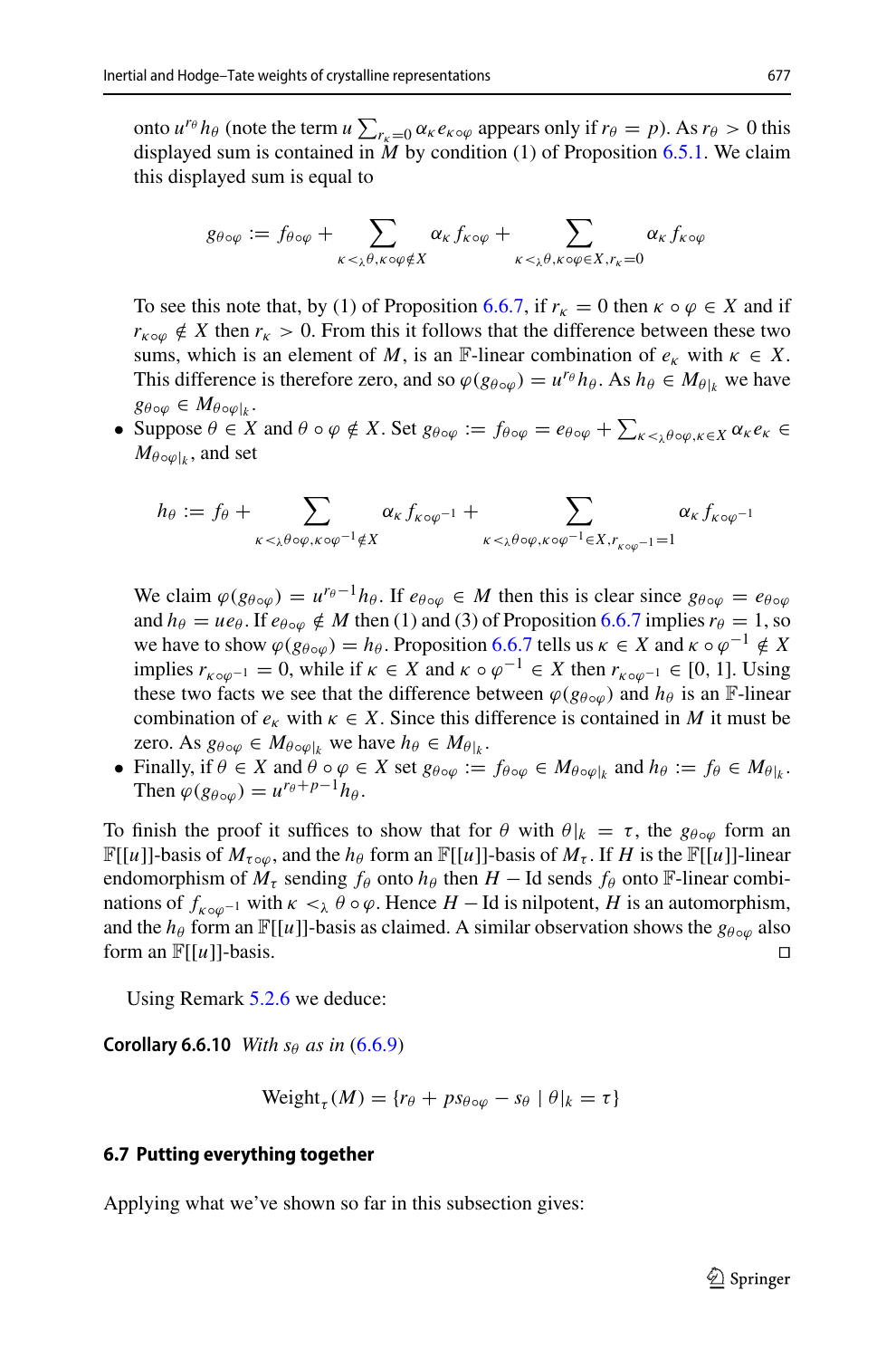**Proposition 6.7.1** *Let*  $M \in \text{Mod}_{k}^{SD}(\mathcal{O})$  *with*  $T(M)$  *irreducible. Then there exist inte-*678<br>**Propos**<br>gers r̃o gers  $\widetilde{r_{\theta}}$  indexed over  $\theta \in \text{Hom}_{\mathbb{F}_p}(l, \mathbb{F})$  such that (*i*): ) irreducible

$$
\theta \in \text{Hom}_{\mathbb{F}_p}(l, \mathbb{F}) \text{ such that } (i):
$$

$$
T(M) \otimes_{\mathbb{F}} \overline{\mathbb{F}}_p = \psi \otimes \text{Ind}_{L_{\infty}}^{K_{\infty}} \left( \prod_{\theta} \omega_{\theta}^{-\widetilde{r_{\theta}}} \right)
$$

*for some unramified character*  $\psi$  *and for*  $L_{\infty} = L(\pi^{1/p^{\infty}})$  *with L an unramified*<br>extension *K*, *and such that* (*ii*):<br>Weight<sub>τ</sub> (*M*) = { $\tilde{r_{\theta}} | \theta |_{k} = \tau$ } *extension K , and such that* (*ii*)*:*

$$
Weight_{\tau}(M) = {\widetilde{r_{\theta}}} \mid \theta|_{k} = \tau\}
$$

*Proof* Lemma [6.3.1](#page-24-2) produces a rank one  $N \in Mod_k^{SD}(\mathcal{O})$ , which we assume is as in Lemma [6.1.1,](#page-21-2) together with an embedding  $M \hookrightarrow f^*_{*}N$ . We want to apply the results of Sects. [6.5](#page-26-1) and [6.6,](#page-28-1) so we require the  $x \in \mathbb{F}^{\times}$  appearing in the definition of *N* to equal 1. Let us explain how to reduce to this case. Let  $ur_x \in Mod_k^{SD}(\mathcal{O})$  be the rank one object given by **1. c**), so we require the *x* ∈  $\mathbb{F}^n$  appearing in plain how to reduce to this case. Let  $ur_x \in \mathbb{N}$ <br>by  $ur_x = k[[u]] \otimes_{\mathbb{F}_p} \mathbb{F}$ ,  $\varphi_{ur_x}(1) = xe_{\tau_0} + \sum_{\tau_0}$ 

$$
\mathrm{ur}_x = k[[u]] \otimes_{\mathbb{F}_p} \mathbb{F}, \quad \varphi_{\mathrm{ur}_x}(1) = x e_{\tau_0} + \sum_{\tau \neq \tau_0} e_{\tau}
$$

 $\operatorname{Var}_x = k[[u]] \otimes_{\mathbb{F}_p} \mathbb{F}$ ,  $\varphi_{\text{ur}_x}(1) = xe_{\tau_0} + \sum_{\tau \neq \tau_0} e_{\tau}$ <br>Set  $\widetilde{M} = \text{Hom}(\text{ur}_x, M)^{\mathcal{O}}$  (regall Construction [4.3.3\)](#page-12-0). One easily checks that  $\widetilde{M} \in$ Mod<sub>k</sub><sup>SD</sup>(*C*) and that Weight<sub>τ</sub>( $\tilde{M}$ ) = Weight<sub>τ</sub>( $M$ ) for each τ by verifying that condition (2) of Lemma 5.3.4 holds. The last sentence of Construction 4.3.3 implies<br>  $T(\tilde{M}) = \text{Hom}(\psi_x, \text{Ind}_{L_{\infty}}^{K_{\infty}} \chi) = \text{Ind$  $\widetilde{M}$  = Hom(ur<sub>x</sub>, *M*)<sup>*O*</sup> (rec.<br>SD<sub>(</sub>*O*) and that Weight<sub>τ</sub> ( $\widetilde{M}$ (2) of Lemma [5.3.4](#page-17-0) holds. The last sentence of Construction [4.3.3](#page-12-0) implies

$$
T(\widetilde{M}) = \text{Hom}(\psi_x, \text{Ind}_{L_{\infty}}^{K_{\infty}} \chi) = \text{Ind}_{L_{\infty}}^{K_{\infty}}(\psi_x^{-1} \chi)
$$

 $T(\widetilde{M}) = \text{Hom}(\psi_x, \text{Ind}_{L_{\infty}}^{K_{\infty}} \chi) = \text{Ind}_{L_{\infty}}^{K_{\infty}}(\psi_x^{-1} \chi)$ <br>Thus, if the proposition holds for  $\widetilde{M}$  it holds for *M*, and so we may assume  $x = 1$ . Applying Corollary [6.6.10,](#page-32-1) Weight<sub> $\tau$ </sub> (*M*) = { $r_{\theta}$  +  $ps_{\theta \circ \varphi}$  –  $s_{\theta}$  |  $\theta$ | $_k$  =  $\tau$ }. On the other Thus, if the proposition holds for  $\widetilde{M}$  it holds for  $M$ , and so we may assume  $x = 1$ .<br>Applying Corollary 6.6.10, Weight<sub>τ</sub>( $M$ ) = { $r_{\theta} + ps_{\theta \circ \varphi} - s_{\theta} | \theta |_{k} = \tau$ }. On the other hand,  $\chi = T(N)$  and this equals  $\prod$ Thus, if the<br>Applying C<br>hand,  $\chi =$ <br>can take  $\tilde{r}_{\theta}$  $\tan \,\mathrm{take}\,\,\widetilde{r}_{\theta} = r_{\theta} + ps_{\theta \circ \omega} - s_{\theta}$ .

#### <span id="page-33-0"></span>**7 Crystalline representations**

In this section we state the key results which relate  $Mod_k^{SD}(\mathcal{O})$  with crystalline representations. We then give a proof of the theorem from the introduction

## **7.1 Crystalline representations and Breuil–Kisin modules**

As in [\[6](#page-36-7)] let  $B_{dR}$  denote Fontaine's ring of *p*-adic periods, and  $B_{crys} \subset B_{dR}$  the ring of crystalline periods. As in [\[7\]](#page-36-8) a  $p$ -adic representation  $V$  of  $G_K$  is crystalline if

$$
D_{\operatorname{crys}}(V) := (V \otimes_{\mathbb{Q}_p} B_{\operatorname{crys}})^{G_K}
$$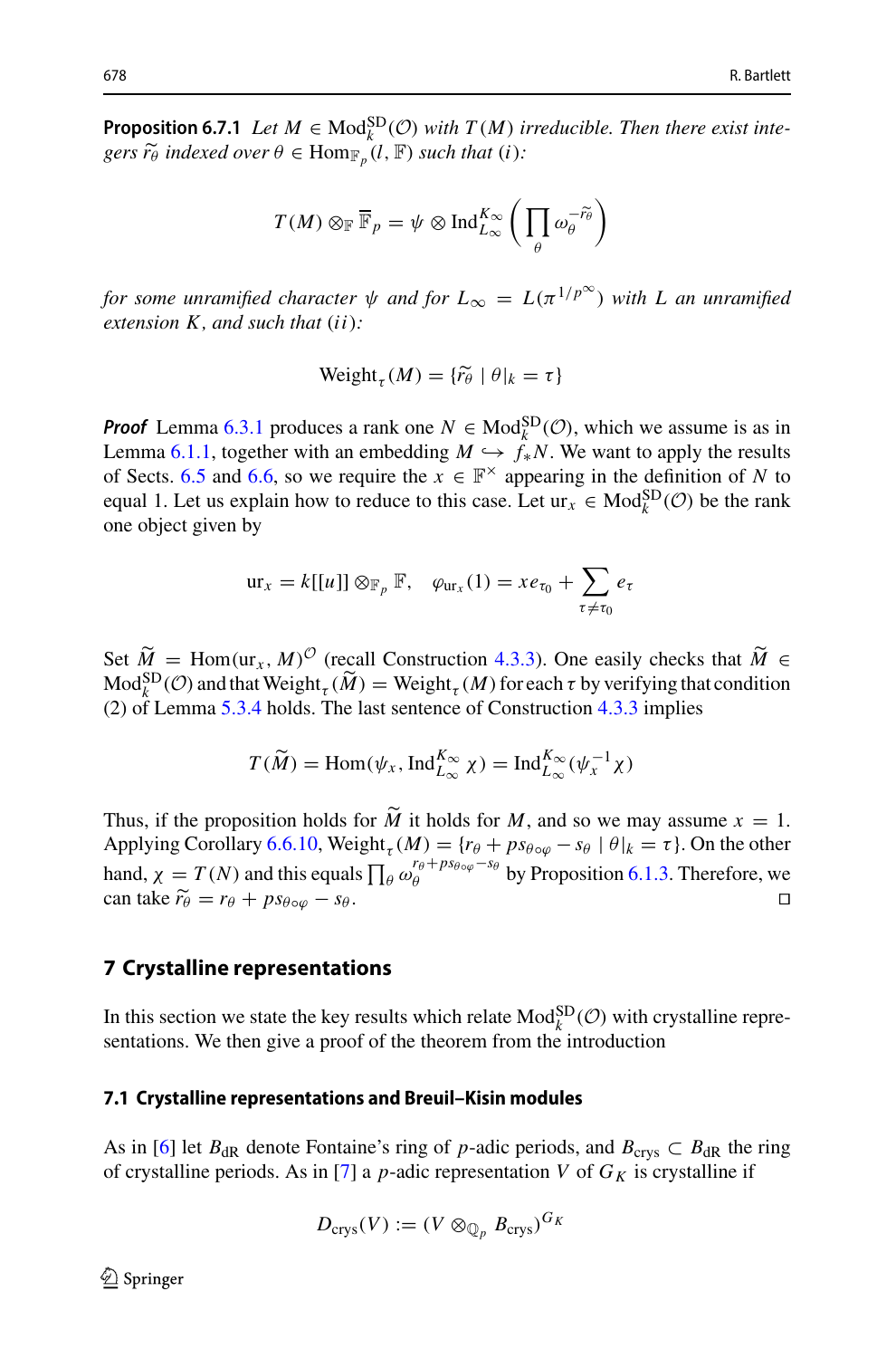has *K*<sub>0</sub>-dimension equal to dim<sub> $\mathbb{O}_p$ </sub> *V*. The inclusion  $B_{\text{crys}} \otimes_{K_0} K \subset B_{\text{dR}}$  induces an equality  $D_{\text{crys}}(V)_K := D_{\text{crys}}(V) \otimes_{K_0} K = (V \otimes_{\mathbb{Q}_p} B_{\text{dR}})^{G_K}$  which allows us to equip  $D_{\text{crys}}(V)_K$  with the filtration

$$
F^i D_{\text{crys}}(V)_K := (V \otimes_{\mathbb{Q}_p} t^i B_{\text{dR}}^+)^{G_K}
$$

Here  $B_{\text{dR}}^+ \subset B_{\text{dR}}$  is the discrete valuation ring with field of fractions  $B_{\text{dR}}$ , and *t* is any choice of uniformiser.

**Theorem 7.1.1** (Kisin) *There is a fully faithful functor*  $T \mapsto M(T)$  *which sends a crystalline* Z*p-lattice onto an object of* ModBK *<sup>K</sup> which is free over* S*. The Breuil–Kisin module*  $M(T)$  *is uniquely determined by the fact that*  $T(M(T)) = T|_{G_{K_{\infty}}}$ *.* 

*Proof* This is the main result of [\[10](#page-36-6)]. The formulation we give here is taken from [\[4,](#page-35-5) Theorem 4.4].  $\Box$ 

**Notation 7.1.2** A crystalline  $O$ -lattice is a  $G_K$ -stable  $O$ -lattice inside a continuous representation of  $G_K$  on a finite dimensional *E*-vector space which is crystalline when viewed as a  $\mathbb{Q}_p$ -representation. By functoriality  $M \mapsto T(M)$  restricts to a functor from the category of crystalline  $\mathcal{O}\text{-}$  lattices into  $\text{Mod}_{K}^{\text{BK}}(\mathcal{O})$ .

**Definition 7.1.3** If *V* is a crystalline representation on an *E*-vector space then  $D_{\text{crys}}(V)$ is a free module over  $K_0 \otimes_{\mathbb{Q}_p} E$  of rank dim<sub>*E*</sub> *V* and so  $D_{\text{crys}}(V)_K$  is a free  $K_0 \otimes_{\mathbb{Q}_p} E$ *E*-module of rank  $e \dim_E V$ . If  $K_0 \subset E$  then as in Construction [4.3.4](#page-13-4) there is a decomposition  $K_0 \otimes_{\mathbb{Q}_p} E$  of rank din<br>  $\lim_E V$ . If  $K_0 \subset E$ <br>  $D_{\text{crys}}(V)_K = \prod$ 

$$
D_{\text{crys}}(V)_K = \prod_{\tau \in \text{Hom}_{\mathbb{F}_p}(k,\mathbb{F})} D_{\text{crys}}(V)_{K,\tau}
$$

with each  $D_{\text{crys}}(V)_{K,\tau}$  a filtered *E*-vector space of dimension *e* dim<sub>*E*</sub> V. Define the  $\tau$ th Hodge–Tate weights of *V* to be the multiset  $HT_{\tau}(V)$  which contains *i* with multiplicity

dim<sub>*E*</sub> gr<sup>*i*</sup></sup>( $D_{\text{crys}}(V)_{K,\tau}$ )

With these normalisations the cyclotomic character has  $\tau$ th Hodge–Tate weights {−1,..., −1} (*e* copies of −1).

<span id="page-34-1"></span>**Theorem 7.1.4** (Gee–Liu–Savitt, Wang) *Suppose*  $K = K_0$ . If  $p = 2$  *choose*  $\pi$  *so that*  $K_{\infty} \cap K(\mu_{p^{\infty}}) = K$ . If T is a crystalline *O*-lattice such that  $HT_{\tau}(V) \subset [0, p]$  where  $V = T \otimes_{\mathcal{O}} E$ , then  $\overline{M} := M(T) \otimes_{\mathcal{O}} \mathbb{F} \in Mod_{k}^{SD}(\mathcal{O})$  *and*  $Weight_{\tau}(\overline{M}) = HT_{\tau}(V)$ *.* 

*Proof* When  $p > 2$  this follows by reducing the description of  $M(T)$  given in [\[9,](#page-36-0) Theorem 4.22] modulo any uniformiser of  $O$ . The case  $p = 2$  follows similarly using [\[14](#page-36-1), Theorem 4.2] (note that the existence of a  $\pi$  as stated is proven in [14, Lemma] 2.1]).<sup>2</sup>

<span id="page-34-0"></span> $2$  It is important when referencing both [\[9](#page-36-0)[,14\]](#page-36-1) to keep track of differences in normalisation. In both these references  $G_{K_{\infty}}$ -representations are attached contravariantly to Breuil–Kisin modules and their Hodge– Tate weights are normalised to be the negative of ours.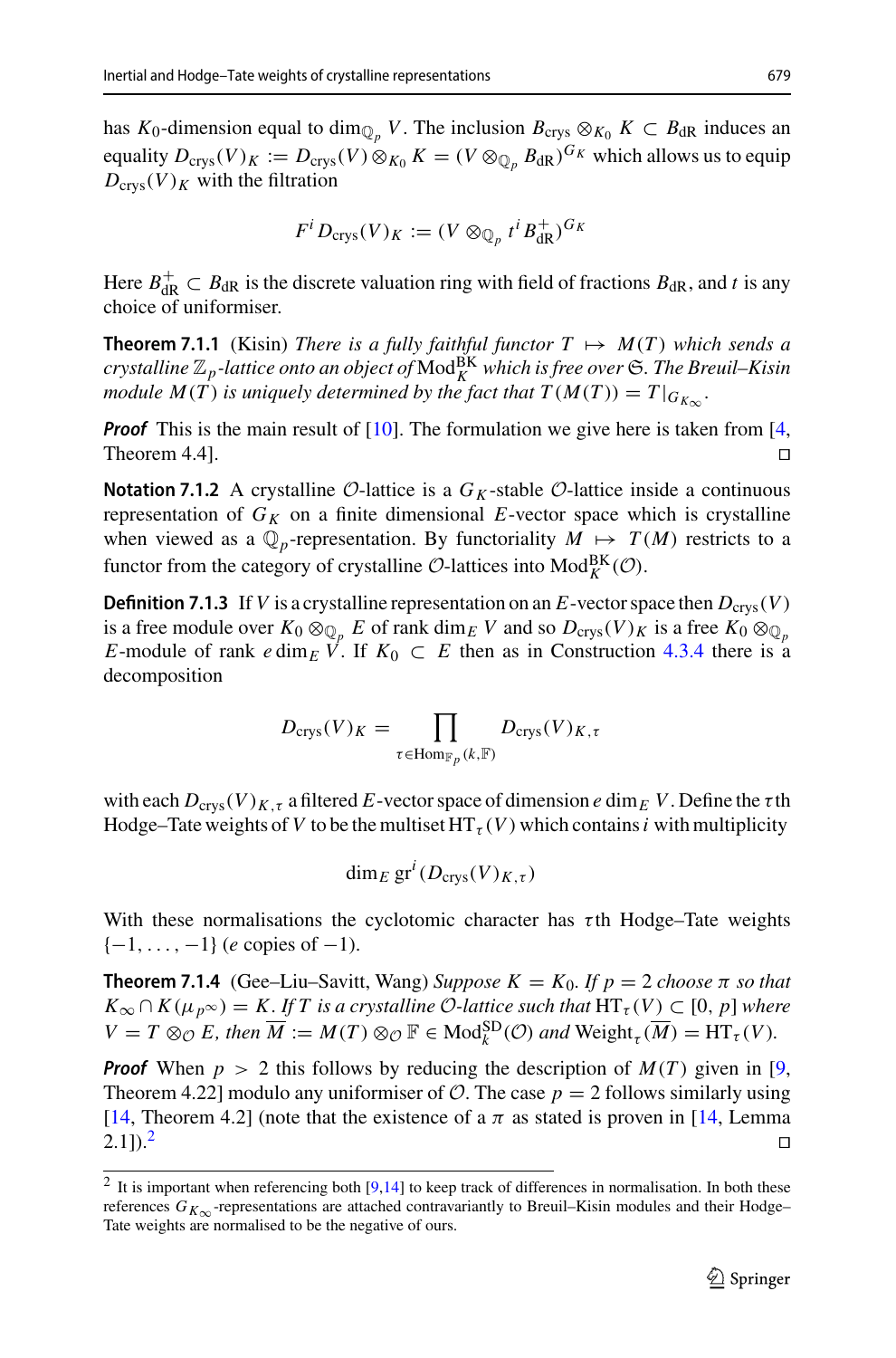#### **7.2 Proof of main theorem**

We can now give the proof of the theorem in the introduction. Assume  $K = K_0$ . Recall that if  $\overline{\rho}: G_K \to GL_n(\overline{\mathbb{F}}_p)$  is a continuous representation then in Definition [2.1.3](#page-5-0) we defined the set Inert( $\overline{\rho}$ ).

**Theorem 7.2.1** *Let*  $K = K_0$ *. Let*  $\rho : G_K \to GL_n(\overline{\mathbb{Z}}_p)$  *be crystalline and suppose that*  $HT_{\tau}(\rho) = (\lambda_{1,\tau} \leq \cdots \leq \lambda_{n,\tau})$  *with*  $\lambda_{n,\tau} - \lambda_{1,\tau} \leq p$ . Then

 $(\lambda_{\tau}) \in \text{Inert}(\overline{\rho})$ 

*Proof* Choose a coefficient field *E* so that  $\rho$  is defined over *O*. Via a straightforward twisting argument we may suppose  $HT_{\tau}(\rho) \in [0, p]$ . Let  $M(\rho) \in Mod_K^{BK}(\mathcal{O})$  be the associated Breuil–Kisin module. By Theorem [7.1.4,](#page-34-1)  $\overline{M} = M(\rho) \otimes_{\mathcal{O}} \mathbb{F} \in Mod_k^{SD}(\mathcal{O})$ and  $HT_{\tau}(\rho) = \text{Weight}_{\tau}(\overline{M}).$ 

Choose a  $G_K$ -composition series of  $\rho \otimes_{\mathcal{O}} \mathbb{F}$ . Enlarging *E* if necessary we can suppose that Lemma [2.1.2](#page-4-1) holds for each Jordan–Holder factor. Let  $0 = \overline{M}_n \subset \cdots \subset$  $\overline{M}_0 = \overline{M}$  be the corresponding composition series of  $\overline{M}$ . By Proposition [5.4.7](#page-21-1) each of and  $\text{HT}_{\tau}(\rho) = \text{Weight}_{\tau}(M)$ .<br>
Choose a  $G_K$ -composition series of  $\rho \otimes_{\mathcal{O}} \mathbb{F}$ . Enlarging *E* if necessary we can<br>
suppose that Lemma 2.1.2 holds for each Jordan–Holder factor. Let  $0 = \overline{M}_n \subset \cdots \subset$ <br>  $\overline{M}_0 = \over$ implies  $T(\overline{M}_i/\overline{M}_{i+1})$  is induced from a character  $\chi_i: L \to \mathbb{F}^\times$  for some unramified extension  $L/K$  (depending on *i*). Therefore Proposition [6.7.1](#page-32-0) applies to  $\overline{M}_i/\overline{M}_{i+1}$ and shows that the weights of  $\overline{M}_i / \overline{M}_{i+1}$  are contained in Inert(Ind $\frac{K}{L} \chi_i$ ). Since this is true for each *i* we deduce  $(\lambda_{\tau}) \in \text{Inert}(\overline{\rho})$ .

**Acknowledgements** Open access funding provided by Max Planck Society. This paper contains part of the my Ph.D. thesis, and I would like to thank my advisor Fred Diamond for his guidance and support. I would also like to thank Dougal Davis and Misja Steinmetz for helpful conversations, David Savitt for bringing our attention to the work of Wang [\[14\]](#page-36-1), and Xavier Caruso for encouraging me to extend the main result (which was originally proved for distinct Hodge–Tate weights). Finally it is a pleasure to acknowledge the debt this paper owes to the work of Toby Gee, Tong Liu, and David Savitt. Funding was provided by Engineering and Physical Sciences Research Council (EP/L015234/1) and Max-Planck-Institut für Mathematik in den Naturwissenschaften.

**Open Access** This article is distributed under the terms of the Creative Commons Attribution 4.0 International License [\(http://creativecommons.org/licenses/by/4.0/\)](http://creativecommons.org/licenses/by/4.0/), which permits unrestricted use, distribution, and reproduction in any medium, provided you give appropriate credit to the original author(s) and the source, provide a link to the Creative Commons license, and indicate if changes were made.

## <span id="page-35-0"></span>**References**

- <span id="page-35-4"></span>1. Barnet-Lamb, T., Gee, T., Geraghty, D.: Serre weights for *U*(*n*). J. Reine Angew. Math. **735**, 199–224 (2018)
- <span id="page-35-3"></span>2. Barnet-Lamb, T., Gee, T., Geraghty, D., Taylor, R.: Potential automorphy and change of weight. Ann. Math. (2) **179**(2), 501–609 (2014)
- <span id="page-35-1"></span>3. Berger, L.: La correspondance de Langlands locale *p*-adique pour GL2(**Q***p*), Astérisque, 339, Exp. No. 1017, viii, 157–180 (2011). (French, with French summary), Séminaire Bourbaki. Vol. 2009/2010. Exposés 1012–1026
- <span id="page-35-5"></span>4. Bhatt, B., Morrow, M., Scholze, P.: Integral *p*-adic Hodge theory. Preprint, [arXiv:1602.03148](http://arxiv.org/abs/1602.03148) (2016)
- <span id="page-35-2"></span>5. Chenevier, G., Harris, M.: Construction of automorphic Galois representations. II. Camb. J. Math. **1**(1), 53–73 (2013)